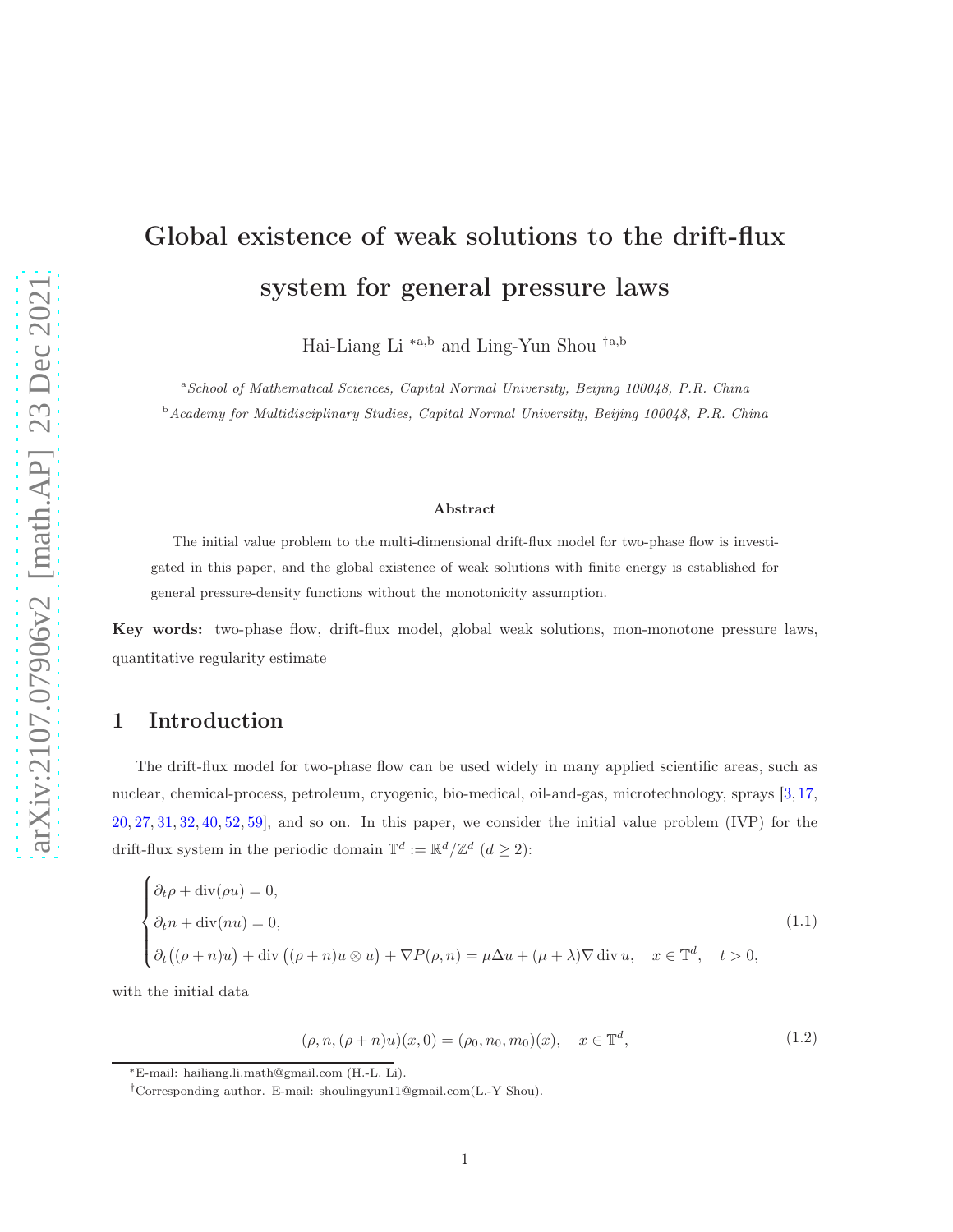where  $\rho = \rho(x, t) \in \mathbb{R}_+$  and  $n = n(x, t) \in \mathbb{R}_+$  denote the densities of two fluids respectively,  $u = u(x, t) \in$  $\mathbb{R}^d$  stands for the mixed velocity, the shear viscosity coefficient  $\mu$  and the bulk viscosity coefficient  $\lambda$ satisfy

$$
\mu > 0, \quad 2\mu + \lambda > 0,\tag{1.3}
$$

<span id="page-1-2"></span>and the pressure  $P(\rho, n)$  is assumed to be the general laws

<span id="page-1-1"></span>
$$
\begin{cases}\nP(\rho, n) \in C^1(\mathbb{R}_+ \times \mathbb{R}_+), \\
\frac{1}{C_0}(\rho^\gamma + n^\alpha) - C_1 \le P(\rho, n) \le C_0(\rho^\gamma + n^\alpha) + C_1, \\
|\partial_\rho P(\rho, n)| \le C_2(\rho^{\widetilde{\gamma}-1} + 1), \quad |\partial_n P(\rho, n)| \le C_2(n^{\widetilde{\alpha}-1} + 1), \\
|P(\rho, n)| \le C_3(\rho^\beta + n^\beta) \quad \text{for} \quad 0 \le \rho, n \le 1,\n\end{cases} \tag{1.4}
$$

with the constants  $C_i$   $(i = 0, 1, 2, 3)$ ,  $\tilde{\gamma}$ ,  $\tilde{\alpha}$ , and  $\beta$  satisfying

$$
C_0 \ge 1
$$
,  $C_1 \ge 0$ ,  $C_2 > 0$ ,  $C_3 > 0$ ,  $\tilde{\gamma}, \tilde{\alpha} \ge 1$ ,  $0 < \beta < 1$ . (1.5)

There are many significant progress made recently on the mathematical analysis of global solutions to the drift-flux system [\(1.1\)](#page-0-0) [\[12,](#page-38-1)[18–](#page-38-2)[21,](#page-39-4)[28,](#page-39-5)[30,](#page-39-6)[42,](#page-40-1)[45,](#page-40-2)[46,](#page-40-3)[50,](#page-41-2)[51,](#page-41-3)[53,](#page-41-4)[54,54,](#page-41-5)[55,55–](#page-41-6)[58\]](#page-41-7). Among them, for the pressure

$$
P(\rho, n) = C(-b(\rho, n) + \sqrt{b^2(\rho, n) + c(\rho, n)}),
$$

the global existence and asymptotical behaviors of solutions to  $(1.1)$  have been established in [\[18,](#page-38-2) [21\]](#page-39-4) for one-dimensional general initial data and in [\[28,](#page-39-5) [30,](#page-39-6) [53,](#page-41-4) [56,](#page-41-8) [57\]](#page-41-9) for multi-dimensional small initial data around the constant equilibrium state. For the pressure

$$
P(\rho, n) = C\rho_l^{\gamma}(\frac{n}{\rho_l} - \rho)^{\gamma},
$$

the well-posedness and dynamics of global weak solutions to one-dimensional free boundary value problem were studied in  $[19, 20, 54, 55]$  $[19, 20, 54, 55]$  $[19, 20, 54, 55]$  $[19, 20, 54, 55]$  $[19, 20, 54, 55]$  $[19, 20, 54, 55]$ . As for the pressure

$$
P(\rho, n) = \rho^{\gamma} + n^{\alpha},
$$

the existence of global weak solutions with finite energy to the three-dimensional drift-flux equations [\(1.1\)](#page-0-0) was investigated by Bresch-Mucha-Zatorska [\[12\]](#page-38-1) for  $\gamma, \alpha > 1$  in a semi-stationary Stokes regime, by Vasseur-Wen-Yu [\[45\]](#page-40-2) for  $\gamma > \frac{9}{5}$  and  $\alpha$  satisfying that either  $\alpha$  is close to  $\gamma$  enough or  $\alpha \ge 1$  if

<span id="page-1-0"></span>
$$
\underline{c}\rho_0 \le n_0 \le \overline{c}\rho_0,\tag{1.6}
$$

with two constants  $0 < \underline{c} \leq \overline{c} < \infty$ , and then by Wen [\[50\]](#page-41-2) for two independent adiabatic constants  $\gamma, \alpha \geq \frac{9}{5}$ . For more general pressures laws  $P(\rho, n)$  which can be non-monotone on a compact set of the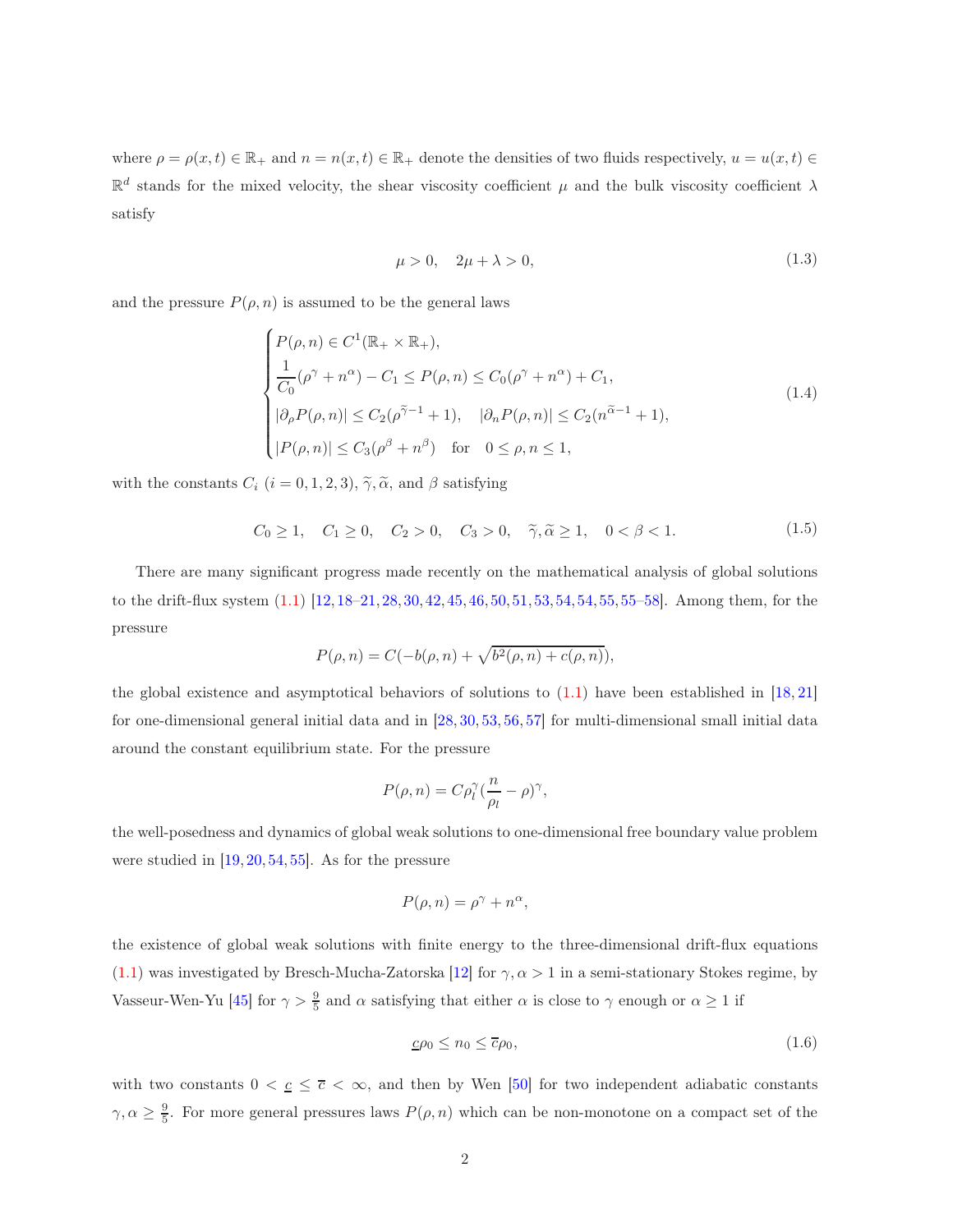two variables  $\rho$  and n, the global weak solutions to [\(1.1\)](#page-0-0) has been obtained by Novotný-Pokorný [\[42\]](#page-40-1) in 3D under the assumption [\(1.6\)](#page-1-0) with two constants  $0 \leq \underline{c} \leq \overline{c} \leq \infty$  and by Wen-Zhu [\[51\]](#page-41-3) in 1D without the assumption [\(1.6\)](#page-1-0). In addition, there are many interesting studies on the global existence of weak solutions to some models related to  $(1.1)$ , such as compressible Oldroyd-B model  $[1]$ , two-dimensional non-resistive compressible MHD equations [\[35\]](#page-40-4), compressible Navier-Stokes equations with entropy transport [\[38\]](#page-40-5), compressible Navier-Stokes-Vlasov-Fokker-Planck system [\[40\]](#page-40-0), etc. The reader can refer to the review papers [\[49,](#page-41-10) [51\]](#page-41-3).

The drift-flux system [\(1.1\)](#page-0-0) can be viewed as a simplified model of the compressible nonconservative two-fluid equations (cf.  $[8, 11, 32, 49]$  $[8, 11, 32, 49]$  $[8, 11, 32, 49]$  $[8, 11, 32, 49]$  $[8, 11, 32, 49]$  $[8, 11, 32, 49]$ ):

<span id="page-2-0"></span>
$$
\begin{cases}\n\alpha^{+} + \alpha^{-} = 1, \\
\partial_{t}(\alpha^{\pm}\rho^{\pm}) + \operatorname{div}(\alpha^{\pm}\rho^{\pm}u^{\pm}) = 0, \\
\partial_{t}(\alpha^{\pm}\rho^{\pm}u^{\pm}) + \operatorname{div}(\alpha^{\pm}\rho^{\pm}u^{\pm} \otimes u^{\pm}) + \alpha^{\pm}\nabla P^{\pm}(\rho^{\pm}) = \operatorname{div}(\alpha^{\pm}\tau^{\pm}) + \sigma^{\pm}\alpha^{\pm}\rho^{\pm}\nabla\Delta(\alpha^{\pm}\rho^{\pm}),\n\end{cases}
$$
\n(1.7)

where  $\alpha^{\pm}, \rho^{\pm}, u^{\pm}, P^{\pm}(\rho^{\pm}),$  and  $\tau^{\pm}$  denote the volume fractions, densities, velocities, pressures, and stress tensors of two fluids respectively. The global existence of weak solutions to  $(1.7)$  with degenerate viscosity coefficients was proved in [\[8,](#page-38-4)[9\]](#page-38-6) for  $P^+(\rho^+) = P^-(\rho^-)$ , and the global well-posedness and optimal time-decay rates of strong solutions near the constant equilibrium state to  $(1.7)$  were studied in  $[22, 47]$  $[22, 47]$ for  $P^+(\rho^+) \neq P^-(\rho^-)$ .

The drift-flux system [\(1.1\)](#page-0-0) for either  $\rho = 0$  or  $\rho = n$  can reduce to the baratropic compressible Navier-Stokes equations:

<span id="page-2-1"></span>
$$
\begin{cases} \partial_t \varrho + \operatorname{div}(\varrho v) = 0, \\ \partial_t(\varrho v) + \operatorname{div}(\varrho v \otimes v) + \nabla \pi(\varrho) = \mu \Delta v + (\mu + \lambda) \nabla \operatorname{div} v, \end{cases}
$$
(1.8)

where  $\varrho, v$ , and  $\pi(\varrho)$  denote the density, velocity, and pressure respectively. There are many important investigations about global weak solutions to compressible Navier-Stokes equations [\(1.8\)](#page-2-1) with constant viscosity coefficients [\[10,](#page-38-7)[23,](#page-39-8)[24,](#page-39-9)[29,](#page-39-10)[33,](#page-39-11)[37,](#page-40-6)[43\]](#page-40-7). For instance, concerning the  $\gamma$ -law  $\pi(\varrho) = \varrho^{\gamma}$ , the existence of global weak solutions with finite energy to [\(1.8\)](#page-2-1) has been established by Lions [\[37\]](#page-40-6) for  $\gamma \ge \frac{3d}{d+2}$   $(d=2,3)$ and  $\gamma > \frac{d}{2}$  ( $d \ge 4$ ), then by Feireisl-Novotný-Petzeltová [\[23\]](#page-39-8) for  $\gamma > \frac{d}{2}$  ( $d \ge 2$ ), by Jiang-Zhang [\[33\]](#page-39-11) for  $\gamma > 1$  subject to spherically symmetric initial data, and by Plotnikov-Weigant [\[43\]](#page-40-7) for  $\gamma = 1$  in 2D. Indeed, the concentration phenomenon of the convective term  $\rho u \otimes u$  may occur for  $\gamma \in [1, \frac{d}{2}]$  [\[29\]](#page-39-10). Feireisl [\[24\]](#page-39-9) proved the global existence of weak solutions to [\(1.8\)](#page-2-1) for the pressure laws allowed to be non-monotone on a compact set. Bresch-Jabin [\[10\]](#page-38-7) developed new compactness tools to obtain global weak solutions to [\(1.8\)](#page-2-1) for more general stress tensors, including thermodynamically unstable pressure laws and anisotropic viscosity coefficients. Moreover, some important progress has been made about global weak solutions to compressible Navier-Stokes equations with degenerate viscosity coefficients, refer to [\[5–](#page-37-2)[7,](#page-38-8) [13,](#page-38-9) [34,](#page-40-8) [39,](#page-40-9) [44\]](#page-40-10) and references therein.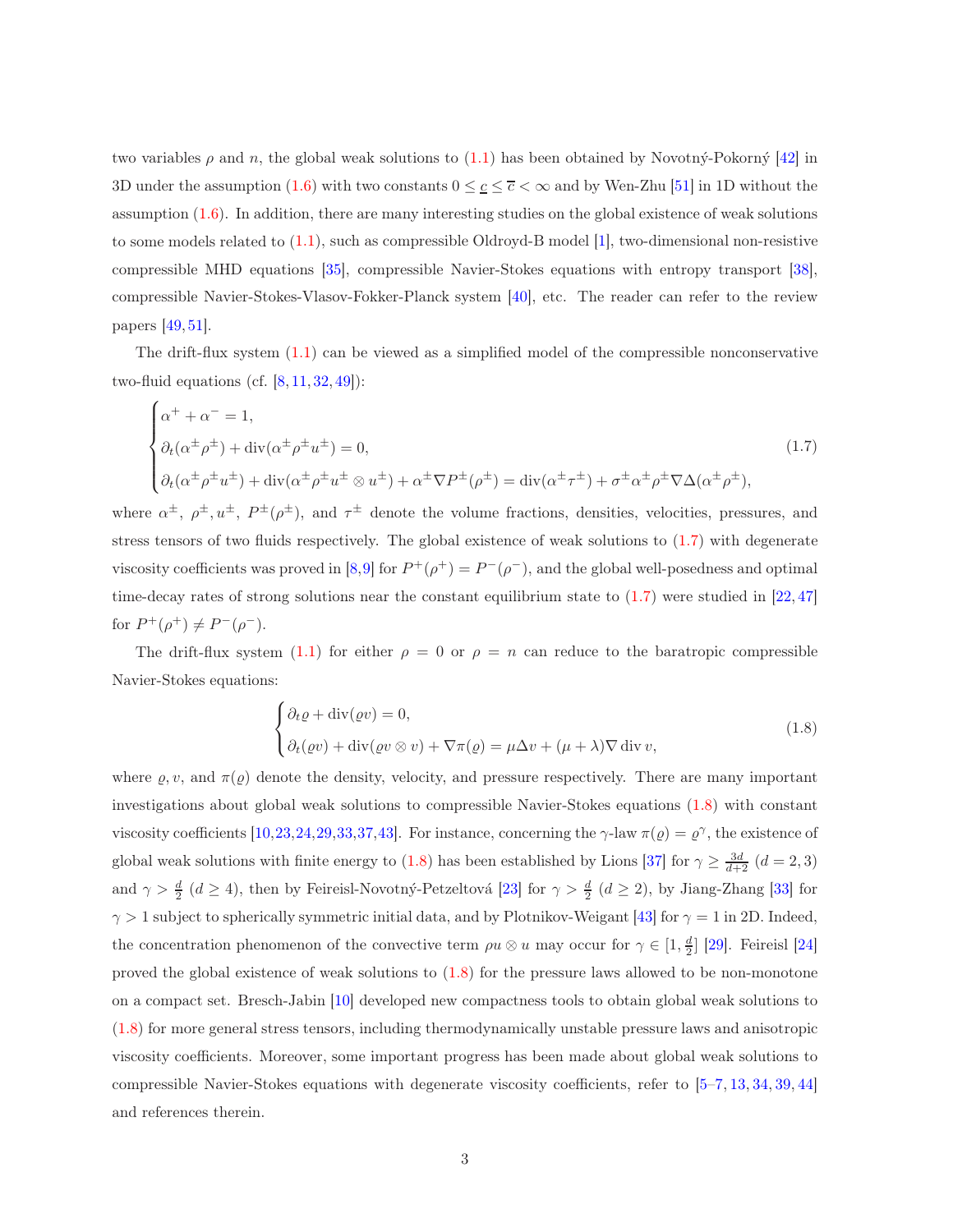However, there are no any results about the global existence problem to the multi-dimensional driftflux model [\(1.1\)](#page-0-0) without the monotonicity assumption of the pressure as we know so far. The purpose of this paper is to extend the compactness techniques in [\[10\]](#page-38-7) to the two-phase case and establish the global existence of weak solutions to the IVP  $(1.1)-(1.2)$  $(1.1)-(1.2)$  for the general pressure laws  $(1.4)$ .

First, we give the definition of global weak solutions to the IVP  $(1.1)-(1.2)$  $(1.1)-(1.2)$  $(1.1)-(1.2)$  as follows.

<span id="page-3-0"></span>definition 1.1.  $(\rho, n, (\rho + n)u)$  is said to be a global weak solution to the IVP [\(1](#page-0-1).1)-(1.2) if for any time  $T > 0$ , the following properties hold:

 $(1).$  It holds

$$
\begin{cases} 0 \leq \rho \in C([0,T];L_{weak}^{\gamma}(\mathbb{T}^d)), \quad 0 \leq n \in C([0,T];L_{weak}^{\alpha}(\mathbb{T}^d)), \\ u \in L^2(0,T;H^1(\mathbb{T}^d)), \quad \sqrt{\rho+n}u \in L^{\infty}(0,T,L^2(\mathbb{T}^d)), \quad (\rho+n)u \in C([0,T];L_{weak}^{\frac{2\min{\{\gamma,\alpha\}}}{\min{\{\gamma,\alpha\}}+1}}(\mathbb{T}^d)), \\ (\rho,n,(\rho+n)u)(x,0)=(\rho_0,n_0,m_0)(x), \quad a.e. \ x \in \mathbb{T}^d. \end{cases}
$$

(2). The continuity equations  $(1.1)_1$  $(1.1)_1$  $(1.1)_1$ - $(1.1)_2$  $(1.1)_2$  are satisfied in the sense of renormalized solutions:

$$
\begin{cases} \partial_t b(\rho) + \operatorname{div}(b(\rho)u) + [b'(\rho)\rho - b(\rho)] \operatorname{div} u = 0 & \text{in } \mathcal{D}(\mathbb{T}^d \times (0,T)), \\ \partial_t b(n) + \operatorname{div}(b(n)u) + [b'(n)n - b(n)] \operatorname{div} u = 0 & \text{in } \mathcal{D}(\mathbb{T}^d \times (0,T)), \end{cases}
$$

where  $b \in C^1(\mathbb{R})$  satisfies  $b'(z) = 0$  for all  $z \in \mathbb{R}$  large enough.

- (3). The momentum equation [\(1](#page-0-0).1)<sub>3</sub> is satisfied in  $\mathcal{D}'(\mathbb{T}^d \times (0,T)).$
- <span id="page-3-4"></span>(4). The energy inequality holds for a.e.  $t \in (0, T)$ :

$$
\int_{\mathbb{T}^d} \left[ \frac{1}{2} (\rho + n) |u|^2 + G(\rho, n) \right] dx + \int_0^t \int_{\mathbb{T}^d} \left[ \mu |\nabla u|^2 + (\mu + \lambda) (\text{div } u)^2 \right] dx d\tau
$$
\n
$$
\leq \int_{\mathbb{T}^d} \left[ \frac{1}{2} \frac{|m_0|^2}{\rho_0 + n_0} + G(\rho_0, n_0) \right] dx,
$$
\n(1.9)

where the Helmholtz free energy function  $G(\rho, n)$  is defined by

<span id="page-3-2"></span>
$$
G(\rho, n) := \begin{cases} \rho \int_1^{\rho} P(s, \frac{n}{\rho}s) s^{-2} ds, & \text{if } 0 \le n \le \overline{c}\rho, \quad 0 < \overline{c} < \infty, \\ \rho \int_0^{\rho} P(s, \frac{n}{\rho}s) s^{-2} ds, & \text{if } \rho \ge 0, \quad n \ge 0, \quad C_1 = 0. \end{cases}
$$
(1.10)

Then, under the assumption  $(1.6)$  $(1.6)$ , we have the global existence of weak solutions to the IVP  $(1.1)$ - $(1.2)$ below.

<span id="page-3-3"></span>**Theorem 1.1.** Suppose that the initial data  $(\rho_0, n_0, m_0)$  satisfies

<span id="page-3-1"></span>
$$
\begin{cases}\n0 \leq \underline{c}\rho_0(x) \leq n_0(x) \leq \overline{c}\rho_0(x), & a.e. \ x \in \mathbb{T}^d, \\
\frac{m_0(x)}{\sqrt{(\rho_0 + n_0)(x)}} = 0, & if \ (\rho_0 + n_0)(x) = 0, \quad a.e. \ x \in \mathbb{T}^d, \\
(\rho_0, n_0, \frac{m_0}{\sqrt{\rho_0 + n_0}}) \in L^{\gamma}(\mathbb{T}^d) \times L^{\alpha}(\mathbb{T}^d) \times L^2(\mathbb{T}^d),\n\end{cases}
$$
\n(1.11)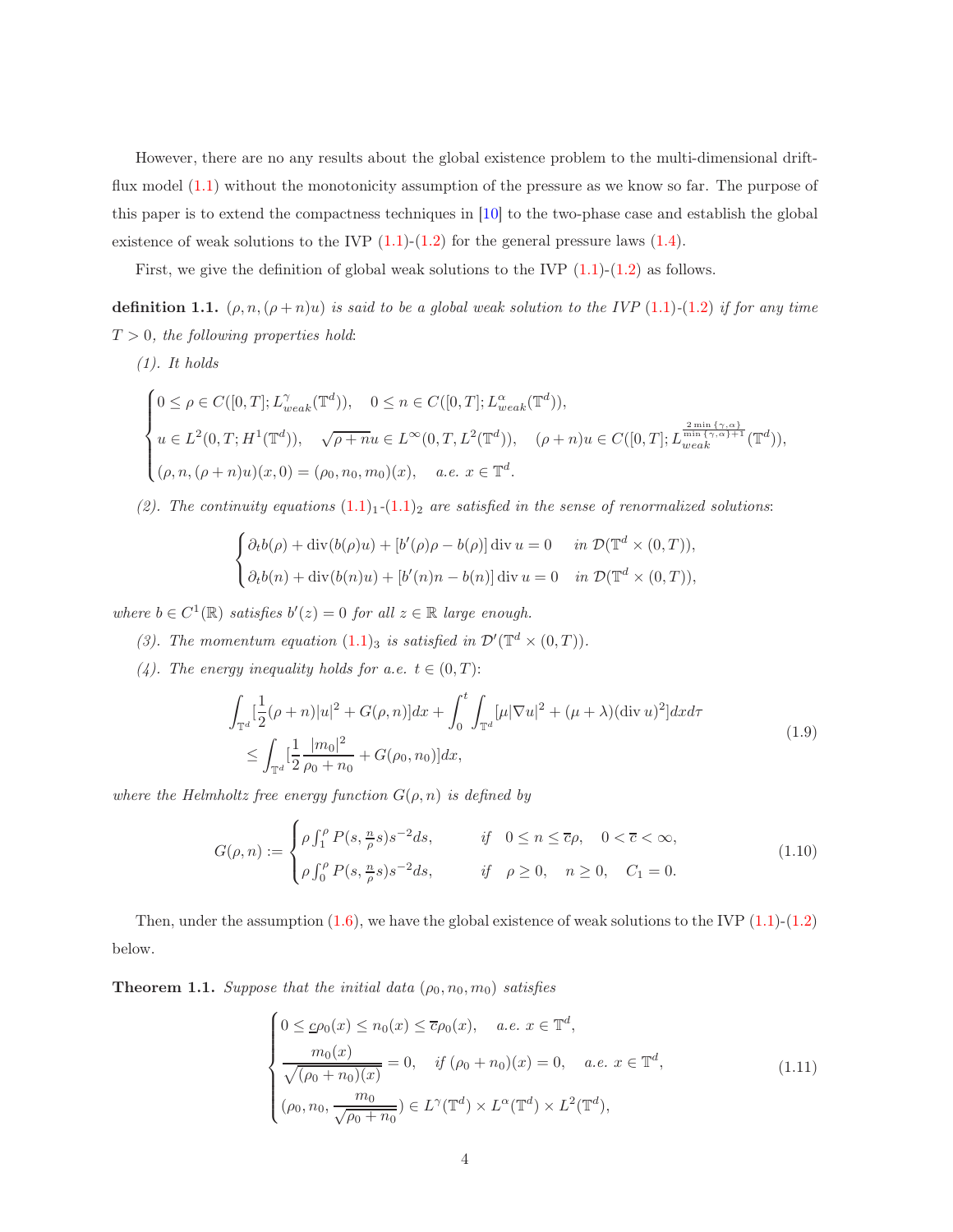with two constants  $0 < \underline{c} \leq \overline{c} < \infty$ . Then, if it holds for the pressure  $P(\rho, n)$  given by [\(1](#page-1-1).4) that

<span id="page-4-0"></span>
$$
\begin{cases}\n\gamma > \frac{d}{2}, \qquad \gamma \ge \frac{3d}{d+2}, \qquad \alpha \ge 1, \\
\widetilde{\gamma}, \widetilde{\alpha} \le \max\{\gamma, \alpha\} + \theta, \qquad \theta := \frac{2}{d} \max\{\gamma, \alpha\} - 1 > 0,\n\end{cases} \tag{1.12}
$$

the IVP (1.[1\)](#page-0-0)-(1.[2\)](#page-0-1) admits a global weak solution  $(\rho, n, (\rho + n)u)$  in the sense of Definition [1.1.](#page-3-0)

**Remark 1.1.** The assumption  $(1.4)_4$  $(1.4)_4$  $(1.4)_4$  implies  $P(0,0) = 0$  and the continuity of  $G(\rho,n)$  near  $(0,0)$ .

Remark 1.2. There are many interesting pressure laws satisfying (1.[4\)](#page-1-1), for instance,

(1) We can take

$$
P(\rho, n) = \rho^{\gamma} + n^{\alpha} + \sum_{i=1}^{N} c_i \rho^{\gamma_i} n^{\alpha_i},
$$

where the constants N,  $\gamma_i$ , and  $\alpha_i$  (i = 1, ..., N) satisfy  $N \ge 1$ ,  $0 \le \gamma_i < \gamma$ ,  $0 \le \alpha_i < \alpha$ , and  $\gamma_i + \alpha_i <$  $\max\{\gamma,\alpha\}$ , and the constants  $c_i$   $(i = 1,..., N)$  are allowed to be negative such that  $P(\rho,n)$  can be nonmonotone. In particular, one can choose the monotone pressure

$$
P(\rho, n) = \rho^{\gamma} + n^{\alpha}.
$$

(2) Let  $\Pi_1(\rho)$  and  $\Pi_2(n)$  be two mon-monotone pressure laws for compressible Navier-Stokes equations given in [\[10\]](#page-38-7), for instance, the virial expansion with high order terms, which can be thermodynamically unstable. Then the pressure

$$
P(\rho, n) = \Pi_1(\rho) + \Pi_2(n)
$$

satisfies [\(1.4\)](#page-1-1). In particular, the pressure function  $P(\rho, n) = \Pi_1(\rho) + n^2$  is corresponding to the twodimensional non-resistive compressible MHD [\[35\]](#page-40-4).

(3) An example of pressure laws is

$$
P(\rho, n) = \rho^{\gamma} (1 + 2\cos \rho) + n^{\alpha} (1 + 2\cos n),
$$

which is oscillatory even for large  $\rho$  and n.

**Remark 1.3.** If (1.[6\)](#page-1-0) holds, then one can show  $0 \leq cn(x,t) \leq \rho(x,t) \leq \overline{c}\rho(x,t)$  for a.e.  $(x,t) \in \mathbb{T}^d \times (0,T)$ due to the comparsion principle for  $(1.1)_1$  $(1.1)_1$  $(1.1)_1$ - $(1.1)_2$  $(1.1)_2$  so that  $G(\rho, n)$  satisfies

$$
\frac{1}{C_{\underline{c},\overline{c}}}(\rho+n)^{\max\{\gamma,\alpha\}} - C_{\underline{c},\overline{c}} \le G(\rho,n) \le C_{\underline{c},\overline{c}}(\rho+n)^{\max\{\gamma,\alpha\}} + C_{\underline{c},\overline{c}},\tag{1.13}
$$

<span id="page-4-1"></span>where  $C_{\underline{c},\overline{c}} \ge 1$  is a constant. Indeed, we can prove under the assumptions (1.[11\)](#page-3-1)-(1.[12\)](#page-4-0) that both  $\rho$  and n are bounded in  $L^{\max{\{\gamma,\alpha\}}+\theta}(0,T;L^{\max{\{\gamma,\alpha\}}+\theta}(\mathbb{T}^d))$  for  $\max{\{\gamma,\alpha\}}+\theta \geq 2$  so as to apply the arguments of renormalized solutions.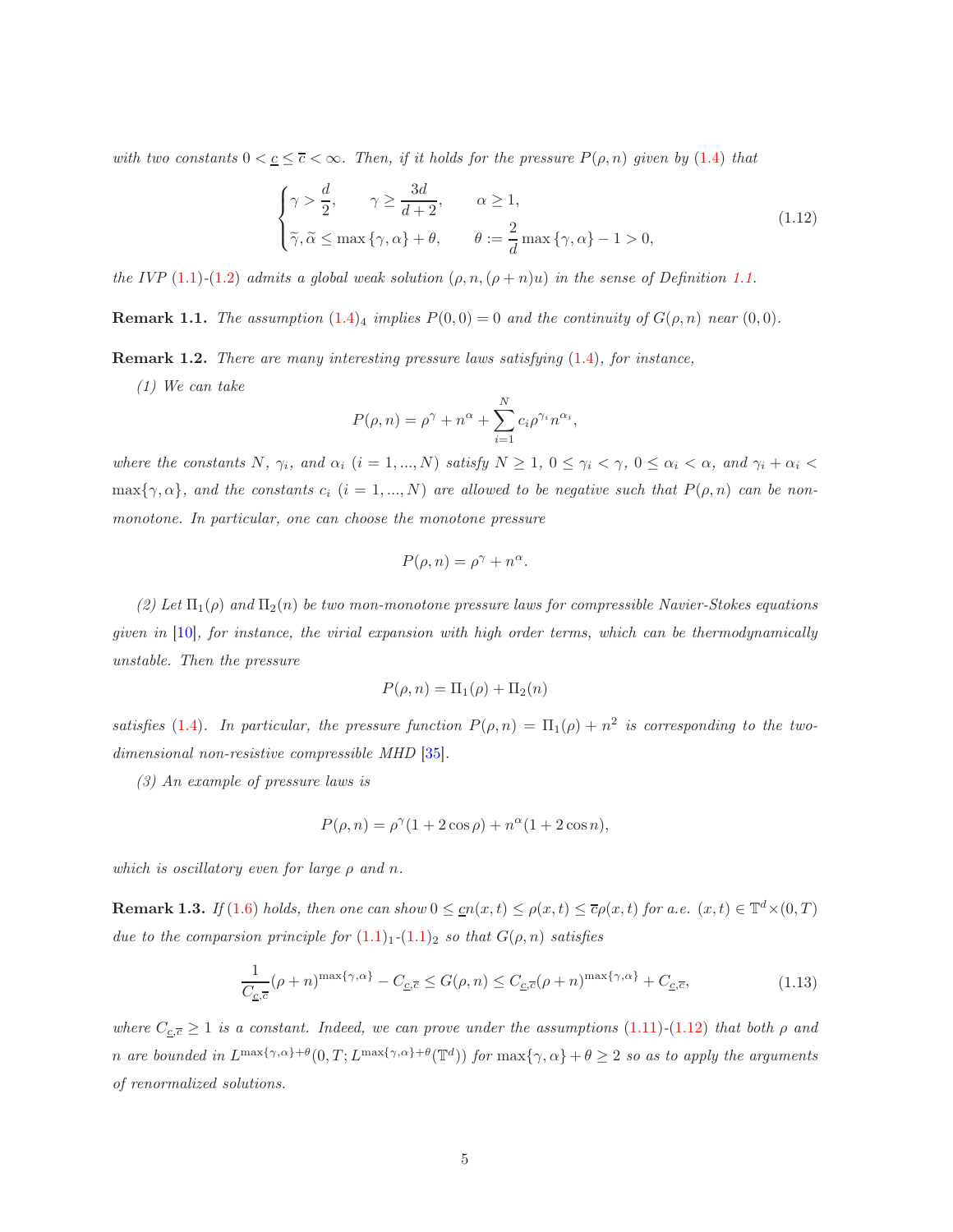Without the condition  $(1.6)$  $(1.6)$ , we also have the global existence of weak solutions to the IVP  $(1.1)$ - $(1.2)$ as follows.

<span id="page-5-0"></span>**Theorem 1.2.** Suppose that the initial data  $(\rho_0, n_0, m_0)$  satisfies

<span id="page-5-1"></span>
$$
\begin{cases}\n\rho_0(x) \ge 0, & n_0(x) \ge 0, \quad a.e. \ x \in \mathbb{T}^d, \\
\frac{m_0(x)}{\sqrt{(\rho_0 + n_0)(x)}} = 0, & \text{if } (\rho_0 + n_0)(x) = 0, \quad a.e. \ x \in \mathbb{T}^d, \\
(\rho_0, n_0, \frac{m_0}{\sqrt{\rho_0 + n_0}}) \in L^{\gamma}(\mathbb{T}^d) \times L^{\alpha}(\mathbb{T}^d) \times L^2(\mathbb{T}^d).\n\end{cases}
$$
\n(1.14)

Then, if it holds for the pressure  $P(\rho, n)$  given by (1.[4\)](#page-1-1) that

<span id="page-5-2"></span>
$$
\begin{cases}\nC_1 = 0, \\
\gamma, \alpha > \frac{d}{2}, \qquad \gamma, \alpha \ge \frac{3d}{d+2}, \\
\widetilde{\gamma} \le \gamma + \theta_1, \qquad \theta_1 := \frac{2}{d}\gamma - \frac{\gamma}{\min{\{\gamma, \alpha\}}} > 0, \\
\widetilde{\alpha} \le \alpha + \theta_2, \qquad \theta_2 := \frac{2}{d}\alpha - \frac{\alpha}{\min{\{\gamma, \alpha\}}} > 0,\n\end{cases}
$$
\n(1.15)

the IVP (1.[1\)](#page-0-0)-(1.[2\)](#page-0-1) admits a global weak solution  $(\rho, n, (\rho + n)u)$  in the sense of Definition [1.1.](#page-3-0)

Remark 1.4. Theorem [1.2](#page-5-0) is the first result on the global existence of weak solutions to the multidimensional drift-flux model  $(1.1)$  $(1.1)$  for non-monotonous pressure laws without any requirement on the relation between  $\rho_0$  and  $n_0$  as in [\(1](#page-1-0).6). As pointed in [\[21,](#page-39-4)[50\]](#page-41-2), the system (1.[1\)](#page-0-0) without the condition (1.[6\)](#page-1-0) is more realistic in some physical situations and more "two-phase" properties from mathematical points of view.

**Remark 1.5.** The adiabatic constants  $\gamma$ ,  $\alpha$  can take  $\frac{3d}{d+2}$  for  $d = 2, 3$ , which extends the previous work by Bresch-Jabin [\[10\]](#page-38-7) about global existence of weak solutions to compressible Navier-Stokes equations (1.[8\)](#page-2-1) for thermodynamically unstable pressure laws.

**Remark 1.6.** If [\(1](#page-1-1).4) holds with  $C_1 = 0$ , then we have

$$
\frac{1}{C_0} \left( \frac{\rho^{\gamma}}{\gamma - 1} + \frac{n^{\alpha}}{\alpha - 1} \right) \le G(\rho, n) \le C_0 \left( \frac{\rho^{\gamma}}{\gamma - 1} + \frac{n^{\alpha}}{\alpha - 1} \right). \tag{1.16}
$$

This implies under the assumptions (1.[14\)](#page-5-1)-(1.[15\)](#page-5-2) that  $\rho$  and n belong to  $L^{\gamma+\theta_1}(0,T;L^{\gamma+\theta_1}(\mathbb{T}^d))$  for  $\gamma$  +  $\theta_1 \geq 2$  and  $L^{\alpha+\theta_2}(0,T;L^{\alpha+\theta_2}(\mathbb{T}^d))$  for  $\alpha+\theta_2 \geq 2$  respectively.

**Remark 1.7.** By (1.[10\)](#page-3-2), the condition  $C_1 = 0$  in Theorem [1.2](#page-5-0) can be removed provided  $n_0 \le \overline{c}\rho_0$  for some constant  $\overline{c} > 0$ .

We explain the main strategies to prove Theorem [1.1](#page-3-3) and Theorem [1.2.](#page-5-0) By the Faedo-Galerkin approximation and vanishing artificial viscosity, one can construct the approximate sequence ( $\rho_{\delta}, n_{\delta}, (\rho_{\delta} +$  $n_{\delta}$ u<sub>s</sub>) for  $\delta \in (0,1)$  $\delta \in (0,1)$  to the IVP  $(1.1)-(1.2)$  $(1.1)-(1.2)$  with the artificial pressure.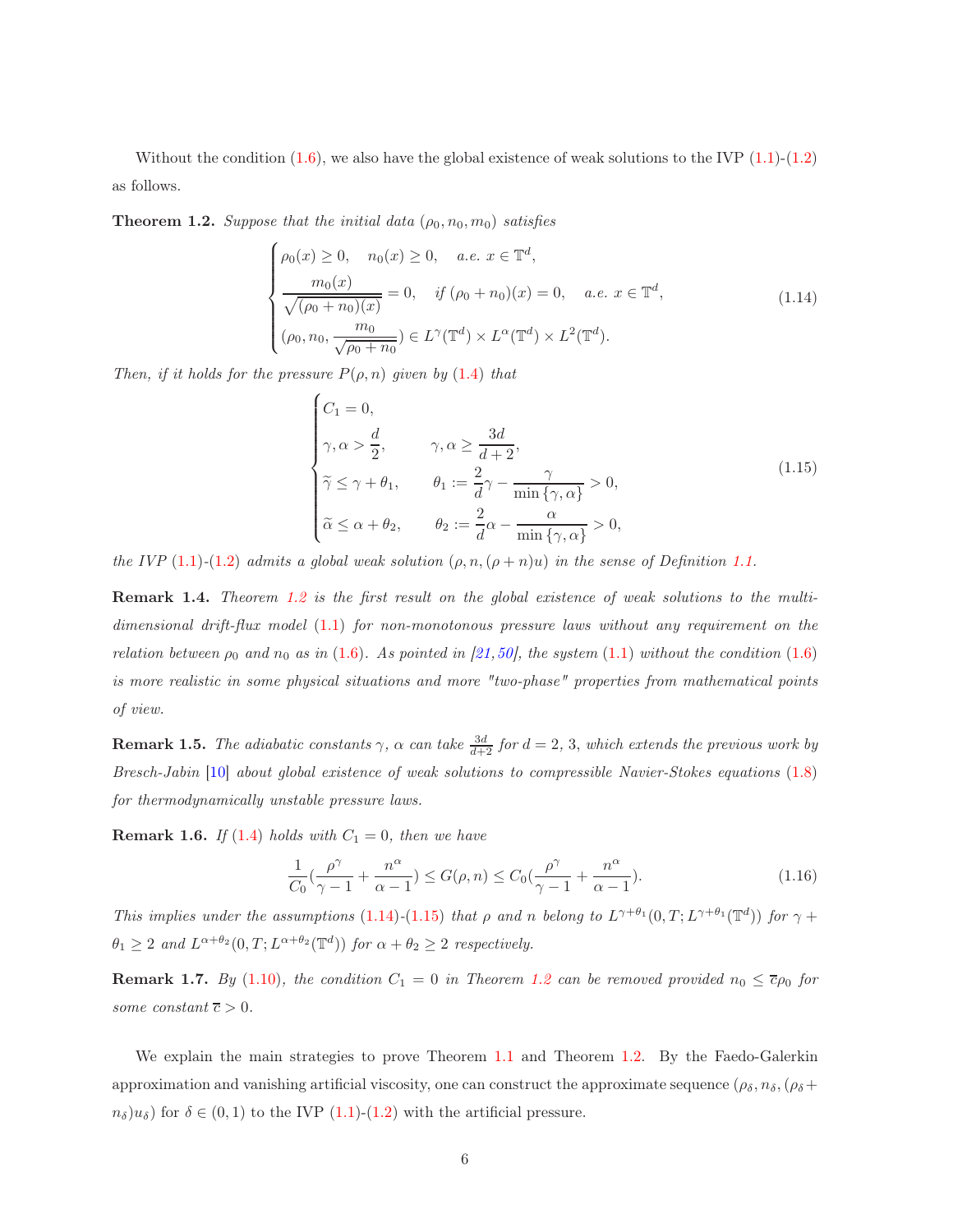Then, we pass to the limit as  $\delta \to 0$ . As emphasized in many related papers [\[42,](#page-40-1)[45,](#page-40-2)[51\]](#page-41-3), the key point is to show the strong convergence of the two densities  $\rho_{\delta}$  and  $n_{\delta}$ . Due to the possible non-monotonicity on  $P(\rho, n)$  in the two variables  $\rho$  and n, it is difficult to apply the techniques by Bresch-Jabin [\[10\]](#page-38-7) to estimate  $\rho_{\delta}$  and  $n_{\delta}$  separately. To overcome this difficulty, we first make use of the ideas inspired by [\[45\]](#page-40-2) to deduce

$$
(\rho_{\delta}, n_{\delta}) \to (\rho, n) \quad \text{in } L^1(0, T; L^1(\mathbb{T}^d)) \times L^1(0, T; L^1(\mathbb{T}^d))
$$
  

$$
\iff \rho_{\delta} + n_{\delta} \to \rho + n \quad \text{in } L^1(0, T; L^1(\mathbb{T}^d)) \quad \text{as } \delta \to 0.
$$

By virtue of the compactness criterion introduced in  $[2,10]$  $[2,10]$ , one needs to derive the quantitative regularity estimate of the sum  $\vartheta_{\delta} := \rho_{\delta} + n_{\delta}$ :

$$
\frac{1}{\|\mathcal{K}_h\|_{L^1}} \int_0^T \int_{\mathbb{T}^{2d}} \mathcal{K}_h(x-y) |\vartheta^x_{\delta} - \vartheta^y_{\delta}| dx dy dt \to 0 \text{ uniformly in } \delta \quad \text{as } h \to 0,
$$

with  $K_h$  the periodic symmetric kernel given by (4.[15\)](#page-20-0). By the structures of the mass equations, we turn to estimate the term of div  $u_{\delta}^x$  – div  $u_{\delta}^y$ , which can be decomposed into the pressure part and the effective viscous flux part.

<span id="page-6-0"></span>The key pressure part can be analyzed as follows:

$$
P_{\delta}(\rho_{\delta}^{x}, n_{\delta}^{x}) - P_{\delta}(\rho_{\delta}^{y}, n_{\delta}^{y}) = P_{\delta}(\rho_{\delta}^{x}, n_{\delta}^{x}) - P_{\delta}(A_{\rho^{x}, n^{x}} \vartheta_{\delta}^{x}, B_{\rho^{x}, n^{x}} \vartheta_{\delta}^{x})
$$
  
+ 
$$
P_{\delta}(A_{\rho^{y}, n^{y}} \vartheta_{\delta}^{y}, B_{\rho^{y}, n^{y}} \vartheta_{\delta}^{y}) - P_{\delta}(\rho_{\delta}^{y}, n_{\delta}^{y})
$$
  
+ 
$$
P_{\delta}(A_{\rho^{x}, n^{x}} \vartheta_{\delta}^{y}, B_{\rho^{x}, n^{x}} \vartheta_{\delta}^{y}) - P_{\delta}(A_{\rho^{y}, n^{y}} \vartheta_{\delta}^{y}, B_{\rho^{y}, n^{y}} \vartheta_{\delta}^{y})
$$
  
+ 
$$
P_{\delta}(A_{\rho^{x}, n^{x}} \vartheta_{\delta}^{x}, B_{\rho^{x}, n^{x}} \vartheta_{\delta}^{x}) - P_{\delta}(A_{\rho^{x}, n^{x}} \vartheta_{\delta}^{y}, B_{\rho^{x}, n^{x}} \vartheta_{\delta}^{y}),
$$
  
(1.17)

where  $(A_{\rho,n}, B_{\rho,n})$  is defined by

<span id="page-6-1"></span>
$$
(A_{\rho,n}, B_{\rho,n}) := \begin{cases} (\frac{\rho}{\rho+n}, \frac{n}{\rho+n}), & \text{if } \rho+n>0, \\ (0,0), & \text{if } \rho+n=0. \end{cases}
$$
 (1.18)

We can prove that for some domain  $\mathbb{Q} \subset \mathbb{T}^{2d} \times (0,T)$  with  $\mathbb{T}^{2d} \times (0,T)/\mathbb{Q}$  arbitrarily small, the first three terms on the right-hand side of [\(1.17\)](#page-6-0) on  $\mathbb Q$  tend to 0 as  $h \to 0$  uniformly with respect to  $\delta$ , and the last term of  $P_\delta(A_{\rho,n}\vartheta_\delta, B_{\rho,n}\vartheta_\delta)$  in the one variable  $\vartheta_\delta$  can be estimated by the arguments as used in [\[10\]](#page-38-7) with some modifications.

Meanwhile, to deal with the effective viscous flux part, we make use of the structures of the momentum equation and the commutator estimates of Riesz operator, which is different from the previous analysis [\[10\]](#page-38-7) and may be applicable to other related models in fluid dynamics.

The rest part of this paper is arranged as follows. The global existence of weak solutions for the approximate system with two small parameters  $\varepsilon \in (0,1)$  and  $\delta \in (0,1)$  is obtained in Section 2. In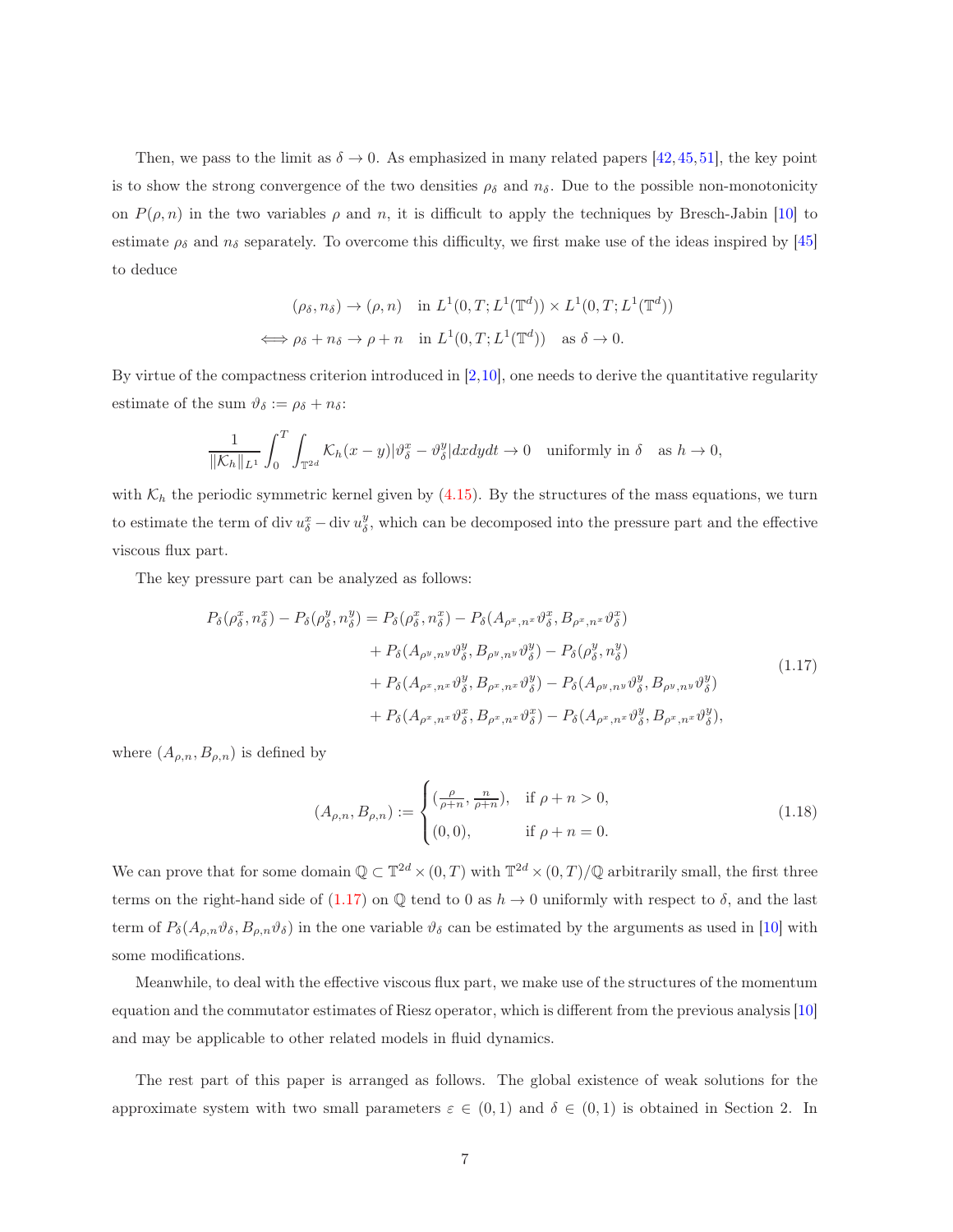Section 3, we pass to the limit as  $\varepsilon \to 0$  by the compactness theorem of Lions-Feireisl. In Section 4, we prove the strong convergence of two densities by deriving quantitative regularity estimate of their sum and show the convergence of approximate sequence to an expected weak solution as  $\delta \to 0$ . In Appendix, we give some technical lemmas which are used in this paper.

# 2 Faedo–Galerkin approximation

We are ready to solve the following approximate system for  $\varepsilon \in (0,1)$  and  $\delta \in (0,1)$ :

<span id="page-7-0"></span>
$$
\begin{cases}\n\partial_t \rho + \text{div}(\rho u) = \varepsilon \Delta \rho, \\
\partial_t n + \text{div}(nu) = \varepsilon \Delta n, \\
\partial_t ((\rho + n)u) + \text{div}((\rho + n)u \otimes u) + \nabla P_\delta(\rho, n) + \varepsilon \nabla u \cdot \nabla (\rho + n) \\
= \mu \Delta u + (\mu + \lambda) \nabla \text{div} \, u, \quad x \in \mathbb{T}^d, \quad t > 0,\n\end{cases}
$$
\n(2.1)

<span id="page-7-3"></span>with the initial data

$$
(\rho, n, u)(x, 0) = (\rho_{0, \delta}, n_{0, \delta}, u_{0, \delta})(x), \quad x \in \mathbb{T}^d,
$$
\n(2.2)

<span id="page-7-2"></span>where  $P_{\delta}(\rho, n)$  is the artificial pressure

$$
P_{\delta}(\rho, n) := \mathbf{1}_{\rho + n \ge \delta} P(\rho, n) + \delta(\rho + n)^{p_0}, \quad p_0 > \gamma + \tilde{\gamma} + \alpha + \tilde{\alpha} + 1,
$$
\n(2.3)

<span id="page-7-4"></span>and  $(\rho_{0,\delta}, n_{0,\delta}, u_{0,\delta})$  is the regularized initial data

$$
(\rho_{0,\delta}, n_{0,\delta}, u_{0,\delta})(x) := (\rho_0 * j_\delta + \delta, n_0 * j_\delta + \delta, \frac{\frac{m_0}{\sqrt{\rho_0 + n_0}} * j_\delta}{\sqrt{\rho_0 * j_\delta + n_0 * j_\delta + 2\delta}})(x).
$$
 (2.4)

Here  $\mathbf{1}_{s\geq k}$  is a cut-off function satisfying

$$
\mathbf{1}_{s\leq k}:=\begin{cases} 1, & \text{if} \quad 0\leq s\leq k, \\ \text{smooth}, & \text{if} \quad k\leq s\leq 2k, \\ 0, & \text{if} \quad s\geq 2k, \end{cases} \qquad \mathbf{1}_{s\geq k}:=1-\mathbf{1}_{s\leq k},
$$

and  $j_{\delta}$  is a function such that

<span id="page-7-5"></span>
$$
\begin{cases}\nj_{\delta} \in C^{\infty}(\mathbb{T}^d), & ||j_{\delta}||_{L^1} = 1, \quad 0 \le j_{\delta} \le \delta^{-\frac{1}{2p_0}}, \\
j_{\delta} * f \to f & \text{in } L^p(\mathbb{T}^d) \quad \text{as} \quad \delta \to 0, \quad \forall f \in L^p(\mathbb{T}^d), \quad p \in [1, \infty).\n\end{cases} (2.5)
$$

It is easy to verify under the assumptions of either Theorem [1.1](#page-3-3) or Theorem [1.2](#page-5-0) that  $(\rho_{0,\delta}, n_{0,\delta}, (\rho_{0,\delta} +$  $n_{0,\delta} | u_{0,\delta}$  converges to  $(\rho_0, u_0, m_0)$  strongly in  $L^{\gamma}(\mathbb{T}^d) \times L^{\alpha}(\mathbb{T}^d) \times L^{\frac{2 \min\{\gamma,\alpha\}}{\min\{\gamma,\alpha\}+1}}(\mathbb{T}^d)$  and satisfies

<span id="page-7-1"></span>
$$
\begin{cases} \|\rho_{0,\delta}\|_{L^{\gamma}} \le \|\rho_{0}\|_{L^{\gamma}}, \quad \|n_{0,\delta}\|_{L^{\alpha}} \le \|n_{0}\|_{L^{\alpha}}, \quad \|\sqrt{\rho_{0,\delta}+n_{0,\delta}}u_{0,\delta}\|_{L^{2}} \le \|\frac{m_{0}}{\sqrt{\rho_{0}+n_{0}}}\|_{L^{2}},\\ 0 < \delta \le \rho_{0,\delta}(x), n_{0,\delta}(x) \le C\delta^{-\frac{1}{2p_{0}}}, \quad \frac{1}{c_{*,\delta}} \le \frac{n_{0,\delta}(x)}{\rho_{0,\delta}(x)} \le c_{*,\delta}, \quad x \in \mathbb{T}^{d}, \quad c_{*,\delta} := C\delta^{-\frac{1}{2p_{0}}-1} > 1, \tag{2.6} \\ \mathcal{L}\rho_{0,\delta}(x) \le n_{0,\delta}(x) \le \overline{c}\rho_{0,\delta}(x), \quad \text{if } \mathcal{L}\rho_{0}(x) \le n_{0}(x) \le \overline{c}\rho_{0}(x), \quad x \in \mathbb{T}^{d}. \end{cases}
$$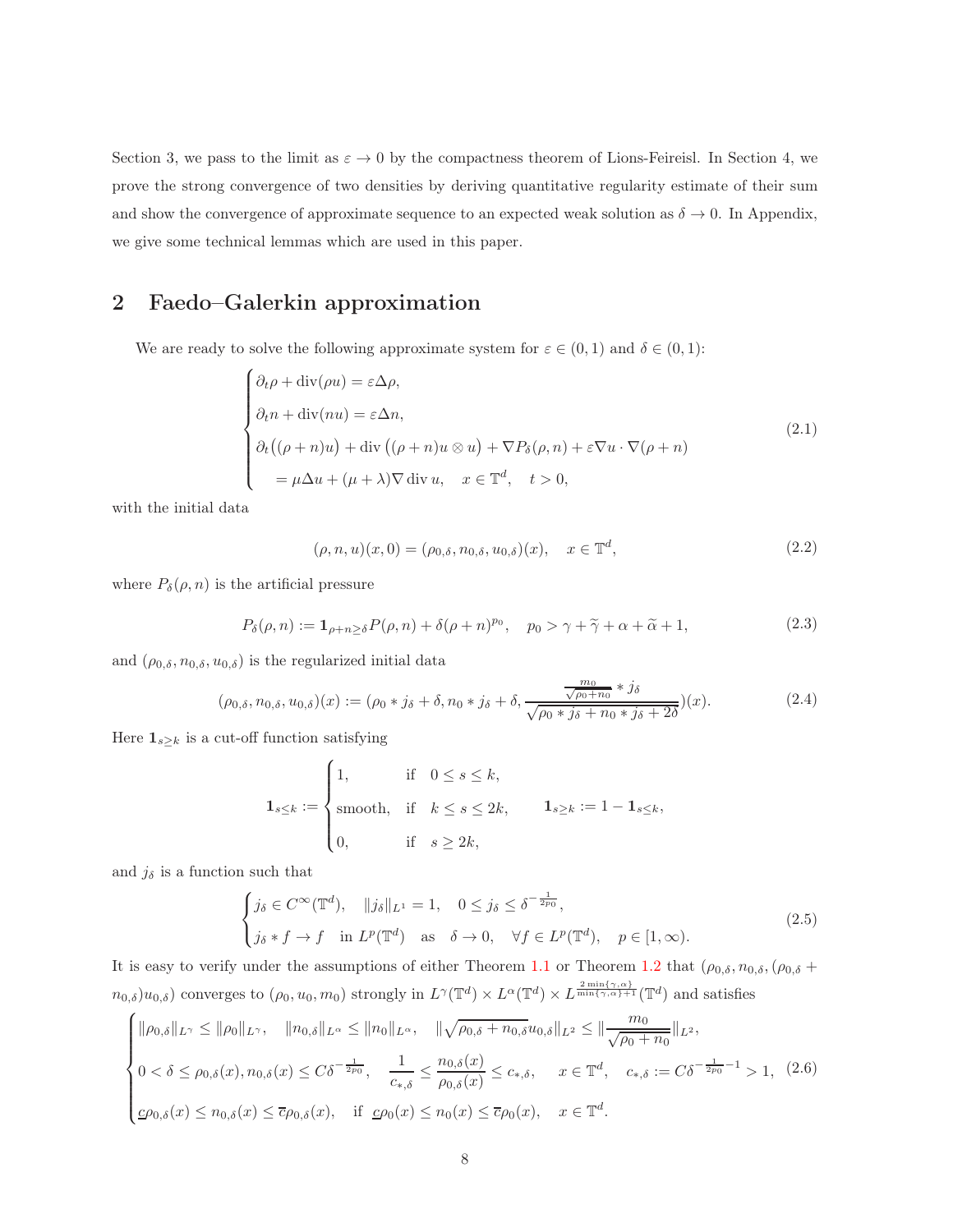Without loss of generalization, we can assume  $P(\rho, n) \in C^2(\mathbb{R}_+ \times \mathbb{R}_+)$ . Indeed, if this is not the case, one may approximate  $P(\rho, n)$  by a regular sequence. We can compute a constant  $c_{\delta} \to \infty$  as  $\delta \to 0$  such that both  $\partial_{\rho}P_{\delta}(\rho, n) > 0$  and  $\partial_{n}P_{\delta}(\rho, n) > 0$  hold for any  $(\rho, n) \in \mathbb{R}_{+} \times \mathbb{R}_{+}$  satisfying  $\rho + n \geq c_{\delta} > 0$ , and then set set

<span id="page-8-4"></span>
$$
\begin{cases} P_{1,\delta}(\rho,n) := P_{\delta}(\rho,n) + C_* \mathbf{1}_{\rho+n \leq C_* c_{\delta}} \big( (\rho+n)^{\widetilde{\gamma}+\widetilde{\alpha}} + \rho+n \big), \\ P_{2,\delta}(\rho,n) := C_* \mathbf{1}_{\rho+n \leq C_* c_{\delta}} \big( (\rho+n)^{\widetilde{\gamma}+\widetilde{\alpha}} + \rho+n \big), \end{cases} \tag{2.7}
$$

<span id="page-8-5"></span>with  $C_* > 1$  a sufficiently large constant. Then the pressure  $P_\delta(\rho, n)$  can be re-written as

$$
P_{\delta}(\rho, n) = P_{1,\delta}(\rho, n) - P_{2,\delta}(\rho, n). \tag{2.8}
$$

Note that  $P_{1,\delta}(\rho,n) \in C^2(\mathbb{R}_+ \times \mathbb{R}_+)$  is monotone increasing with respect to both  $\rho \geq 0$  and  $n \geq 0$ , and  $P_{2,\delta}(\rho,n) \in C^{\infty}(\mathbb{R}_+ \times \mathbb{R}_+)$  satisfies  $P_{2,\delta}(\rho,n) \geq 0$  and  $P_{2,\delta}(\rho,n) = 0$  for  $\rho+n \geq 2C_*c_{\delta}$ , so we can employ the classical Lions-Feireisl approach [\[24,](#page-39-9) [37\]](#page-40-6) to solve the approximate system [\(2.1\)](#page-7-0).

Let  $\psi_{\ell} \in C^{\infty}(\mathbb{T}^d)$   $(\ell = 1,...)$  be an orthonormal basis in  $L^2$ . Denote the finite dimensional spaces  $X_{\ell} \subset L^2$  and its projector  $\mathbf{P}_{\ell}: L^2 \to X_{\ell}$  by

$$
X_{\ell} := \text{span}\{\psi_j\}_{j=1}^{\ell}, \quad \mathbf{P}_{\ell}f := \sum_{i=1}^{\ell} \psi_i \int_{\mathbb{T}^d} \psi_i f dx, \quad \forall f \in X_{\ell}.
$$

<span id="page-8-2"></span>**Proposition 2.1.** Let  $p_0 > \gamma + \tilde{\gamma} + \alpha + \tilde{\alpha} + 1$ ,  $\delta \in (0,1)$ ,  $\varepsilon \in (0,1)$ , and integer  $\ell \geq 1$ . Then, under the assumptions of either Theorem [1.1](#page-3-3) or Theorem [1.2,](#page-5-0) there exists a unique global regular solution ( $\rho_\ell, n_\ell, u_\ell$ ) for (2.[1\)](#page-7-0) with the initial data  $(\rho_{0,\delta}, n_{0,\delta}, \mathbf{P}_{\ell}u_{0,\delta})$ . In addition, it holds for any  $T > 0$  that

<span id="page-8-0"></span>
$$
\begin{cases}\n\|(\rho_{\ell}, n_{\ell})\|_{L^{\infty}(0,T;L^{p_0})} + \varepsilon^{\frac{1}{2}} \|(\nabla \rho_{\ell}, \nabla n_{\ell})\|_{L^{2}(0,T;L^{2})} \leq C_{\delta}, \\
\|\sqrt{\rho_{\ell} + n_{\ell}} u_{\ell}\|_{L^{\infty}(0,T;L^{2})} + \|u_{\ell}\|_{L^{2}(0,T;H^{1})} \leq C_{\delta}, \\
0 \leq \frac{1}{c_{*,\delta}} \rho_{\ell}(x,t) \leq n_{\ell}(x,t) \leq c_{*,\delta} \rho_{\ell}(x,t), \quad a.e. \ (x,t) \in \mathbb{T}^{d} \times (0,T), \\
0 \leq \underline{c} \rho_{\ell}(x,t) \leq n_{\ell}(x,t) \leq \overline{c} \rho_{\ell}(x,t), \quad \text{if } \underline{c} \rho_{0}(x) \leq n_{0}(x) \leq \overline{c} \rho_{0}(x), \quad a.e. \ (x,t) \in \mathbb{T}^{d} \times (0,T),\n\end{cases}
$$
\n(2.9)

where  $C_{\delta} > 0$  is a constant independent of  $\varepsilon$  and  $\ell$ , and  $c_{*,\delta} > 1$  is the constant given by  $(2.6)_2$  $(2.6)_2$  $(2.6)_2$ .

<span id="page-8-1"></span>Furthermore, we have

$$
\int_{\mathbb{T}^d} \left[ \frac{1}{2} (\rho_\ell + n_\ell) |u_\ell|^2 + G_\delta(\rho_\ell, n_\ell) \right] dx + \int_0^t \int_{\mathbb{T}^d} [\mu | \nabla u_\ell|^2 + (\mu + \lambda) (\text{div } u_\ell)^2] dx d\tau
$$
\n
$$
\leq \int_{\mathbb{T}^d} \left[ \frac{1}{2} (\rho_{0,\delta} + n_{0,\delta}) |u_{0,\delta}|^2 + G_\delta(\rho_{0,\delta}, n_{0,\delta}) \right] dx + C_\delta \varepsilon,
$$
\n(2.10)

where  $G_{\delta}(\rho, n)$  is defined by

<span id="page-8-3"></span>
$$
G_{\delta}(\rho, n) := \begin{cases} \rho \int_1^{\rho} P(s, \frac{n}{\rho}s) s^{-2} ds, & \text{under the assumptions of Theorem 1.1,} \\ \rho \int_0^{\rho} P(s, \frac{n}{\rho}s) s^{-2} ds, & \text{under the assumptions of Theorem 1.2.} \end{cases}
$$
(2.11)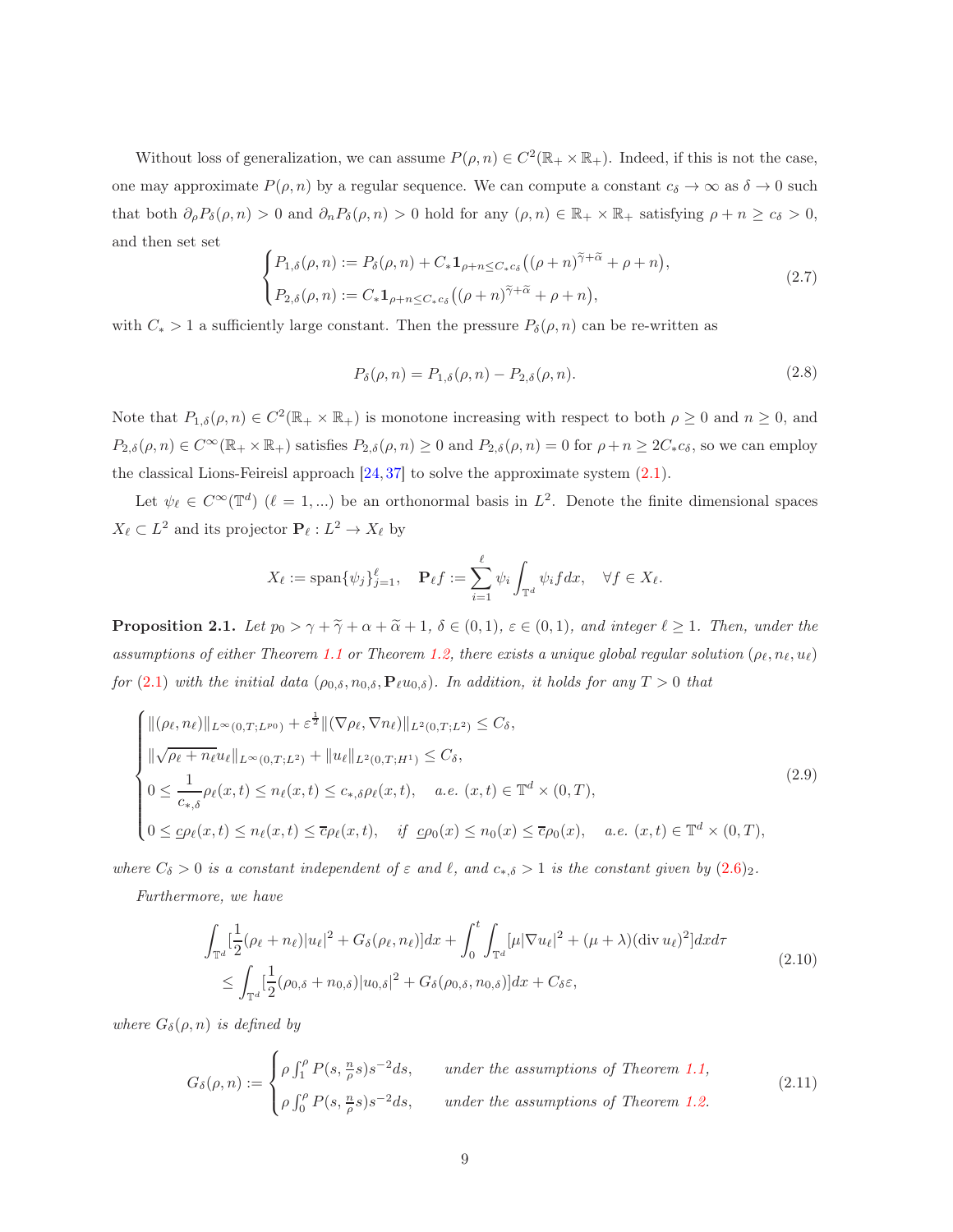Proof. By the Faedo-Galerkin approximation and fixed point arguments [\[23,](#page-39-8) [25,](#page-39-12) [41\]](#page-40-11), there is a time  $T_{\ell} \in (0,T]$  such that the system  $(2.1)$  $(2.1)$  with the initial data  $(\rho_{0,\delta}, n_{0,\delta}, \mathbf{P}_{\ell}u_{0,\delta})$  can be solved uniquely on  $[0, T_{\ell}]$ . The details are omitted here.

To show  $T_{\ell} = T$ , we need to establish the a-priori estimates  $(2.9)$  on  $\mathbb{T}^d \times (0, T_{\ell})$  uniformly in  $\ell$ . Note that  $u_{\ell}$  is regular since all the Sobolev norms in the finite dimensional space  $X_{\ell}$  are equivalent. By the comparison principle for  $(2.1)<sub>1</sub>-(2.1)<sub>2</sub>$  $(2.1)<sub>1</sub>-(2.1)<sub>2</sub>$  $(2.1)<sub>1</sub>-(2.1)<sub>2</sub>$ , we have

$$
0 \le \frac{1}{c_{*,\delta}} \rho_{\ell}(x,t) \le n_{\ell}(x,t) \le c_{*,\delta} \rho_{\ell}(x,t), \quad (x,t) \in \mathbb{T}^d \times (0,T_{\ell}).
$$
\n(2.12)

<span id="page-9-0"></span>Multiplying  $(1.1)_1$  $(1.1)_1$  $(1.1)_1$  $(1.1)_1$ ,  $(1.1)_2$ , and  $(1.1)_3$  by  $\partial_{\rho_\ell} G_\ell(\rho_\ell, n_\ell)$ ,  $\partial_\ell G_{n_\ell}(\rho_\ell, n_\ell)$ , and  $u_\ell$  respectively and using the fact

$$
\rho \partial_{\rho} G_{\delta}(\rho, n) + n \partial_{n} G_{\delta}(\rho, n) - P_{\delta}(\rho, n) = 0,
$$

we show for  $t \in [0, T_\ell]$  that

<span id="page-9-2"></span>
$$
\frac{d}{dt} \int_{\mathbb{T}^d} \left( \frac{1}{2} (\rho_\ell + n_\ell) |u_\ell|^2 + G_\delta(\rho_\ell, n_\ell) \right) dx \n+ \int_{\mathbb{T}^d} \left( \mu |\nabla u_\ell|^2 + (\mu + \lambda) (\operatorname{div} u_\ell)^2 + \varepsilon \delta p_0 \rho_\ell^{p_0 - 2} |\nabla \rho_\ell|^2 + \varepsilon \delta p_0 n_\ell^{p_0 - 2} |\nabla n_\ell|^2 \right) dx
$$
\n
$$
= -\varepsilon \int_{\mathbb{T}^d} \left( \partial_{\rho_\ell \rho_\ell}^2 G_\delta(\rho_\ell, n_\ell) |\nabla \rho_\ell|^2 + 2 \partial_{\rho_\ell n_\ell}^2 G_\delta(\rho_\ell, n_\ell) |\nabla \rho_\ell \cdot \nabla n_\ell + \partial_{n_\ell n_\ell}^2 G_\delta(\rho_\ell, n_\ell) |\nabla n_\ell|^2 \right) dx.
$$
\n(2.13)

It follows from  $(1.13)$  $(1.13)$ ,  $(2.3)$  $(2.3)$ , and  $(2.12)$  $(2.12)$  that

<span id="page-9-1"></span>
$$
\begin{cases}\nG_{\delta}(\rho_{\ell}, n_{\ell}) \geq \frac{\delta}{p_0 - 1} (\rho_{\ell} + n_{\ell})^{p_0} - C_{\delta}, \\
(\vert \partial_{\rho_{\ell} \rho_{\ell}}^2 G_{\delta} \vert + \vert \partial_{\rho_{\ell} n_{\ell}}^2 G_{\delta} \vert + \vert \partial_{n_{\ell} n_{\ell}}^2 G_{\delta} \vert)(\rho_{\ell}, n_{\ell}) \leq C_{\delta} (\rho_{\ell} + n_{\ell})^{p_0 - 2} + C_{\delta}.\n\end{cases}
$$
\n(2.14)

By  $(2.14)_2$  $(2.14)_2$  $(2.14)_2$  and the Young inequality, the right-hand side of  $(2.13)$  can be estimates as

<span id="page-9-3"></span>
$$
-\varepsilon \int_{\mathbb{T}^d} \left( \partial^2_{\rho_\ell \rho_\ell} G_\delta(\rho_\ell, n_\ell) |\nabla \rho_\ell|^2 + 2 \partial^2_{\rho_\ell n_\ell} G_\delta(\rho_\ell, n_\ell) \nabla \rho_\ell \cdot \nabla n_\ell + \partial^2_{n_\ell n_\ell} G_\delta(\rho_\ell, n_\ell) |\nabla n_\ell|^2 \right) dx
$$
  

$$
\leq \frac{\varepsilon \delta p_0}{2} \int_{\mathbb{T}^d} \left( \rho_\ell^{p_0 - 2} |\nabla \rho_\ell|^2 + n_\ell^{p_0 - 2} |\nabla n_\ell|^2 \right) dx + C_\delta \varepsilon \int_{\mathbb{T}^d} (|\nabla \rho_\ell|^2 + |\nabla n_\ell|^2) dx + C_\delta \varepsilon.
$$
 (2.15)

<span id="page-9-4"></span>To control the second term on the right-hand side of  $(2.15)$  $(2.15)$ , one can have by  $(2.1)<sub>1</sub>-(2.1)<sub>2</sub>$  $(2.1)<sub>1</sub>-(2.1)<sub>2</sub>$  $(2.1)<sub>1</sub>-(2.1)<sub>2</sub>$  $(2.1)<sub>1</sub>-(2.1)<sub>2</sub>$  that

$$
C_{\delta} \frac{d}{dt} \int_{\mathbb{T}^d} (|\rho_{\ell}|^2 + |n_{\ell}|^2) dx + 2C_{\delta} \varepsilon \int_{\mathbb{R}^d} (|\nabla \rho_{\ell}|^2 + |\nabla n_{\ell}|^2) dx
$$
  
\n
$$
= -2C_{\delta} \int_{\mathbb{T}^d} (\rho_{\ell} + n_{\ell}) \operatorname{div} u_{\ell} dx
$$
  
\n
$$
\leq \frac{1}{2} \int_{\mathbb{T}^d} (\mu |\nabla u_{\ell}|^2 + (\mu + \lambda) (\operatorname{div} u_{\ell})^2) dx + C_{\delta} \int_{\mathbb{T}^d} (|\rho_{\ell}|^2 + |n_{\ell}|^2) dx.
$$
\n(2.16)

<span id="page-9-5"></span>Adding  $(2.13)$  $(2.13)$  and  $(2.15)-(2.16)$  $(2.15)-(2.16)$  together and making use of  $(1.3)$ ,  $(2.6)$  $(2.6)$ ,  $(2.14)_1$  $(2.14)_1$  $(2.14)_1$ , and the Grönwall inequality, we obtain

$$
\sup_{t \in [0,T]} \int_{\mathbb{T}^d} [(\rho_\ell + n_\ell)|u_\ell|^2 + \rho_\ell^{p_0} + n_\ell^{p_0}] dx + \int_0^T \int_{\mathbb{T}^d} [|\nabla u_\ell|^2 + \varepsilon (1 + \rho_\ell^{p_0 - 2} + n_\ell^{p_0 - 2}) (|\nabla \rho_\ell|^2 + |\nabla n_\ell|^2)] dx dt \le C_\delta,
$$
\n(2.17)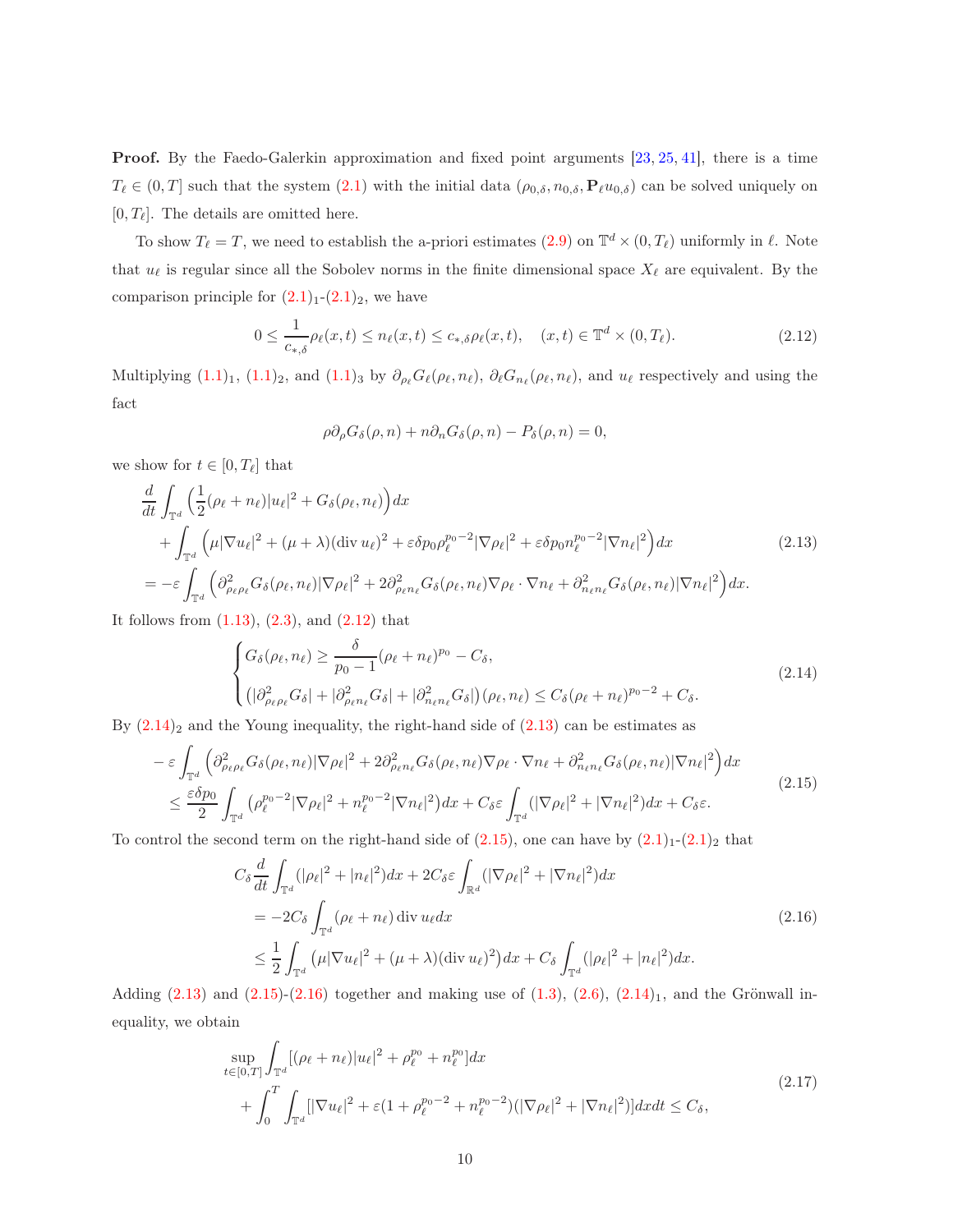which together with [\[25,](#page-39-12) Lemma 3.2] leads to

$$
||u_{\ell}||_{L^{2}(0,T;L^{2})} \leq C_{\delta}.
$$
\n(2.18)

<span id="page-10-0"></span>By the Sobolev inequality, it also holds that

$$
\|\rho_{\ell} + n_{\ell}\|_{L^{p_0+1}(0,T;L^{p_0+1})}^{p_0-1} = \|(\rho_{\ell} + n_{\ell})^{p_0-1}\|_{L^{\frac{p_0+1}{p_0-1}}(0,T;L^{\frac{p_0+1}{p_0-1}})} \leq \|(\rho_{\ell} + n_{\ell})^{p_0-1}\|_{L^1(0,T;L^1)} + C\|\nabla(\rho_{\ell} + n_{\ell})^{p_0-1}\|_{L^2(0,T;L^2)}.
$$
\n(2.19)

The combination of  $(1.3)$ ,  $(2.12)$ , and  $(2.17)-(2.19)$  $(2.17)-(2.19)$  gives rise to  $T_{\ell}=T$  and  $(2.9)$  $(2.9)$ . By  $(2.13)$  $(2.13)$ ,  $(2.15)$ , and (2.[17\)](#page-9-5), one can show (2.[10\)](#page-8-1). The proof of Proposition [2.1](#page-8-2) is completed.  $\Box$ 

With the help of Proposition [2.1](#page-8-2) and standard arguments (cf.  $[42, 45]$  $[42, 45]$ ), we have the following global existence of weak solutions to the IVP  $(2.1)-(2.2)$  $(2.1)-(2.2)$  $(2.1)-(2.2)$  $(2.1)-(2.2)$  $(2.1)-(2.2)$ .

<span id="page-10-3"></span>**Proposition 2.2.** Let  $p_0 > \gamma + \tilde{\gamma} + \alpha + \tilde{\alpha} + 1$ ,  $\delta \in (0,1)$ , and  $\varepsilon \in (0,1)$ . Then, under the assumptions of either Theorem [1.1](#page-3-3) or Theorem [1.2,](#page-5-0) there exists a global weak solution  $(\rho_{\varepsilon}, n_{\varepsilon}, (\rho_{\varepsilon} + n_{\varepsilon})u_{\varepsilon})$  to the IVP  $(2.1)-(2.2)$  $(2.1)-(2.2)$  $(2.1)-(2.2)$  $(2.1)-(2.2)$  satisfying for any  $T > 0$  that

<span id="page-10-1"></span>
$$
\begin{cases}\n\|(\rho_{\varepsilon}, n_{\varepsilon})\|_{L^{\infty}(0,T;L^{p_{0}})} + \varepsilon^{\frac{1}{2}} \|(\nabla \rho_{\varepsilon}, \nabla n_{\varepsilon})\|_{L^{2}(0,T;L^{2})} \leq C_{\delta}, \\
\|\sqrt{\rho_{\varepsilon} + n_{\varepsilon}} u_{\varepsilon}\|_{L^{\infty}(0,T;L^{2})} + \|u_{\varepsilon}\|_{L^{2}(0,T;H^{1})} \leq C_{\delta}, \\
\|(\rho_{\varepsilon}, n_{\varepsilon})\|_{L^{p_{0}+1}(0,T;L^{p_{0}+1})} \leq C_{\delta}, \\
0 \leq \frac{1}{c_{*,\delta}} \rho_{\varepsilon}(x,t) \leq n_{\varepsilon}(x,t) \leq c_{*,\delta} \rho_{\varepsilon}(x,t), \quad a.e. \ (x,t) \in \mathbb{T}^{d} \times (0,T), \\
0 \leq \underline{c} \rho_{\varepsilon}(x,t) \leq n_{\varepsilon}(x,t) \leq \overline{c} \rho_{\varepsilon}(x,t), \quad \text{if } \underline{c} \rho_{0}(x) \leq n_{0}(x) \leq \overline{c} \rho_{0}(x), \quad a.e. \ (x,t) \in \mathbb{T}^{d} \times (0,T),\n\end{cases}
$$
\n(2.20)

where  $C_{\delta} > 0$  is a constant independent of  $\varepsilon$ , and  $c_{*,\delta} > 1$  is the constant given by  $(2.6)_2$  $(2.6)_2$  $(2.6)_2$ .

<span id="page-10-4"></span>Furthermore, we have

$$
\int_{\mathbb{T}^d} \left[ \frac{1}{2} (\rho_{\varepsilon} + n_{\varepsilon}) |u_{\varepsilon}|^2 + G_{\delta}(\rho_{\varepsilon}, n_{\varepsilon}) \right] dx + \int_0^t \int_{\mathbb{T}^d} [\mu |\nabla u_{\varepsilon}|^2 + (\mu + \lambda) (\text{div } u_{\varepsilon})^2] dx d\tau
$$
\n
$$
\leq \int_{\mathbb{T}^d} \left[ \frac{1}{2} (\rho_{0,\delta} + n_{0,\delta}) |u_{0,\delta}|^2 + G_{\delta}(\rho_{0,\delta}, n_{0,\delta}) \right] dx + C_{\delta} \varepsilon, \quad a.e. \ t \in (0, T),
$$
\n(2.21)

with  $G_{\delta}(\rho, n)$  denoted by  $(2.11)$  $(2.11)$ .

## 3 Vanishing artificial viscosity

In this section, we aim to study the following IVP:

<span id="page-10-2"></span>
$$
\begin{cases}\n\partial_t \rho + \text{div}(\rho u) = 0, \\
\partial_t n + \text{div}(nu) = 0, \\
\partial_t ((\rho + n)u) + \text{div}((\rho + n)u \otimes u) + \nabla P_\delta(\rho, n) = \mu \Delta u + (\mu + \lambda) \nabla \text{div} u, \quad x \in \mathbb{T}^d, \quad t > 0,\n\end{cases}
$$
\n(3.1)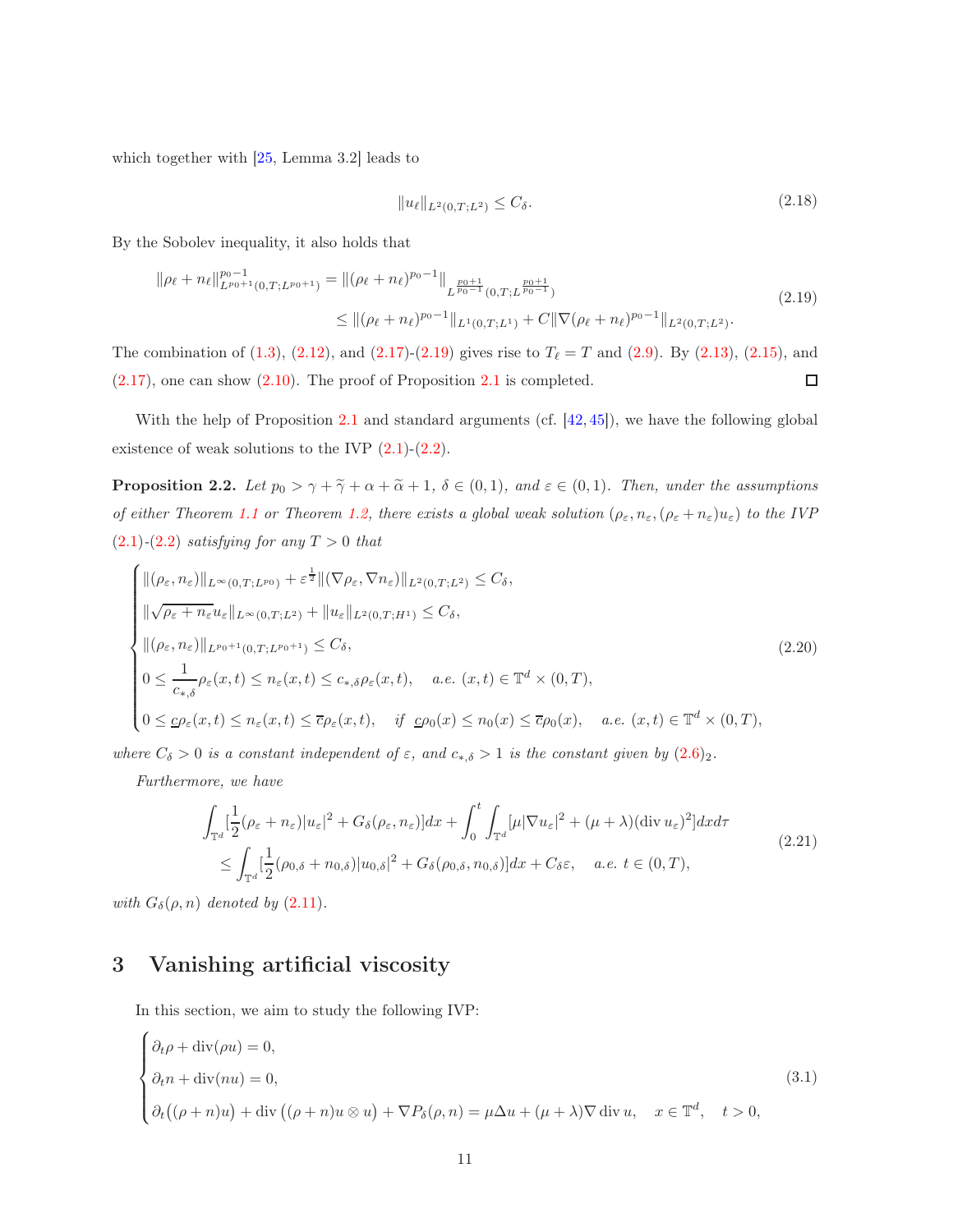<span id="page-11-0"></span>with the initial data

$$
(\rho, n, u)(x, 0) = (\rho_{0, \delta}, n_{0, \delta}, u_{0, \delta})(x), \quad x \in \mathbb{T}^d,
$$
\n(3.2)

where  $P_{\delta}(\rho, n)$  and  $(\rho_{0,\delta}, n_{0,\delta}, u_{0,\delta})$  are given by  $(2.3)$  $(2.3)$  and  $(2.4)$  $(2.4)$  respectively.

First, by [\(2.20\)](#page-10-1) and standard compactness arguments, we have the following convergence of weak solutions to the IVP  $(3.1)-(3.2)$  $(3.1)-(3.2)$  $(3.1)-(3.2)$  $(3.1)-(3.2)$  $(3.1)-(3.2)$ .

<span id="page-11-1"></span>**Lemma 3.1.** Let  $T > 0$ ,  $p_0 > \gamma + \tilde{\gamma} + \alpha + \tilde{\alpha} + 1$ , and  $(\rho_{\varepsilon}, n_{\varepsilon}, (\rho_{\varepsilon} + n_{\varepsilon})u_{\varepsilon})$  be the weak solution to the IVP [\(3](#page-11-0).1)-(3.2) for  $\varepsilon \in (0,1)$  given by Proposition [2.2.](#page-10-3) Then, under the assumptions of either Theorem [1.1](#page-3-3) or Theorem [1.2,](#page-5-0) there is a limit  $(\rho, n, (\rho+n)u)$  such that as  $\varepsilon \to 0$ , it holds up to a subsequence (still denoted by  $(\rho_{\varepsilon}, n_{\varepsilon}, (\rho_{\varepsilon} + n_{\varepsilon})u_{\varepsilon})$ ) that

<span id="page-11-4"></span>
$$
\begin{cases}\n(\rho_{\varepsilon}, n_{\varepsilon}) \to (\rho, n) & \text{in } L^{p_0+1}(0, T; L^{p_0+1}(\mathbb{T}^d)) \times L^{p_0+1}(0, T; L^{p_0+1}(\mathbb{T}^d)), \\
\varepsilon(\nabla \rho_{\varepsilon}, \nabla n_{\varepsilon}) \to 0 & \text{in } L^2(0, T; L^2(\mathbb{T}^d)), \\
u_{\varepsilon} \to u & \text{in } L^2(0, T; H^1(\mathbb{T}^d)), \\
(\rho_{\varepsilon}, n_{\varepsilon}) \to (\rho, n) & \text{in } C([0, T]; L^{p_0}_{weak}(\mathbb{T}^d)) \times C([0, T]; L^{p_0}_{weak}(\mathbb{T}^d)), \\
(\rho_{\varepsilon}, n_{\varepsilon}) \to (\rho, n) & \text{in } C([0, T]; H^{-1}(\mathbb{T}^d)) \times C([0, T]; H^{-1}(\mathbb{T}^d)), \\
(\rho_{\varepsilon} + n_{\varepsilon})u_{\varepsilon} \to (\rho + n)u & \text{in } C([0, T]; L^{p_0+1}_{weak}(\mathbb{T}^d)) \cap C([0, T]; H^{-1}(\mathbb{T}^d)).\n\end{cases}
$$
\n(3.3)

Before showing the strong convergence of two densities, we need to have the following lemma.

<span id="page-11-6"></span>**Lemma 3.2.** Let  $T > 0$ ,  $(\rho_{\varepsilon}, n_{\varepsilon}, (\rho_{\varepsilon} + n_{\varepsilon})u_{\varepsilon})$  be the weak solution to the IVP [\(2](#page-7-3).1)-(2.2) for  $\varepsilon \in (0,1)$ given by Proposition [2.2,](#page-10-3) and  $(\rho, n, (\rho + n)u)$  be the limit obtained by Lemma [3.1.](#page-11-1) Then, under the assumptions of either Theorem [1.1](#page-3-3) or Theorem [1.2,](#page-5-0) it holds

<span id="page-11-2"></span>
$$
\begin{cases}\n\lim_{\varepsilon \to 0} \int_0^T \int_{\mathbb{T}^d} (\rho_{\varepsilon} + n_{\varepsilon}) |A_{\rho_{\varepsilon}, n_{\varepsilon}} - A_{\rho, n}|^p dx dt = 0, & p \in [1, \infty), \\
\lim_{\varepsilon \to 0} \int_0^T \int_{\mathbb{T}^d} (\rho_{\varepsilon} + n_{\varepsilon}) |B_{\rho_{\varepsilon}, n_{\varepsilon}} - B_{\rho, n}|^p dx dt = 0, & p \in [1, \infty),\n\end{cases}
$$
\n(3.4)

where  $(A_{\rho,n}, B_{\rho,n})$  is defined by  $(1.18)$  $(1.18)$ .

<span id="page-11-5"></span>Furthermore, as  $\varepsilon \to 0$ , we have

$$
(\rho_{\varepsilon}, n_{\varepsilon}) \to (\rho, n) \quad \text{in } L^{1}(0, T; L^{1}(\mathbb{T}^{d})) \times L^{1}(0, T; L^{1}(\mathbb{T}^{d}))
$$
  

$$
\iff \rho_{\varepsilon} + n_{\varepsilon} \to \rho + n \quad \text{in } L^{1}(0, T; L^{1}(\mathbb{T}^{d})).
$$
 (3.5)

**Proof.** The proof of [\(3.4\)](#page-11-2) can be found in [\[45\]](#page-40-2). Denote  $F_{\sigma}(\rho, n) := \frac{\rho^2}{\rho + n^2}$  $\frac{\rho}{\rho+n+\sigma}$  for any  $\sigma > 0$  so that it holds

<span id="page-11-3"></span>
$$
\begin{cases}\n|\rho \partial_{\rho} F_{\sigma}(\rho, n) + n \partial_{n} F_{\sigma}(\rho, n) - F_{\sigma}(\rho, n)| = \frac{\sigma \rho^{2}}{(\rho + n + \sigma)^{2}} \leq \sigma, \\
\partial_{\rho \rho}^{2} F_{\sigma}(\rho, n) |\nabla \rho|^{2} + 2 \partial_{\rho n}^{2} F_{\sigma}(\rho, n) \nabla \rho \cdot \nabla n + \partial_{nn}^{2} F_{\sigma}(\rho, n) |\nabla n|^{2} \geq 0, \\
|\partial_{\rho} F_{\sigma}(\rho, n)| + |\partial_{n} F_{\sigma}(\rho, n)| \leq 4.\n\end{cases}
$$
\n(3.6)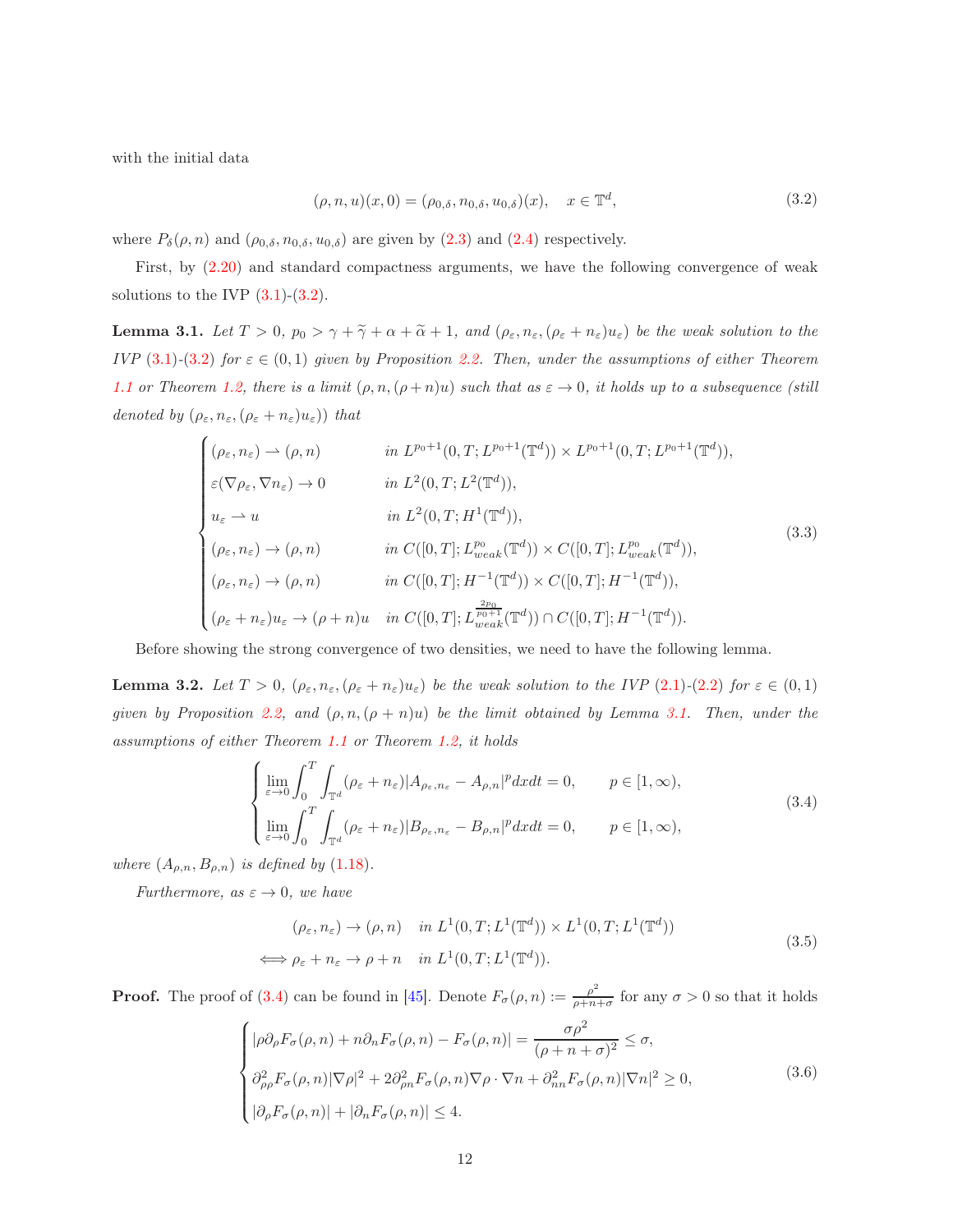Let  $\eta_{\sigma} \in C_c^{\infty}(\mathbb{T}^d)$  for any  $\sigma > 0$  be the Friedrichs mollifier. Applying  $\eta_{\sigma} *$  to both sides of  $(2.1)_1$  $(2.1)_1$ - $(2.1)_2$ , we obtain  $\lambda$ 

<span id="page-12-0"></span>
$$
\begin{cases}\n\partial_t \eta_{\sigma} * \rho_{\varepsilon} + \text{div}\left((\eta_{\sigma} * \rho_{\varepsilon})u_{\varepsilon}\right) = \varepsilon \Delta(\eta_{\sigma} * \rho_{\varepsilon}) + r_{1,\sigma}, \\
r_{1,\sigma} := \text{div}\left((\eta_{\sigma} * \rho_{\varepsilon})u_{\varepsilon}\right) - \eta_{\sigma} * \text{div}(\rho_{\varepsilon}u_{\varepsilon}), \\
\partial_t \eta_{\sigma} * n_{\varepsilon} + \text{div}\left((\eta_{\sigma} * n_{\varepsilon})u_{\varepsilon}\right) = \varepsilon \Delta(\eta_{\sigma} * n_{\varepsilon}) + r_{2,\sigma}, \\
r_{2,\sigma} := \text{div}\left((\eta_{\sigma} * n_{\varepsilon})u_{\varepsilon}\right) - \eta_{\sigma} * \text{div}(n_{\varepsilon}u_{\varepsilon}).\n\end{cases} \tag{3.7}
$$

By the commutator estimates of Friedrichs mollifier (cf. [\[16,](#page-38-10) [36\]](#page-40-12)), the terms  $r_{1,\sigma}$  and  $r_{2,\sigma}$  converge to 0 strongly in  $L^1(0,T;L^1(\mathbb{T}^d))$ . Multiplying  $(3.7)_1$  $(3.7)_1$  $(3.7)_1$  and  $(3.7)_3$  $(3.7)_3$  by  $\partial_{\eta_\sigma*\rho_\varepsilon}F_\sigma(\eta_\sigma*\rho_\varepsilon,\eta_\sigma*\rho_\varepsilon)$  and  $\partial_{\eta_\sigma*\rho_\varepsilon}F_\sigma(\eta_\sigma*\rho_\varepsilon)$  $\rho_{\varepsilon}, \eta_{\sigma} * n_{\varepsilon}$ ) respectively, adding the resulted equations together, and then making use of [\(3.6\)](#page-11-3), we have

$$
\partial_t F_{\sigma}(\eta_{\sigma} * \rho_{\varepsilon}, \eta_{\sigma} * n_{\varepsilon}) + \text{div} \left( F_{\sigma}(\eta_{\sigma} * \rho_{\varepsilon}, \eta_{\sigma} * n_{\varepsilon}) u_{\varepsilon} \right)
$$
  

$$
\leq \sigma |\text{ div } u_{\varepsilon}| + \varepsilon \Delta F_{\sigma}(\eta_{\sigma} * \rho_{\varepsilon}, \eta_{\sigma} * n_{\varepsilon}) + 4(|r_{1,\sigma}| + |r_{2,\sigma}|),
$$

which gives rise to

<span id="page-12-1"></span>
$$
\int_{0}^{T} \int_{\mathbb{T}^{d}} F_{\sigma}(\eta_{\sigma} * \rho_{\varepsilon}, \eta_{\sigma} * n_{\varepsilon}) dx dt
$$
\n
$$
\leq T \int_{\mathbb{T}^{d}} F_{\sigma}(\eta_{\sigma} * \rho_{0,\delta}, \eta_{\sigma} * n_{0,\delta}) dx + \sigma T^{\frac{3}{2}} || \operatorname{div} u_{\varepsilon} ||_{L^{2}(0,T;L^{2})} + 4T || (r_{1,\sigma}, r_{2,\sigma}) ||_{L^{1}(0,T;L^{1})}. \tag{3.8}
$$

<span id="page-12-2"></span>By the dominated convergence theorem, we take the limit as  $\sigma \to 0$  in [\(3.8\)](#page-12-1) to derive

$$
\int_0^T \int_{\mathbb{T}^d} \frac{\rho_\varepsilon^2}{\rho_\varepsilon + n_\varepsilon} dx dt \le T \int_{\mathbb{T}^d} \frac{\rho_{0,\delta}^2}{\rho_{0,\delta} + n_{0,\delta}} dx.
$$
 (3.9)

<span id="page-12-3"></span>Similarly, one has

$$
\int_0^T \int_{\mathbb{T}^d} \frac{\rho^2}{\rho + n} dx dt = T \int_{\mathbb{T}^d} \frac{\rho_{0,\delta}^2}{\rho_{0,\delta} + n_{0,\delta}} dx.
$$
 (3.10)

By using [\(3.3\)](#page-11-4), [\(3](#page-12-2).9)-(3.[10\)](#page-12-3), and

<span id="page-12-4"></span>
$$
\begin{cases}\n\rho = (\rho + n)A_{\rho,n}, & \frac{\rho^2}{\rho + n} = \rho A_{\rho,n} = (\rho + n)A_{\rho,n}^2, \\
n = (\rho + n)B_{\rho,n}, & \frac{n^2}{\rho + n} = nB_{\rho,n} = (\rho + n)B_{\rho,n}^2,\n\end{cases}
$$
\n(3.11)

we obtain

$$
\lim_{\varepsilon \to 0} \int_0^T \int_{\mathbb{T}^d} (\rho_{\varepsilon} + n_{\varepsilon}) |A_{\rho_{\varepsilon}, n_{\varepsilon}} - A_{\rho, n}|^2 dx dt
$$
\n
$$
= \lim_{\varepsilon \to 0} \int_0^T \int_{\mathbb{T}^d} \left( \frac{\rho_{\varepsilon}^2}{\rho_{\varepsilon} + n_{\varepsilon}} - 2\rho_{\varepsilon} A_{\rho, n} + (\rho_{\varepsilon} + n_{\varepsilon}) A_{\rho, n}^2 \right) dx dt
$$
\n
$$
\leq \int_0^T \int_{\mathbb{T}^d} \left( \frac{\rho^2}{\rho + n} - 2\rho A_{\rho, n} + (\rho + n) A_{\rho, n}^2 \right) dx dt = 0,
$$

<span id="page-12-5"></span>which together with the Hölder inequality and the fact

$$
0 \le A_{\rho,n}, B_{\rho,n} \le 1 \tag{3.12}
$$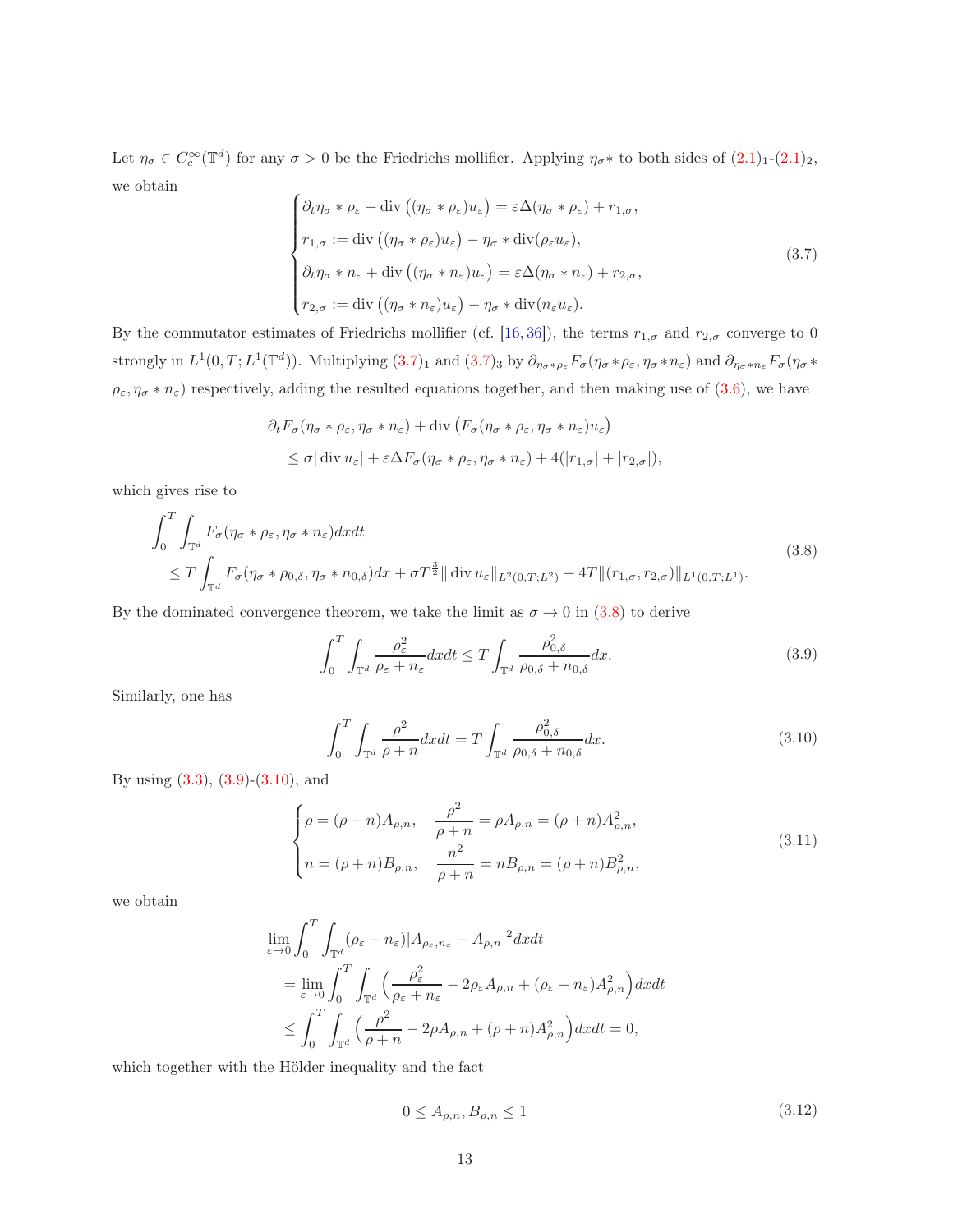leads to  $(3.4)_1$  $(3.4)_1$  $(3.4)_1$ . Similarly, one can verify  $(3.4)_2$  $(3.4)_2$ .

Then, we are ready to prove (3.[5\)](#page-11-5). Obviously, as  $\varepsilon \to 0$ , the convergence of both  $\rho_{\varepsilon}$  and  $n_{\varepsilon}$  strongly in  $L^1(0,T;L^1(\mathbb{T}^d))$  implies the convergence of  $\rho_{\varepsilon} + n_{\varepsilon}$  strongly in  $L^1(0,T;L^1(\mathbb{T}^d))$ . Assume  $\rho_{\varepsilon} + n_{\varepsilon} \to \rho + n_{\varepsilon}$ in  $L^1(0,T; L^1(\mathbb{T}^d))$  as  $\varepsilon \to 0$ . By virtue of  $(3.4)_1$  $(3.4)_1$  for  $p = 1$  and  $(3.11)-(3.12)$  $(3.11)-(3.12)$  $(3.11)-(3.12)$  $(3.11)-(3.12)$ , we have

$$
\lim_{\varepsilon \to 0} \|\rho_{\varepsilon} - \rho\|_{L^{1}(0,T;L^{1})}
$$
\n
$$
= \lim_{\varepsilon \to 0} \|(\rho_{\varepsilon} + n_{\varepsilon})A_{\rho_{\varepsilon},n_{\varepsilon}} - (\rho_{\varepsilon} + n_{\varepsilon})A_{\rho,n} + (\rho_{\varepsilon} + n_{\varepsilon})A_{\rho,n} - (\rho + n)A_{\rho,n}\|_{L^{1}(0,T;L^{1})}
$$
\n
$$
\leq \lim_{\varepsilon \to 0} \left( \|\rho_{\varepsilon} - (\rho_{\varepsilon} + n_{\varepsilon})A_{\rho,n}\|_{L^{1}(0,T;L^{1})} + \|\rho_{\varepsilon} + n_{\varepsilon} - \rho - n\|_{L^{1}(0,T;L^{1})} \right) = 0.
$$

Similarly, one can show that  $n_{\varepsilon}$  converges to n strongly in  $L^1(0,T;L^1(\mathbb{T}^d))$  as  $\varepsilon \to 0$ . The proof of Lemma  $\Box$ [3.2](#page-11-6) is completed.

We consider the cut-off function

<span id="page-13-0"></span>
$$
T_k(s) := \begin{cases} s, & \text{if } 0 \le s \le k, \\ \text{smooth and concave, if } k \le s \le 3k, \\ 2k, & \text{if } s \ge 3k, \end{cases} \tag{3.13}
$$

which was introduced in [\[23\]](#page-39-8) and references therein. As in [\[23,](#page-39-8) [37\]](#page-40-6), we can prove the following property of effect viscous flux.

**Lemma 3.3.** Let  $T > 0$ ,  $\delta \in (0, 1)$  $\delta \in (0, 1)$ ,  $(\rho_{\varepsilon}, n_{\varepsilon}, (\rho_{\varepsilon} + n_{\varepsilon})u_{\varepsilon})$  be the weak solution to the IVP (3.1)-(3.[2\)](#page-11-0) for  $\varepsilon \in (0,1)$  given by Proposition [2.2,](#page-10-3) and  $(\rho, u, (\rho + n)u)$  be the limit obtained by Lemma [3.1.](#page-11-1) Then, under the assumptions of either Theorem [1.1](#page-3-3) or Theorem [1.2,](#page-5-0) for any  $k > 0$ , it holds up to a subsequence (still *labelled by*  $(\rho_{\varepsilon}, n_{\varepsilon}, (\rho_{\varepsilon} + n_{\varepsilon})u_{\varepsilon})$ *)* that

$$
\lim_{\varepsilon \to 0} \int_0^T \int_{\mathbb{T}^d} \left( P_\delta(\rho_\varepsilon, n_\varepsilon) - (2\mu + \lambda) \operatorname{div} u_\varepsilon \right) T_k(\rho_\varepsilon + n_\varepsilon) dx dt
$$
\n
$$
= \int_0^T \int_{\mathbb{T}^d} \left( \overline{P_\delta(\rho, n)} - (2\mu + \lambda) \operatorname{div} u \right) \overline{T_k(\rho + n)} dx dt,
$$
\n(3.14)

<span id="page-13-1"></span>where  $\overline{f}$  denotes the weak limit of  $f_{\varepsilon}$  as  $\varepsilon \to 0$ .

Finally, we prove the strong convergence of two densities.

<span id="page-13-3"></span>**Lemma 3.4.** Let  $T > 0$ ,  $p_0 > \gamma + \tilde{\gamma} + \alpha + \tilde{\alpha} + 1$ ,  $(\rho_{\varepsilon}, n_{\varepsilon}, (\rho_{\varepsilon} + n_{\varepsilon})u_{\varepsilon})$  be the weak solution to the IVP (2.[1\)](#page-7-0)-(2.[2\)](#page-7-3) for  $\varepsilon \in (0,1)$  given by Proposition [2.2,](#page-10-3) and  $(\rho, n, (\rho + n)u)$  be the limit obtained by Lemma [3.1.](#page-11-1) Then, under the assumptions of either Theorem [1.1](#page-3-3) or Theorem [1.2,](#page-5-0) as  $\varepsilon \to 0$ , it holds up to a subsequence (still denoted by  $(\rho_{\varepsilon}, n_{\varepsilon})$ ) that

<span id="page-13-2"></span>
$$
(\rho_{\varepsilon}, n_{\varepsilon}) \to (\rho, n) \quad \text{in } L^p(0, T; L^p(\mathbb{T}^d)) \times L^p(0, T; L^p(\mathbb{T}^d)), \quad p \in [1, p_0 + 1). \tag{3.15}
$$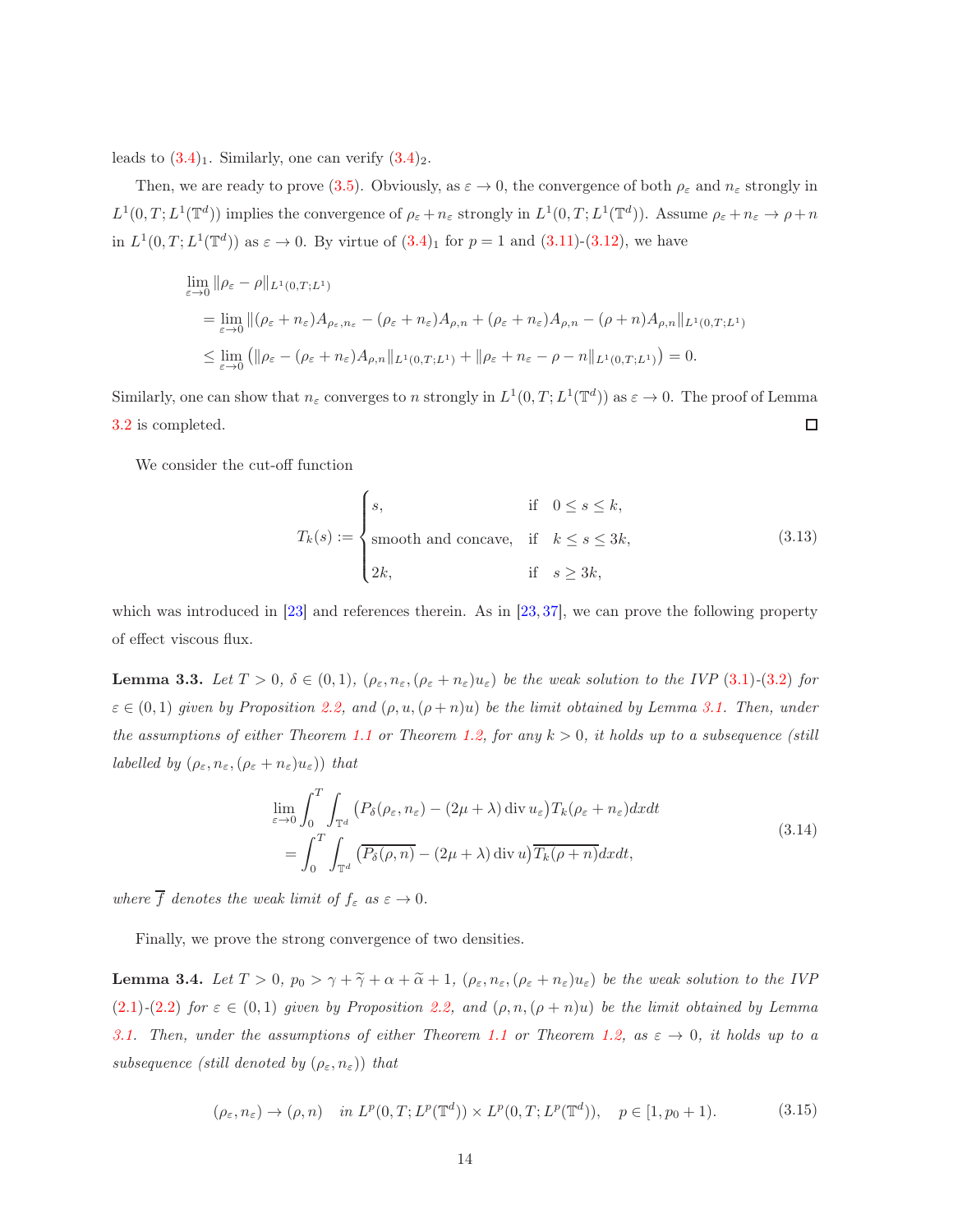**Proof.** Let  $\vartheta_{\varepsilon} := \rho_{\varepsilon} + n_{\varepsilon}, \vartheta := \rho + n$ , and  $b_{\sigma}(s) := (s + \sigma) \log(s + \sigma)$  for  $s \ge 0$  and  $\sigma > 0$ . By (3.[7\)](#page-12-0), one has

$$
\partial_t (\eta_\sigma * \vartheta_\varepsilon) + \text{div} \left( (\eta_\sigma * \vartheta_\varepsilon) u_\varepsilon \right) = \varepsilon \Delta (\eta_\sigma * \vartheta_\varepsilon) + r_{1,\sigma} + r_{2,\sigma}, \tag{3.16}
$$

<span id="page-14-0"></span>where  $\eta_{\sigma} \in C_c^{\infty}(\mathbb{T}^d)$  for  $\sigma > 0$  is the Friedrichs mollifier, and  $r_{i,\sigma}$   $(i = 1, 2)$  are given by  $(3.7)$  $(3.7)$ . Multiplying (3.[16\)](#page-14-0) by  $b'(\eta_{\sigma} * \vartheta_{\varepsilon}) = 1 + \log(\eta_{\sigma} * \vartheta_{\varepsilon} + \sigma)$ , we get

$$
\partial_t \left( b(\eta_\sigma * \vartheta_\varepsilon) \right) + \text{div} \left( b(\eta_\sigma * \vartheta_\varepsilon) u_\varepsilon \right) + \left( b'(\eta_\sigma * \vartheta_\varepsilon) \eta_\sigma * \vartheta_\varepsilon - b(\eta_\sigma * \vartheta_\varepsilon) \right) \text{div } u_\varepsilon
$$
\n
$$
\leq \varepsilon \Delta \left( b(\eta_\sigma * \vartheta_\varepsilon) \right) + b'(\eta_\sigma * \vartheta_\varepsilon) (r_{1,\sigma} + r_{2,\sigma}). \tag{3.17}
$$

<span id="page-14-1"></span>We integrate (3.[17\)](#page-14-1) over  $\mathbb{T}^d \times [0, t]$  for  $t \in [0, T]$  and take the limit as  $\sigma \to 0$  to derive

<span id="page-14-2"></span>
$$
\int_{\mathbb{T}^d} \vartheta_{\varepsilon} \log \vartheta_{\varepsilon} dx \le \int_{\mathbb{T}^d} (\rho_{0,\delta} + n_{0,\delta}) \log (\rho_{0,\delta} + n_{0,\delta}) dx - \int_0^t \int_{\mathbb{T}^d} \vartheta_{\varepsilon} \operatorname{div} u_{\varepsilon} dx d\tau, \quad \text{a.e. } t \in (0, T). \tag{3.18}
$$

Similarly, one has

<span id="page-14-3"></span>
$$
\int_{\mathbb{T}^d} \vartheta \log \vartheta dx = \int_{\mathbb{T}^d} (\rho_{0,\delta} + n_{0,\delta}) \log (\rho_{0,\delta} + n_{0,\delta}) dx - \int_0^t \int_{\mathbb{T}^d} \vartheta \operatorname{div} u dx d\tau, \qquad \text{a.e. } t \in (0, T). \tag{3.19}
$$

Let  $\overline{f}$  denote the weak limit of  $f_{\varepsilon}$  as  $\varepsilon \to 0$ , and  $P_{1,\delta}(\rho,n)$ ,  $P_{2,\delta}(\rho,n)$ ,  $(A_{\rho,n},B_{\rho,n})$ , and  $T_k(f)$  be defined by  $(2.7)_1$  $(2.7)_1$  $(2.7)_1$ ,  $(2.7)_2$ ,  $(1.18)$  $(1.18)$ , and  $(3.13)$  $(3.13)$  respectively. It can be shown by  $(2.8)$ ,  $(3.11)$ ,  $(3.14)$ , and  $(3.18)-(3.19)$  $(3.18)-(3.19)$ that

$$
\int_{\mathbb{T}^d} (\overline{\vartheta \log \vartheta} - \vartheta \log \vartheta) dx
$$
\n
$$
\leq \lim_{\varepsilon \to 0} \int_0^t \int_{\mathbb{T}^d} (\vartheta \operatorname{div} u - \vartheta_{\varepsilon} \operatorname{div} u_{\varepsilon}) dx d\tau = \sum_{i=1}^4 I_i^1, \quad \text{a.e. } t \in (0, T),
$$
\n(3.20)

<span id="page-14-4"></span>where  $I_i^4$   $(i = 1, 2, 3, 4)$  are given by

$$
I_1^1 := \lim_{\varepsilon \to 0} \int_0^t \int_{\mathbb{T}^d} \left[ \left( \vartheta - \overline{T_k(\vartheta)} \right) \operatorname{div} u - \left( \vartheta_{\varepsilon} - T_k(\vartheta_{\varepsilon}) \right) \operatorname{div} u_{\varepsilon} \right] dx d\tau,
$$
  
\n
$$
I_2^1 := \frac{1}{2\mu + \lambda} \lim_{\varepsilon \to 0} \int_0^t \int_{\mathbb{T}^d} \left[ P_\delta(\rho_{\varepsilon}, n_{\varepsilon}) - P_\delta(A_{\rho,n} \vartheta_{\varepsilon}, B_{\rho,n} \vartheta_{\varepsilon}) \right] \left( \overline{T_k(\vartheta)} - T_k(\vartheta_{\varepsilon}) \right) dx d\tau,
$$
  
\n
$$
I_3^1 := \frac{1}{2\mu + \lambda} \lim_{\varepsilon \to 0} \int_0^t \int_{\mathbb{T}^d} P_{1,\delta}(A_{\rho,n} \vartheta_{\varepsilon}, B_{\rho,n} \vartheta_{\varepsilon}) \left[ \overline{T_k(\vartheta)} - T_k(\vartheta_{\varepsilon}) \right] dx d\tau,
$$
  
\n
$$
I_4^1 := \frac{1}{2\mu + \lambda} \lim_{\varepsilon \to 0} \int_0^t \int_{\mathbb{T}^d} P_{2,\delta}(A_{\rho,n} \vartheta_{\varepsilon}, B_{\rho,n} \vartheta_{\varepsilon}) \left[ \overline{T_k(\vartheta_{\varepsilon})} - \overline{T_k(\vartheta)} \right] dx d\tau.
$$

It follows from [\(2.20\)](#page-10-1), [\(3.3\)](#page-11-4), and lower semi-continuity of the weak limit  $\vartheta - \overline{T_k(\vartheta)}$  that

$$
I_1^1 \leq \sup_{\varepsilon \to 0} \lim_{\varepsilon \to 0} \left( \|\vartheta - \overline{T_k(\vartheta)}\|_{L^2(0,T;L^2)} \|\operatorname{div} u\|_{L^2(0,T;L^2)} + \|\vartheta_{\varepsilon} - T_k(\vartheta_{\varepsilon})\|_{L^2(0,T;L^2)} \|\operatorname{div} u_{\varepsilon}\|_{L^2(0,T;L^2)} \right)
$$
  

$$
\leq C_\delta \sup_{\varepsilon \to 0} \lim_{\varepsilon \to 0} \|\vartheta_{\varepsilon} - T_k(\vartheta_{\varepsilon})\|_{L^2(0,T;L^2)}
$$
  

$$
\leq \frac{C_\delta \|\vartheta_\delta\|_{L^{p_0+1}(0,T;L^{p_0+1})}^{\frac{p_0+1}{2}}}{k^{\frac{p_0-1}{2}}} \leq \frac{C_\delta}{k^{\frac{p_0-1}{2}}}.
$$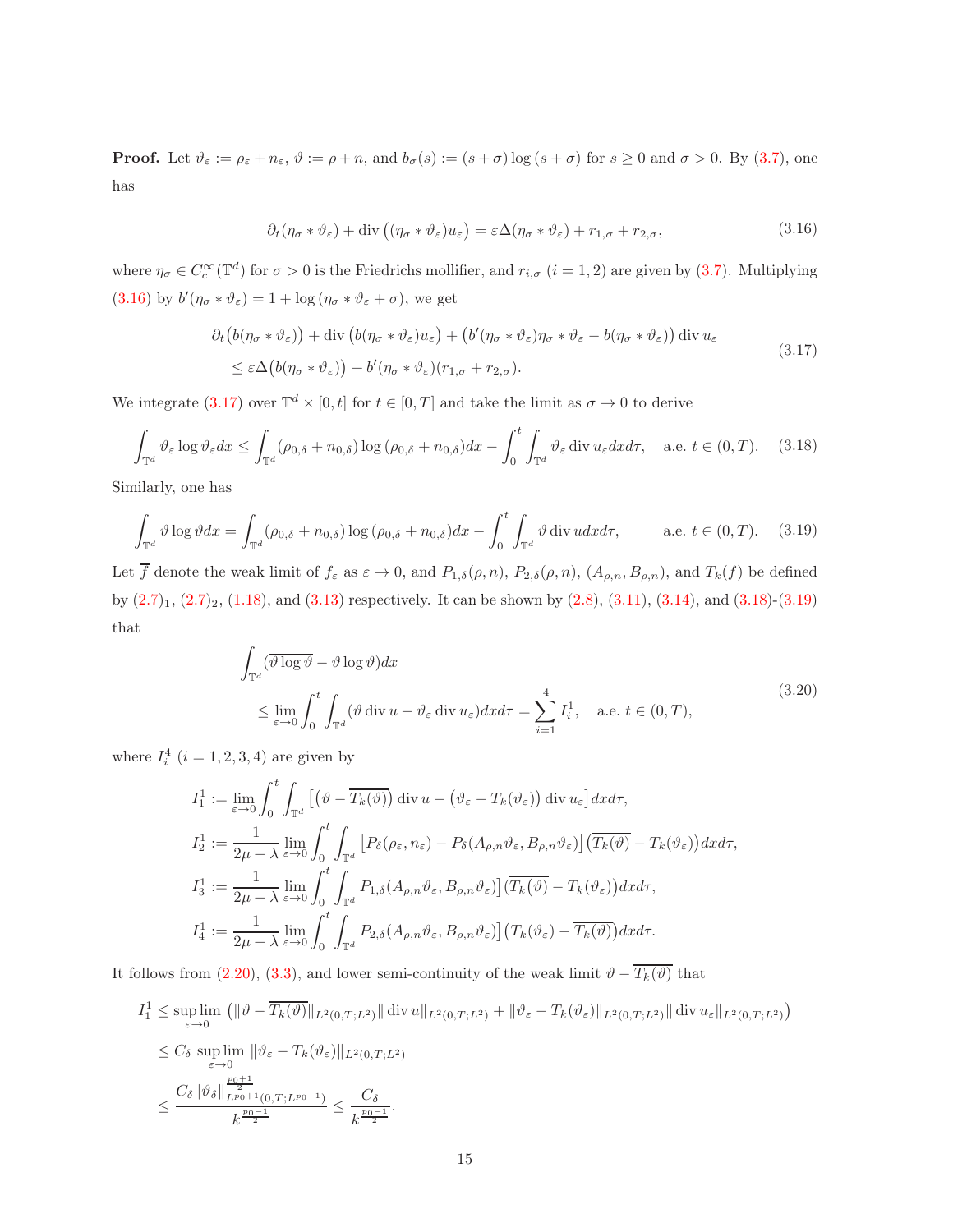<span id="page-15-3"></span>For any  $x_1, x_2, y_1, y_2 \ge 0$  and  $F(x, y) \in C^1(\mathbb{R}_+ \times \mathbb{R}_+)$ , we have

$$
F(x_1, y_1) - F(x_2, y_2) = (x_1 - x_2) \int_0^1 \partial_x F(x_2 + \theta(x_1 - x_2), y_2 + \theta(y_1 - y_2)) d\theta
$$
  
+ 
$$
(y_1 - y_2) \int_0^1 \partial_y F(x_2 + \theta(x_1 - x_2), y_2 + \theta(y_1 - y_2)) d\theta,
$$
 (3.21)

which together with  $(1.4)$  $(1.4)$ ,  $(2.3)$  $(2.3)$ ,  $(2.20)_4$  $(2.20)_4$  $(2.20)_4$ , and  $(3.4)$  yields

$$
I_2^1 \leq Ck \lim_{\varepsilon \to 0} \int_0^t \int_{\mathbb{T}^d} (\vartheta_{\varepsilon} + 1)^{p_0 - 1} \vartheta_{\varepsilon}^{1 - \frac{1}{p_0}} \vartheta_{\varepsilon}^{\frac{1}{p_0}} (|A_{\rho_{\varepsilon}, n_{\varepsilon}} - A_{\rho, n}| + |B_{\rho_{\varepsilon}, n_{\varepsilon}} - B_{\rho, n}|) dx d\tau
$$
  

$$
\leq Ck \sup_{\varepsilon \to 0} \lim_{\varepsilon \to 0} \Big( \int_0^t \int_{\mathbb{T}^d} (\vartheta_{\varepsilon} + 1)^{p_0 + 1} dx d\tau \Big)^{\frac{p_0 - 1}{p_0}} \times \lim_{\varepsilon \to 0} \Big( \int_0^t \int_{\mathbb{T}^d} \vartheta_{\varepsilon} (|A_{\rho_{\varepsilon}, n_{\varepsilon}} - A_{\rho, n}|^{p_0} + |B_{\rho_{\varepsilon}, n_{\varepsilon}} - B_{\rho, n}|^{p_0} \Big) dx d\tau \Big)^{\frac{1}{p_0}} = 0.
$$
 (3.22)

Noticing that both  $T_k(s)$  and  $P_{1,\delta}(A_{\rho,n}s, B_{\rho,n}s)$  are monotone increasing with respect to  $s \geq 0$ , we apply [\[26,](#page-39-13) Theorem 10.19] to have

$$
I_3^1 \le 0. \tag{3.23}
$$

<span id="page-15-0"></span>Substituting the above estimates of  $I_i^1$   $(i = 1, 2, 3)$  into  $(3.20)$  and taking the limit as  $k \to \infty$ , we deduce

$$
\int_{\mathbb{T}^d} (\overline{\vartheta \log \vartheta} - \vartheta \log \vartheta) dx \le \frac{1}{2\mu + \lambda} \lim_{\varepsilon \to 0} \int_0^t \int_{\mathbb{T}^d} P_{2,\delta}(A_{\rho,n} \vartheta_{\varepsilon}, B_{\rho,n} \vartheta_{\varepsilon}) \, d\vartheta \, d\tau. \tag{3.24}
$$

Since  $P_{2,\delta}(sA_{\rho,n}, sB_{\rho,n})$  has compact support in  $\{s \in \mathbb{R}_+ \mid s \leq 2C_* c_{\delta}\}\$  due to  $(2.7)_2$  $(2.7)_2$ , there is a constant  $C_{*,\delta} > 0$  such that both  $C_{*,\delta} s \log s - s P_{2,\delta}(A_{\rho,n}s, B_{\rho,n}s)$  and  $C_{*,\delta} s \log s + P_{2,\delta}(A_{\rho,n}s, B_{\rho,n}s)$  are strictly convex for any  $s \geq 0$ , and therefore we get

$$
\lim_{\varepsilon \to 0} \int_0^t \int_{\mathbb{T}^d} \left[ P_{2,\delta} (A_{\rho,n} \vartheta_{\varepsilon}, B_{\rho,n} \vartheta_{\varepsilon}) \vartheta_{\varepsilon} - P_{2,\delta}(\rho, n) \vartheta \right] dx d\tau
$$
\n
$$
\leq C_{*,\delta} \int_0^t \int_{\mathbb{T}^d} (\overline{\vartheta \log \vartheta} - \vartheta \log \vartheta) dx d\tau,
$$
\n(3.25)

and

<span id="page-15-1"></span>
$$
\lim_{\varepsilon \to 0} \int_{0}^{t} \int_{\mathbb{T}^{d}} \left[ P_{2,\delta}(\rho, n) - P_{2,\delta}(A_{\rho,n} \vartheta_{\varepsilon}, B_{\rho,n} \vartheta_{\varepsilon}) \right] \vartheta dx d\tau
$$
\n
$$
\leq \lim_{\varepsilon \to 0} \int_{\{(x,\tau) \in \mathbb{T}^{d} \times [0,t] \mid \vartheta \leq 2C_{\ast} c_{\delta}\}} \left[ P_{2,\delta}(A_{\rho,n} \vartheta, B_{\rho,n} \vartheta) - P_{2,\delta}(A_{\rho,n} \vartheta_{\varepsilon}, B_{\rho,n} \vartheta_{\varepsilon}) \right] \vartheta dx d\tau
$$
\n
$$
\leq C_{*,\delta} \lim_{\varepsilon \to 0} \int_{\{(x,\tau) \in \mathbb{T}^{d} \times [0,t] \mid \vartheta \leq 2C_{\ast} c_{\delta}\}} (\vartheta_{\varepsilon} \log \vartheta_{\varepsilon} - \vartheta \log \vartheta) \vartheta dx d\tau
$$
\n
$$
\leq 2C_{*,\delta} C_{*} c_{\delta} \int_{0}^{t} \int_{\mathbb{T}^{d}} (\vartheta \log \vartheta - \vartheta \log \vartheta) dx d\tau,
$$
\n(3.26)

<span id="page-15-2"></span>where one has used [\(3.11\)](#page-12-4),  $P_{2,\delta}(sA_{\rho,n}, sB_{\rho,n}) \geq 0$ , the compact support of  $P_{2,\delta}(sA_{\rho,n}, sB_{\rho,n})$ , and the convexity of  $C_{*,\delta} s \log s - P_{2,\delta}(sA_{\rho,n}, sB_{\rho,n})$ . By [\(3.24\)](#page-15-0)-[\(3.26\)](#page-15-1), we have

$$
\int_{\mathbb{T}^d} (\overline{\vartheta \log \vartheta} - \vartheta \log \vartheta) dx \le \frac{C_{*,\delta} (2C_* c_{\delta} + 1)}{2\mu + \lambda} \int_0^t \int_{\mathbb{T}^d} (\overline{\vartheta \log \vartheta} - \vartheta \log \vartheta) dx d\tau.
$$
 (3.27)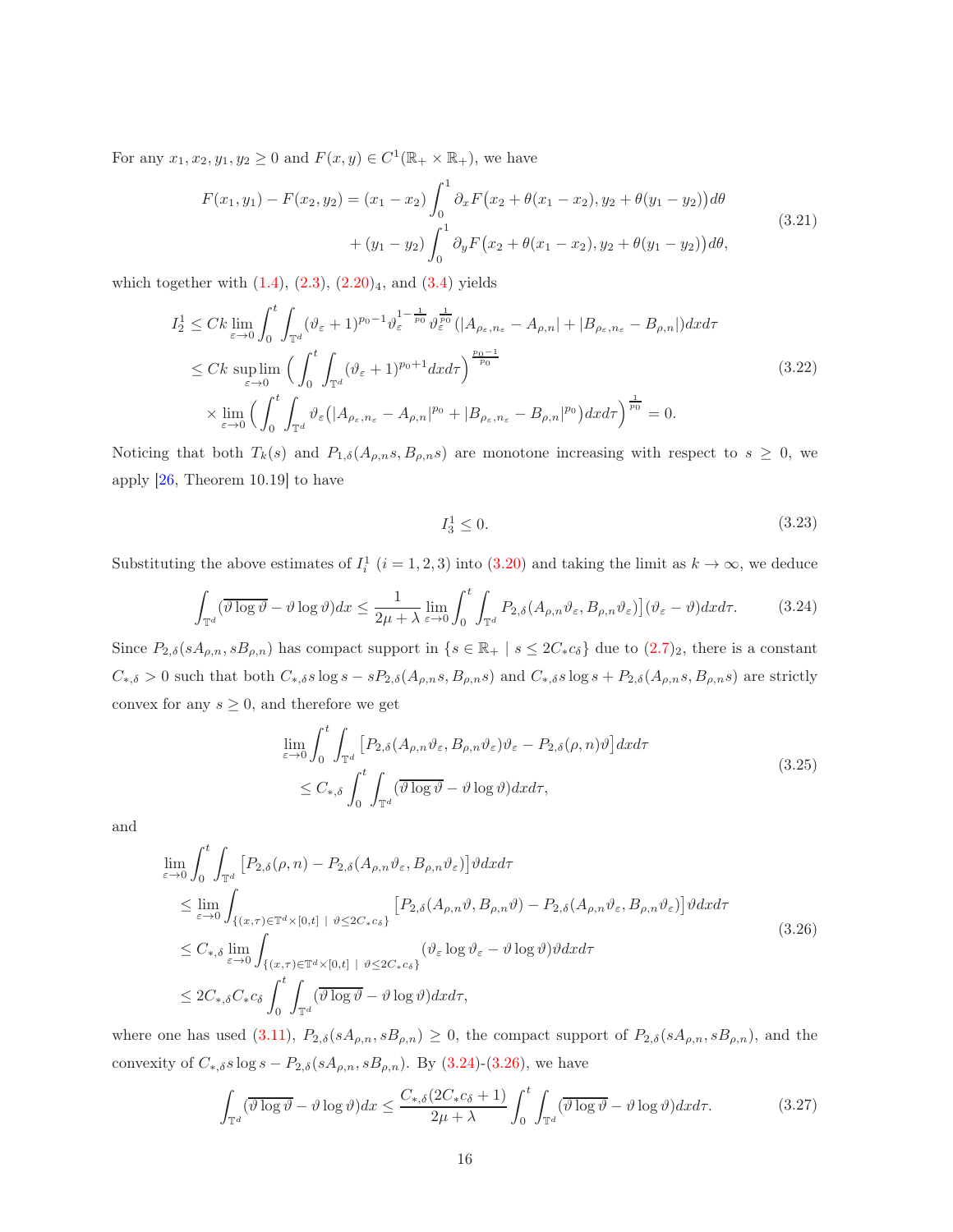The combination of  $(2.20)_4$  $(2.20)_4$  $(2.20)_4$ ,  $(3.5)$  $(3.5)$ ,  $(3.27)$ , the Grönwall inequality, and the convexity of s log s gives rise to (3.[15\)](#page-13-2). The proof of Lemma [3.4](#page-13-3) is completed. □

With the help of Proposition [2.2](#page-10-3) and Lemmas [3.1](#page-11-1)[-3.4,](#page-13-3) we have the global existence of weak solutions to the IVP  $(3.1)-(3.2)$  $(3.1)-(3.2)$ .

<span id="page-16-1"></span>**Proposition 3.1.** Let  $p_0 > \gamma + \tilde{\gamma} + \alpha + \tilde{\alpha} + 1$  and  $\delta \in (0,1)$ . Then, under the assumptions of either Theorem [1.1](#page-3-3) or Theorem [1.2,](#page-5-0) there exists a global weak solution  $(\rho_{\delta}, n_{\delta}, (\rho_{\delta}+n_{\delta})u_{\delta})$  to the IVP (3.[1\)](#page-10-2)-(3.[2\)](#page-11-0) satisfying for any  $T > 0$  that

<span id="page-16-0"></span>
$$
\begin{cases}\n\|\rho_{\delta}\|_{L^{\infty}(0,T;L^{\gamma})} + \|n_{\delta}\|_{L^{\infty}(0,T;L^{\alpha})} + \delta^{\frac{1}{p_0}}\|(\rho_{\delta},n_{\delta})\|_{L^{\infty}(0,T;L^{p_0})} \leq C, \\
\|\sqrt{\rho_{\delta} + n_{\delta}}u_{\delta}\|_{L^{\infty}(0,T;L^{2})} + \|u_{\delta}\|_{L^{2}(0,T;H^{1})} \leq C, \\
\rho_{\delta}(x,t) \geq 0, \quad n_{\delta}(x,t) \geq 0, \quad a.e. \ (x,t) \in \mathbb{T}^{d} \times (0,T), \\
\underline{c}\rho_{\delta}(x,t) \leq n_{\delta}(x,t) \leq \overline{c}\rho_{\delta}(x,t), \quad \text{if } \underline{c}\rho_{0}(x) \leq n_{0}(x) \leq \overline{c}\rho_{0}(x), \quad a.e. \ (x,t) \in \mathbb{T}^{d} \times (0,T),\n\end{cases}
$$
\n(3.28)

where  $C > 0$  is a constant independent of  $\delta$ .

<span id="page-16-4"></span>Furthermore, it holds

$$
\int_{\mathbb{T}^d} \left[ \frac{1}{2} (\rho_{\delta} + n_{\delta}) |u_{\delta}|^2 + G_{\delta}(\rho_{\delta}, n_{\delta}) \right] dx + \int_0^t \int_{\mathbb{T}^d} [\mu |\nabla u_{\delta}|^2 + (\mu + \lambda) (\text{div } u_{\delta})^2] dx d\tau
$$
\n
$$
\leq \int_{\mathbb{T}^d} \left[ \frac{1}{2} (\rho_{0,\delta} + n_{0,\delta}) |u_{0,\delta}|^2 + G_{\delta}(\rho_{0,\delta}, n_{0,\delta}) \right] dx, \quad a.e. \ t \in (0, T),
$$
\n(3.29)

where  $G_{\delta}(\rho, n)$  is given by  $(2.11)$  $(2.11)$ .

## 4 Vanishing artificial pressure

#### 4.1 Higher integrability of densities

In this section, we prove Theorem [1.1](#page-3-3) and Theorem [1.2](#page-5-0) by taking the limit in  $(3.1)$  $(3.1)$  as  $\delta \rightarrow 0$ . Since the uniform estimate (3.[28\)](#page-16-0) are not enough to show the convergence of  $P_{\delta}(\rho_{\delta}, n_{\delta})$  to  $P(\rho, n)$  as  $\delta \to 0$ , we need the higher integrability of  $\rho_{\delta}$  and  $n_{\delta}$  uniformly in  $\delta$  as follows.

<span id="page-16-3"></span>**Lemma 4.1.** Let  $T > 0$ ,  $p_0 > \gamma + \tilde{\gamma} + \alpha + \tilde{\alpha} + 1$ ,  $(\rho_{\delta}, n_{\delta}, (\rho_{\delta} + n_{\delta})u_{\delta})$  be the weak solution to the IVP (3.[1\)](#page-10-2)-(3.[2\)](#page-11-0) for  $\delta \in (0,1)$  given by Proposition [3.1,](#page-16-1) and  $\vartheta_{\delta} := \rho_{\delta} + n_{\delta}$ . Then, under the assumptions of Theorem [1.1,](#page-3-3) it holds

$$
\int_{0}^{T} \int_{\mathbb{T}^{d}} (\vartheta_{\delta}^{\max\{\gamma,\alpha\}+\theta} + \delta \vartheta_{\delta}^{p_{0}+\theta}) dx dt \le C,
$$
\n(4.1)

<span id="page-16-2"></span>with  $C > 0$  a constant independent of  $\delta$  and

$$
\theta:=\frac{2}{d}\max\{\gamma,\alpha\}-1>0.
$$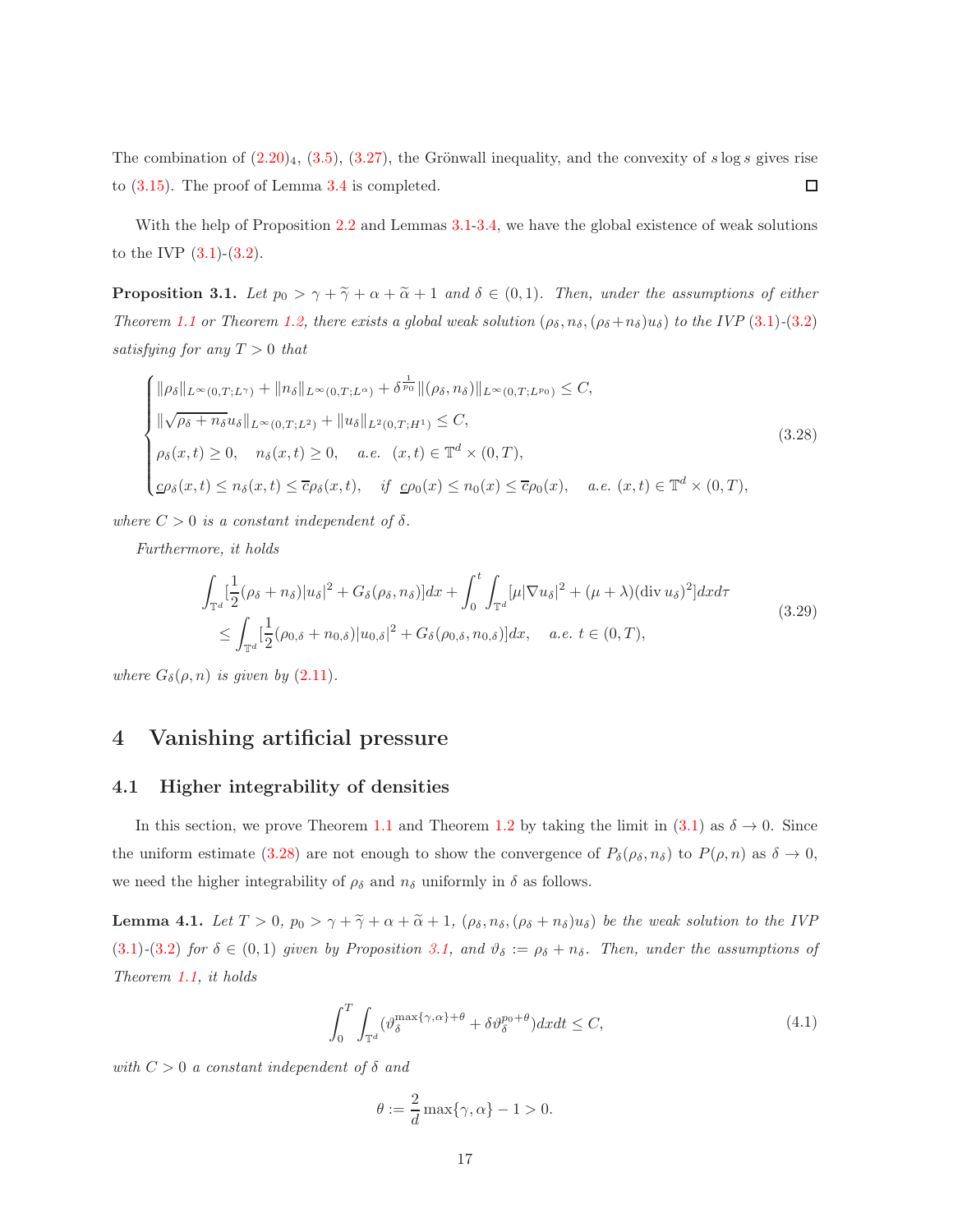<span id="page-17-0"></span>In addition, under the assumptions of Theorem [1.2,](#page-5-0) we have

$$
\int_0^T \int_{\mathbb{T}^d} (\rho_\delta^{\gamma+\theta_1} + n_\delta^{\alpha+\theta_2} + \delta \vartheta_\delta^{p_0+\theta_1} + \delta \vartheta_\delta^{p_0+\theta_2}) dx dt \le C,
$$
\n(4.2)

with

$$
\theta_1:=\frac{2}{d}\gamma-\frac{\gamma}{\min{\{\gamma,\alpha\}}}>0,\qquad \theta_2:=\frac{2}{d}\alpha-\frac{\alpha}{\min{\{\gamma,\alpha\}}>0.
$$

**Proof.** We are ready to show [\(4.2\)](#page-17-0), and [\(4.1\)](#page-16-2) can be proved by similar arguments. Denote by  $F_\delta$  the effect viscous flux as

$$
F_{\delta} := P_{\delta}(\rho_{\delta}, n_{\delta}) - \frac{1}{|\mathbb{T}^d|} \int_{\mathbb{T}^d} P_{\delta}(\rho_{\delta}, n_{\delta}) dx - (2\mu + \lambda) \operatorname{div} u_{\delta}.
$$
 (4.3)

<span id="page-17-4"></span><span id="page-17-1"></span>One deduces from the equation  $(3.1)_3$  $(3.1)_3$  that

$$
F_{\delta} = (-\Delta)^{-1} \operatorname{div} [\partial_t (\vartheta_{\delta} u_{\delta}) + \operatorname{div} (\vartheta_{\delta} u_{\delta} \otimes u_{\delta})], \tag{4.4}
$$

where the operator  $(-\Delta)^{-1}: W^{k-2,p}(\mathbb{T}^d) \to W^{k,p}(\mathbb{T}^d)$  for  $k \in \mathbb{R}$  and  $p \in (1,\infty)$  is defined by

$$
(-\Delta)^{-1}f = g, \quad g \text{ is the solution of the problem } -\Delta g = f, \quad \int_{\mathbb{T}^d} f = 0. \tag{4.5}
$$

It can be verified by the Sobolev inequality and  $L^p(\mathbb{T}^d)$ - $L^p(\mathbb{T}^d)$  boundedness of the operator  $\nabla(-\Delta)^{-1}$  div that

$$
\|(-\Delta)^{-1} \operatorname{div} f\|_{L^{\frac{pd}{d-p}}} \le C \|\nabla (-\Delta)^{-1} \operatorname{div} f\|_{L^p} \le C \|f\|_{L^p}, \quad \forall f \in L^p, \quad p \in (1, d). \tag{4.6}
$$

<span id="page-17-3"></span><span id="page-17-2"></span>By  $(3.1)$  and  $(4.4)$ , we obtain

$$
\int_0^T \int_{\mathbb{T}^d} \rho_\delta^\theta P_\delta(\rho_\delta, n_\delta) dx dt = \sum_{i=1}^4 I_i^2,\tag{4.7}
$$

with

$$
I_1^2 := \int_0^T \int_{\mathbb{T}^d} \rho_\delta^\theta \Big( \frac{1}{|\mathbb{T}^d|} \int_{\mathbb{T}^d} P_\delta(\rho_\delta, n_\delta) dx + (2\mu + \lambda) \operatorname{div} u_\delta \Big) dx dt,
$$
  
\n
$$
I_2^2 := \int_{\mathbb{T}^d} \rho_\delta^\theta (-\Delta)^{-1} \operatorname{div}(\vartheta_\delta u_\delta) dx \Big|_0^T,
$$
  
\n
$$
I_3^2 := (\theta - 1) \int_0^T \int_{\mathbb{T}^d} \rho_\delta^\theta \operatorname{div} u_\delta (-\Delta)^{-1} \operatorname{div}(\vartheta_\delta u_\delta) dx dt,
$$
  
\n
$$
I_4^2 := \sum_{i,j=1}^d \int_0^T \int_{\mathbb{T}^d} \rho_\delta^\theta [\mathcal{R}_i \mathcal{R}_j(\vartheta_\delta u_\delta^i u_\delta^j) - u_\delta^j \mathcal{R}_i \mathcal{R}_j(\vartheta_\delta u_\delta^i)] dx dt, \quad R_i := (-\Delta)^{-\frac{1}{2}} \partial_i, \quad i = 1, ..., d.
$$

First, one deduces by (3.[28\)](#page-16-0) and  $2\theta_1<\gamma+\theta_1$  that

$$
I_1^2 \le T \|\rho_\delta^\theta\|_{L^\infty(0,T;L^1)} \|P_\delta(\rho_\delta, n_\delta)\|_{L^\infty(0,T;L^1)} + (2\mu + \lambda)T^{\frac{1}{2}} \|\rho_\delta^\theta\|_{L^2(0,T;L^2)} \|\operatorname{div} u_\delta\|_{L^2(0,T;L^2)}
$$
  

$$
\le C(1 + \frac{1}{\varepsilon_0}) + \varepsilon_0 \int_0^T \int_{\mathbb{T}^d} \rho_\delta^{\gamma+\theta_1} dx dt,
$$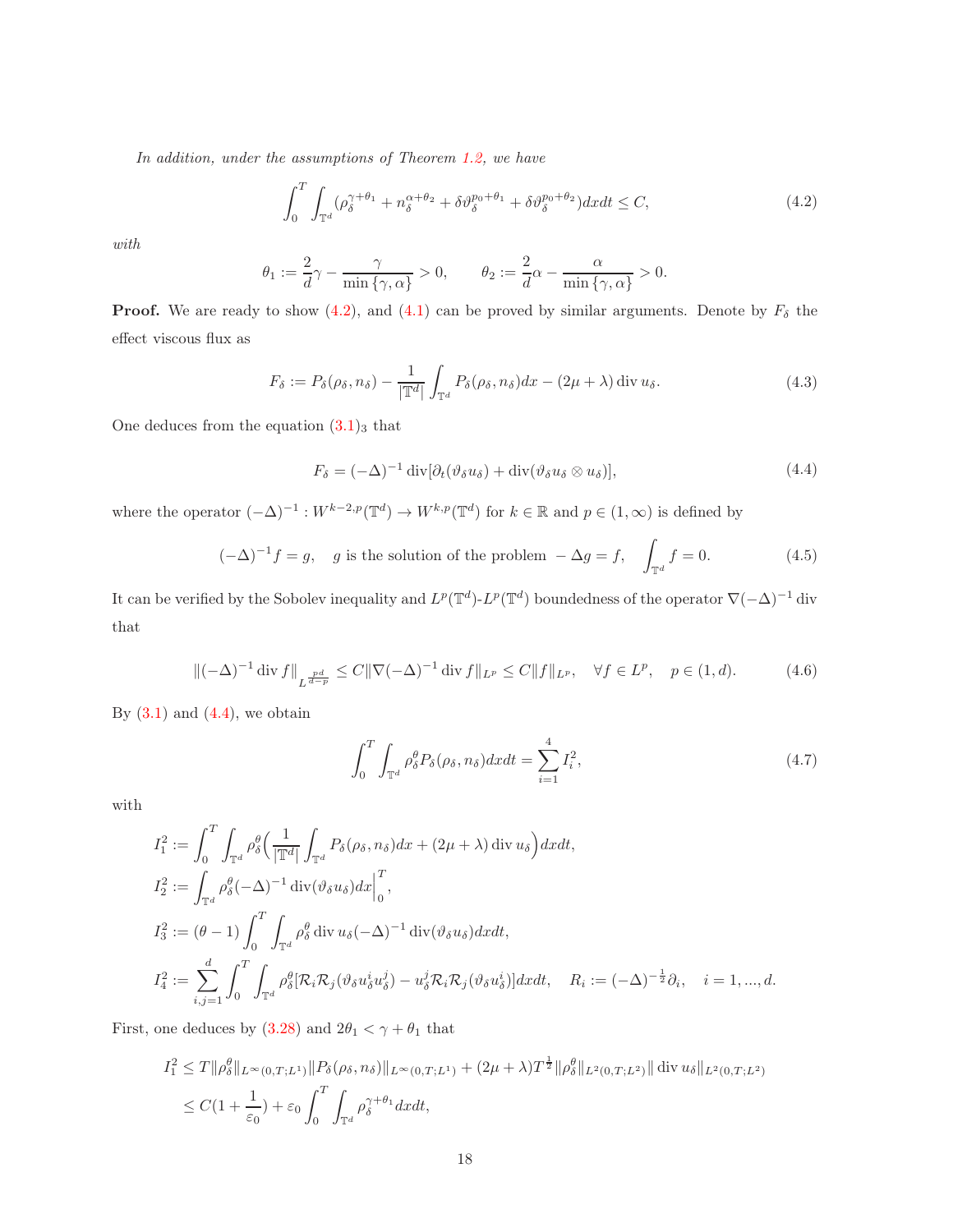<span id="page-18-0"></span>with the constant  $\varepsilon_0 > 0$  to be chosen later. By (3.[28\)](#page-16-0), one has

$$
\|\vartheta_{\delta}\|_{L^{\infty}(0,T;L^{\gamma_0})} + \|\vartheta_{\delta}u_{\delta}\|_{L^{\infty}(0,T;L^{\frac{2\gamma_0}{\gamma_0+1}})} \leq C,
$$
\n(4.8)

where we used the convenient notation

$$
\gamma_0:=\min\{\gamma,\alpha\}.
$$

For the term  $I_2^2$ , making use of (2.[6\)](#page-7-1), (3.[28\)](#page-16-0), [\(4.6\)](#page-17-2), [\(4.8\)](#page-18-0), and  $\frac{1}{d} + 1 - \frac{\theta_1}{\gamma} > \frac{\gamma_0 + 1}{2\gamma_0}$ , we have

$$
I_2^2 \leq \|\rho_\delta^{\theta_1}\|_{L^\infty(0,T;L^{\frac{\gamma}{\theta_1}})} \|(-\Delta)^{-1} \operatorname{div}(\vartheta_\delta u_\delta)\|_{L^\infty(0,T;L^{\frac{2\gamma_0 d}{(d-2)\gamma_0+d}})}
$$
  
+  $\|\rho_{0,\delta}\|_{L^{\frac{\gamma}{\theta_1}}}\|(-\Delta)^{-1} \operatorname{div}((\rho_{0,\delta}+n_{0,\delta})u_{0,\delta})\|_{L^{\frac{2\gamma_0 d}{(d-2)\gamma_0+d}}}$   
 $\leq C \|\rho_\delta\|_{L^\infty(0,T;L^\gamma)}^{\theta_1} \|\vartheta_\delta u_\delta\|_{L^\infty(0,T;L^{\frac{2\gamma_0}{\gamma_0+1}})} + C \|\rho_{0,\delta}\|_{L^\gamma}^{\theta} \|(\rho_{0,\delta}+n_{0,\delta})u_{0,\delta}\|_{L^{\frac{2\gamma_0}{\gamma_0+1}}} \leq C.$ 

As in [\[37\]](#page-40-6), we analyse the terms  $I_i^2$   $(i = 3, 4)$  for two cases  $d \geq 3$  and  $d = 2$  separately:

• Case 1:  $d \geq 3$ .

Since it holds  $\frac{\theta_1}{\gamma} + \frac{1}{\gamma_0} + \frac{d-2}{2d} + \frac{d-2}{2d} = 1$ , we obtain by (3.[28\)](#page-16-0), [\(4.8\)](#page-18-0), the Sobolev embedding  $H^1(\mathbb{R}^d) \hookrightarrow$  $L^{\frac{2d}{d-2}}(\mathbb{R}^d)$ , and the boundedness of Riesz operator that

$$
I_4^2 \leq C \|\rho^{\theta_1}_\delta\|_{L^\infty(0,T;L^{\frac{\gamma}{\theta_1}})} \|\vartheta_\delta\|_{L^\infty(0,T;L^{\gamma_0})} \|u_\delta\|_{L^2(0,T;L^{\frac{2d}{d-2}})}^2 \leq C.
$$

Similarly, the term  $I_3^2$  for  $d \geq 4$  can be estimated by

$$
I_3^2 \le \|\rho_\delta^{\theta_1}\|_{L^\infty(0,T;L^{\frac{\gamma}{\theta_1}})} \|\operatorname{div} u_\delta\|_{L^2(0,T;L^2)} \|(-\Delta)^{-1} \operatorname{div}(\vartheta_\delta u_\delta)\|_{L^2(0,T;L^{\frac{2\gamma_0 d}{(d-4)\gamma_0+2d}})}
$$
  

$$
\le C \|\rho_\delta\|_{L^\infty(0,T;L^\gamma)}^{\theta_1} \|\operatorname{div} u_\delta\|_{L^2(0,T;L^2)} \|\vartheta_\delta\|_{L^\infty(0,T;L^{\gamma_0})} \|u_\delta\|_{L^2(0,T;L^{\frac{2d}{d-2}})} \le C.
$$

For  $d = 3$ , it follows from [\(3.28\)](#page-16-0), [\(4.6\)](#page-17-2), [\(4.8\)](#page-18-0), and the Sobolev embedding  $H^1(\mathbb{T}^3) \hookrightarrow L^6(\mathbb{T}^3)$  that

$$
I_3^2 \leq C \|\rho_{\delta}^{\theta_1}\|_{L^{\frac{5\gamma_0-3}{2\gamma_0-3}}(0,T;L^{\frac{5\gamma_0-3}{2\gamma_0-3}})} \|\operatorname{div} u_{\delta}\|_{L^2(0,T;L^2)} \|\vartheta_{\delta}u_{\delta}\|_{L^{\frac{2(5\gamma_0-3)}{\gamma_0+3}}(0,T;L^{\frac{6(5\gamma_0-3)}{13\gamma_0+3}})} \n\leq C \|\rho_{\delta}^{\theta_1}\|_{L^{\frac{\gamma+\theta_1}{\theta_1}}(0,T;L^{\frac{\gamma+\theta_1}{\theta_1}})} \|\operatorname{div} u_{\delta}\|_{L^2(0,T;L^2)} \|\vartheta_{\delta}\|_{L^{\infty}(0,T;L^{\gamma_0})}^{\frac{\gamma_0+3}{5\gamma_0-3}} \|u_{\delta}\|_{L^2(0,T;L^6)}^{\frac{\gamma_0+3}{5\gamma_0-3}} \|u_{\delta}\|_{L^2(0,T;L^6)}^{\frac{\gamma_0+3}{5\gamma_0-3}} \|u_{\delta}\|_{L^{\infty}(0,T;L^6)}^{\frac{2(2\gamma_0-3)}{5\gamma_0-3}} \n\leq C(1+\frac{1}{\varepsilon_0}) + \varepsilon_0 \int_0^T \int_{\mathbb{T}^3} \rho_{\delta}^{\gamma+\theta_1} dxdt,
$$
\n• Case 2:  $d=2$ .

One can show by  $(3.28)$  and  $(4.6)$  that

$$
I_{3}^{2} \leq C \|\rho^{\theta_{1}}_{\delta}\|_{L^{\frac{2\gamma_{0}-1}{\gamma_{0}-1}}(0,T;L^{\frac{2\gamma_{0}-1}{\gamma_{0}-1}})}^{\frac{2\gamma_{0}-1}{\gamma_{0}-1}} \|\operatorname{div} u_{\delta}\|_{L^{2}(0,T;L^{2})} \|\vartheta_{\delta}u_{\delta}\|_{L^{2(2\gamma_{0}-1)}(0,T;L^{\frac{2\gamma_{0}}{\gamma_{0}+1}})}
$$
  
\n
$$
\leq C \|\rho_{\delta}\|_{L^{\gamma+\theta_{1}}(0,T;L^{\gamma+\theta_{1}})}^{\theta_{1}} \|\operatorname{div} u_{\delta}\|_{L^{2}(0,T;L^{2})} \|\sqrt{\vartheta_{\delta}}\|_{L^{2(2\gamma_{0}-1)}(0,T;L^{2(2\gamma_{0}-1)})} \|\sqrt{\vartheta_{\delta}}u_{\delta}\|_{L^{\infty}(0,T;L^{2})}
$$
  
\n
$$
\leq C(1+\frac{1}{\varepsilon_{0}}) + \varepsilon_{0} \int_{0}^{T} \int_{\mathbb{T}^{2}} (\rho_{\delta}^{\gamma+\theta_{1}} + n_{\delta}^{\alpha+\theta_{2}}) dxdt.
$$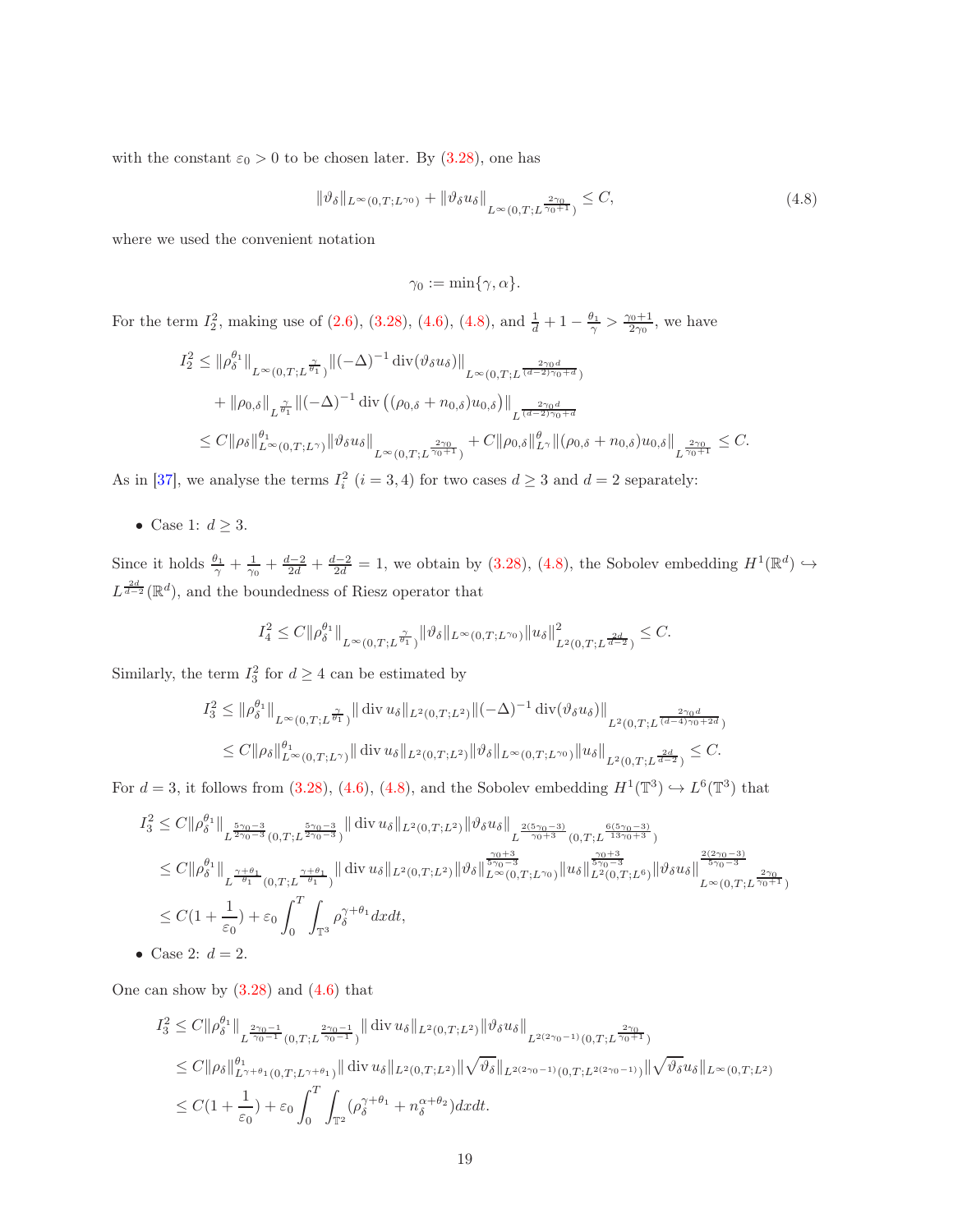In addition, one deduces by the critical Sobolev embedding  $H^1(\mathbb{T}^2) \hookrightarrow \mathcal{BMO}(\mathbb{T}^2)$  for  $d = 2$  and the commutator estimate [\(A.11\)](#page-37-4) that

$$
I_4^2 \leq \sum_{i,j=1}^2 \|\rho_\delta^{\theta_1}\|_{L^{\frac{2\gamma_0-1}{\gamma_0-1}}(0,T;L^{\frac{2\gamma_0-1}{\gamma_0-1}})} \|\mathcal{R}_i \mathcal{R}_j(\vartheta_\delta u_\delta^i u_\delta^j) - u_\delta^j \mathcal{R}_i \mathcal{R}_j(\vartheta_\delta u_\delta^i) \|_{L^{\frac{2\gamma_0-1}{\gamma_0}}(0,T;L^{\frac{2\gamma_0-1}{\gamma_0}})} \leq C \|\rho_\delta\|_{L^{\gamma+\theta_1}(0,T;L^{\gamma+\theta_1})}^{\theta_1} \|u_\delta\|_{L^2(0,T; \mathcal{BMO})} \|\vartheta_\delta u_\delta\|_{L^{2(2\gamma_0-1)}(0,T;L^{\frac{2\gamma_0-1}{\gamma_0}})} \leq C \|\rho_\delta\|_{L^{\gamma+\theta_1}(0,T;L^{\gamma+\theta_1})}^{\theta_1} \|\sqrt{\vartheta_\delta}\|_{L^{2(2\gamma_0-1)}(0,T;L^{2(2\gamma_0-1)})} \|u_\delta\|_{L^2(0,T;H^1)} \|\sqrt{\vartheta_\delta} u_\delta\|_{L^\infty(0,T;L^2)} \leq C(1+\frac{1}{\varepsilon_0}) + \varepsilon_0 \int_0^T \int_{\mathbb{T}^2} (\rho_\delta^{\gamma+\theta_1} + n_\delta^{\alpha+\theta_2}) dx dt.
$$

<span id="page-19-0"></span>Substituting the above estimates of  $I_i^2$   $(i = 1, 2, 3, 4)$  into  $(4.7)$ , we obtain

$$
\int_0^T \int_{\mathbb{T}^d} \rho_\delta^{\theta_1} P_\delta(\rho_\delta, n_\delta) dx dt \le C(1 + \frac{1}{\varepsilon_0}) + 3\varepsilon_0 \int_0^T \int_{\mathbb{T}^d} (\rho_\delta^{\gamma + \theta_1} + n_\delta^{\alpha + \theta_2}) dx dt.
$$
 (4.9)

Similarly, one can show

$$
\int_0^T \int_{\mathbb{T}^d} n_\delta^{\theta_2} P_\delta(\rho_\delta, n_\delta) dx dt \le C(1 + \frac{1}{\varepsilon_0}) + 3\varepsilon_0 \int_0^T \int_{\mathbb{T}^d} (\rho_\delta^{\gamma + \theta_1} + n_\delta^{\alpha + \theta_2}) dx dt.
$$
 (4.10)

<span id="page-19-1"></span>By  $(1.4)$  and  $(2.3)$ , it holds

$$
\begin{split}\n(\rho_{\delta}^{\theta_{1}} + n_{\delta}^{\theta_{2}}) P_{\delta}(\rho_{\delta}, n_{\delta}) \\
&\geq (\rho_{\delta}^{\theta_{1}} + n_{\delta}^{\theta_{2}}) \left( P(\rho_{\delta}, n_{\delta}) + \delta(\rho_{\delta} + n_{\delta})^{p_{0}} \right) - \mathbf{1}_{\vartheta_{\delta} \leq \delta} (\rho_{\delta}^{\theta_{1}} + n_{\delta}^{\theta_{2}}) P(\rho_{\delta}, n_{\delta}) \\
&\geq \frac{1}{2C_{1}} (\rho_{\delta}^{\gamma + \theta_{1}} + n_{\delta}^{\alpha + \theta_{2}}) + \delta(\rho_{\delta}^{p_{0} + \theta_{1}} + n_{\delta}^{p_{0} + \theta_{2}}) - C.\n\end{split} \tag{4.11}
$$

Combining [\(4.9\)](#page-19-0)-[\(4.11\)](#page-19-1) together and choosing  $\varepsilon_0 = \frac{1}{24C_1}$ , we derive [\(4](#page-17-0).2). The proof of Lemma [4.1](#page-16-3) is completed.  $\Box$ 

By  $(3.28)$  $(3.28)$  and  $(4.1)$ , we have the convergence of weak solutions to the IVP  $(3.1)-(3.2)$ .

<span id="page-19-2"></span>**Lemma 4.2.** Let  $T > 0$ ,  $p_0 > \gamma + \tilde{\gamma} + \alpha + \tilde{\alpha} + 1$ , and  $(\rho_{\delta}, n_{\delta}, (\rho_{\delta} + n_{\delta})u_{\delta})$  be the weak solution to the IVP (3.[1\)](#page-10-2)-[\(3](#page-11-0).2) for  $\delta \in (0,1)$  given by Proposition [3.1.](#page-16-1) Then, under the assumptions of either Theorem [1.1](#page-3-3) or Theorem [1.2,](#page-5-0) there is a limit  $(\rho, n, (\rho + n)u)$  such that as  $\delta \to 0$ , it holds up to a subsequence (still denoted by  $(\rho_{\delta}, n_{\delta}, (\rho_{\delta} + n_{\delta})u_{\delta})$  that

<span id="page-19-3"></span>
$$
\begin{cases}\n(\rho_{\delta}, n_{\delta}) \stackrel{*}{\rightharpoonup} (\rho, n) & \text{in } L^{\infty}(0, T; L^{\gamma}(\mathbb{T}^{d})) \times L^{\infty}(0, T; L^{\alpha}(\mathbb{T}^{d})), \\
\delta(\rho_{\delta} + n_{\delta})^{p_{0}} \to 0 & \text{in } L^{1}(0, T; L^{1}(\mathbb{T}^{d})), \\
u_{\delta} \rightharpoonup u & \text{in } L^{2}(0, T; H^{1}(\mathbb{T}^{d})), \\
(\rho_{\delta}, n_{\delta}) \to (\rho, n) & \text{in } C([0, T]; L^{\gamma}_{weak}(\mathbb{T}^{d})) \times C([0, T]; L^{\alpha}_{weak}(\mathbb{T}^{d})), \\
(\rho_{\delta}, n_{\delta}) \to (\rho, n) & \text{in } C([0, T]; H^{-1}(\mathbb{T}^{d})) \times C([0, T]; H^{-1}(\mathbb{T}^{d})), \\
(\rho_{\delta} + n_{\delta})u_{\delta} \to (\rho + n)u & \text{in } C([0, T]; L^{\frac{2\min\{\gamma, \alpha\}}{\min\{\gamma, \alpha\}+1}}(\mathbb{T}^{d})) \cap C([0, T]; H^{-1}(\mathbb{T}^{d})).\n\end{cases}
$$
\n
$$
(4.12)
$$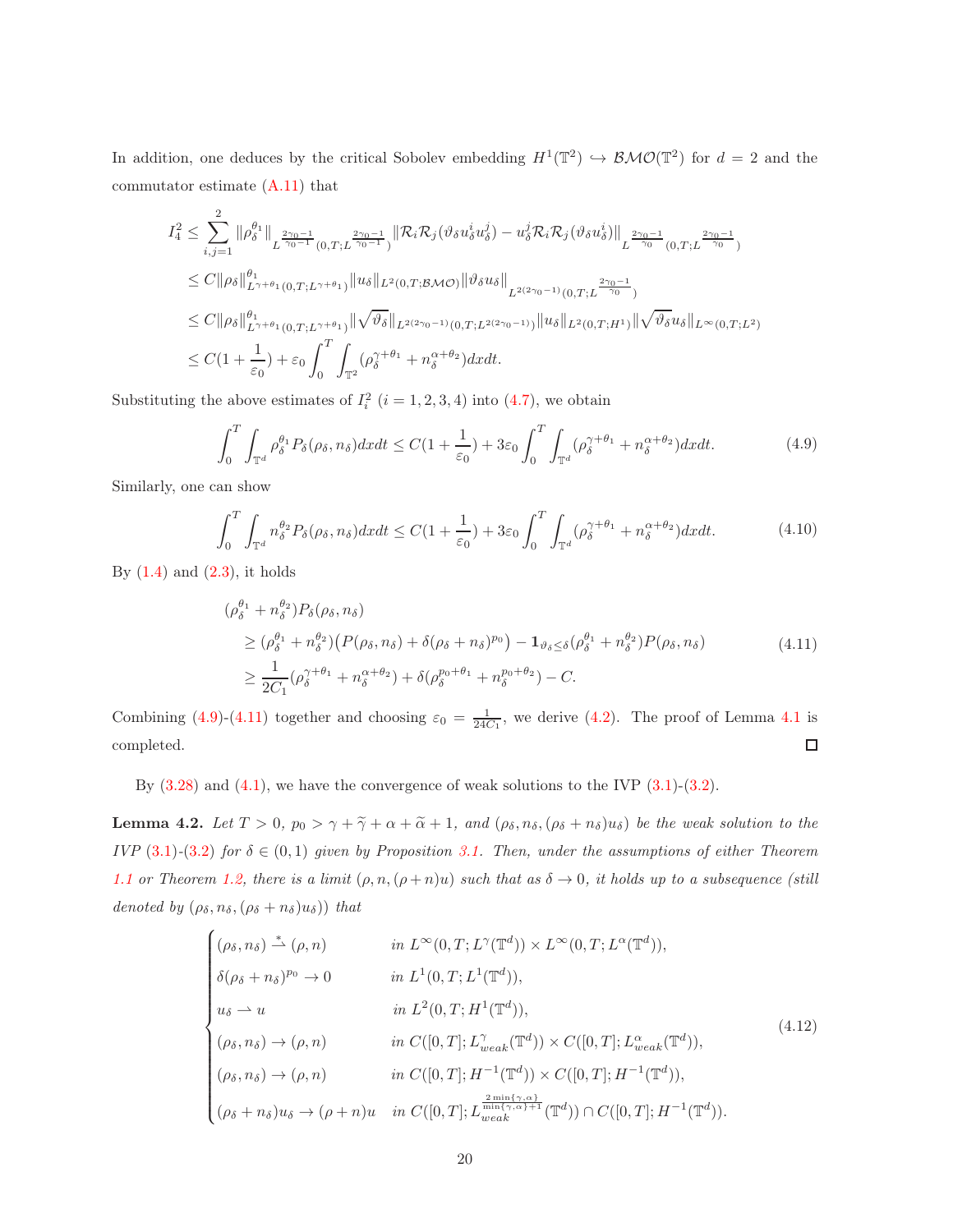#### 4.2 Strong convergence of densities

By similar arguments as used in Lemma [3.2,](#page-11-6) the strong convergence of two densities  $\rho_{\delta}$  and  $n_{\delta}$  and the strong convergence of their sum  $\rho_{\delta} + n_{\delta}$  are equivalent.

**Lemma 4.3.** Let  $T > 0$ ,  $(\rho_{\delta}, n_{\delta}, (\rho_{\delta} + n_{\delta})u_{\delta})$  be the weak solution to the IVP [\(3](#page-11-0).1)-(3.2) for  $\delta \in (0,1)$ given by Proposition [3.1,](#page-16-1) and  $(\rho, n, (\rho + n)u)$  be the limit obtained by Lemma [4.2.](#page-19-2) Then, under the assumptions of either Theorem [1.1](#page-3-3) or Theorem [1.2,](#page-5-0) as  $\delta \rightarrow 0$ , it holds

<span id="page-20-4"></span>
$$
\begin{cases}\n\rho_{\delta} - (\rho_{\delta} + n_{\delta})A_{\rho,n} \to 0 & \text{in } L^{1}(0, T; L^{1}(\mathbb{T}^{d})), \\
n_{\delta} - (\rho_{\delta} + n_{\delta})B_{\rho,n} \to 0 & \text{in } L^{1}(0, T; L^{1}(\mathbb{T}^{d})),\n\end{cases}
$$
\n(4.13)

where  $(A_{\rho,n}, B_{\rho,n})$  is defined by (1.[18\)](#page-6-1).

<span id="page-20-5"></span>Furthermore, as  $\delta \to 0$ , we have

$$
(\rho_{\delta}, n_{\delta}) \to (\rho, n) \quad in \ L^{1}(0, T; L^{1}(\mathbb{T}^{d})) \times L^{1}(0, T; L^{1}(\mathbb{T}^{d}))
$$
  

$$
\iff \rho_{\delta} + n_{\delta} \to \rho + n \quad in \ L^{1}(0, T; L^{1}(\mathbb{T}^{d})).
$$
 (4.14)

As in [\[2,](#page-37-3) [10,](#page-38-7) [12\]](#page-38-1), introduce the symmetric periodic kernel  $\overline{\phantom{a}}$ 

<span id="page-20-0"></span>
$$
\mathcal{K}_h(x) := \begin{cases}\n\frac{1}{(h+|x|)^d}, & \text{if } 0 \le |x| \le \frac{1}{2}, \\
\text{smooth}, & \text{if } \frac{1}{2} \le |x| \le \frac{2}{3}, \\
\text{smooth and independent of } h, & \text{if } \frac{2}{3} \le |x| \le \frac{3}{4}, \\
0, & \text{if } \frac{3}{4} \le |x| \le 1.\n\end{cases}
$$
\n(4.15)

<span id="page-20-3"></span>It is easy to show for a constant  $C > 1$  independent of h and a suitably small constant  $h_0 \in (0,1)$  that

$$
|x||\nabla \mathcal{K}_h(x)| \le C\mathcal{K}_h(x), \quad \frac{1}{C}|\log h| \le ||\mathcal{K}_h||_{L^1} \le C|\log h|, \quad h \in (0, h_0).
$$
 (4.16)

<span id="page-20-1"></span>Define the functional

$$
L_{h,p}(f) := \int_{\mathbb{T}^{2d}} \overline{\mathcal{K}}_h(x-y) |\Lambda[f]|^p dx dy,
$$
\n(4.17)

where we use the convenient notations

<span id="page-20-2"></span>
$$
\begin{cases}\n\Lambda[f] := f^x - f^y, \\
f^x := f(x, t), \\
\overline{\mathcal{K}}_h := \frac{\mathcal{K}_h}{\|\mathcal{K}_h\|_{L^1}}.\n\end{cases}
$$
\n(4.18)

By virtue of Lemma [A.3](#page-35-0) below, to derive the strong convergence of  $\vartheta_{\delta} := \rho_{\delta} + n_{\delta}$ , we need

 $\lim_{h\to 0} \limsup_{\delta \to 0}$  $\delta \rightarrow 0$ ess sup  $t \in [0,T]$  $L_{h,1}(\vartheta_\delta)=0.$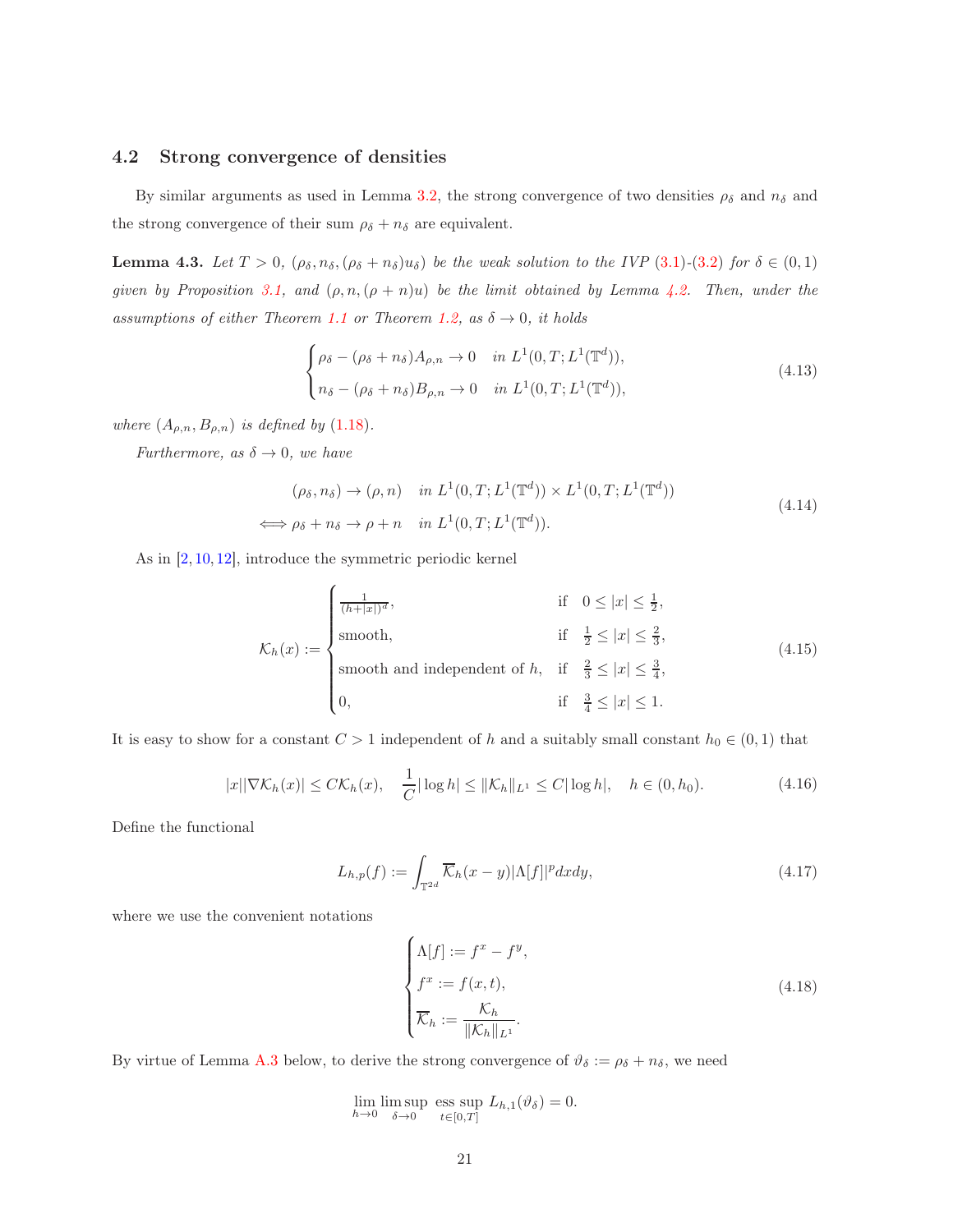It is shown in Lemma [4.4](#page-21-0) below that the above estimate is the same thing as

$$
\lim_{h \to 0} \limsup_{\delta \to 0} \text{ess sup}_{t \in [0,T]} \int_{\mathbb{T}^{2d}} \overline{\mathcal{K}}_h(x-y) \chi(\Lambda[\vartheta_\delta]) (w_\delta^x + w_\delta^y) dx dy = 0,
$$

<span id="page-21-2"></span>where  $w_{\delta}$  is given by [\(4.21\)](#page-21-1) below, and  $\chi$  is the function

$$
\chi(s) := \begin{cases} |s|^2, & \text{if } |s| \le 1, \\ \text{smooth}, & \text{if } 1 \le |s| \le 2, \\ |s|, & \text{if } |s| \ge 2, \end{cases} \tag{4.19}
$$

which satisfies

<span id="page-21-4"></span>
$$
\begin{cases} |\chi(s) - \frac{1}{2}\chi'(s)s| \le \frac{1}{2}\chi'(s)s, & 0 \le \chi'(s)s \le C\chi(s) \le C|s|, & s \in \mathbb{R}, \\ \chi(s) \ge \frac{1}{C}|s|, & |s| \ge 1. \end{cases}
$$
(4.20)

<span id="page-21-0"></span>**Lemma 4.4.** Let  $T > 0$ ,  $h \in (0, h_0)$ ,  $(\rho_{\delta}, n_{\delta}, (\rho_{\delta} + n_{\delta})u_{\delta})$  be the weak solution to the IVP (3.[1\)](#page-10-2)-(3.[2\)](#page-11-0) for  $\delta \in (0,1)$  given by Proposition [3.1,](#page-16-1)  $\vartheta_{\delta} := \rho_{\delta} + n_{\delta}$ , and  $w_{\delta}$  be the solution to the auxiliary problem

<span id="page-21-1"></span>
$$
\begin{cases} \partial_t w_{\delta} + u_{\delta} \cdot \nabla w_{\delta} + \lambda_0 \Xi_{\delta} w_{\delta} = 0, \quad x \in \mathbb{T}^d, \quad t \in (0, T], \\ \Xi_{\delta} := \vartheta_{\delta} |\operatorname{div} u_{\delta}| + |\operatorname{div} u_{\delta}| + M |\nabla u_{\delta}| + \rho_{\delta}^{\gamma} + \rho_{\delta}^{\gamma} + n_{\delta}^{\alpha} + n_{\delta}^{\alpha} + 1, \\ w_{\delta}(x, 0) = e^{-\lambda_0(\rho_{0, \delta} + n_{0, \delta})(x)}, \qquad x \in \mathbb{T}^d, \end{cases}
$$
(4.21)

where  $\lambda_0 \geq 1$  is a constant to be chosen, and M is the localized maximal operator defined by ([A.](#page-36-0)9). Then, under the assumptions of either Theorem [1.1](#page-3-3) or Theorem [1.2,](#page-5-0) we have

<span id="page-21-3"></span>
$$
\begin{cases} 0 \le w_{\delta} \le e^{-\lambda_0 \vartheta_{\delta}} \le 1, \\ \text{ess sup}_{t \in [0,T]} \int_{\mathbb{T}^d} \vartheta_{\delta} \log \left( 1 + |\log w_{\delta}| \right) dx \le C(1 + \lambda_0), \end{cases} \tag{4.22}
$$

and for  $\sigma_* > 0$  to be chosen later,

<span id="page-21-5"></span>
$$
\underset{t\in[0,T]}{\mathrm{ess\ sup}}\left(L_{h,1}(\vartheta_{\delta})\right)^{2} \leq \frac{C(1+\lambda_{0})}{\log\left(1+|\log\sigma_{*}|\right)} + \frac{1}{\sigma_{*}}\underset{t\in[0,T]}{\mathrm{ess\ sup}}\int_{\mathbb{T}^{2d}}\overline{\mathcal{K}}_{h}(x-y)\chi(\Lambda[\vartheta_{\delta}])\left(w_{\delta}^{x}+w_{\delta}^{y}\right)dxdy,\quad(4.23)
$$

where  $L_{h,1}(f)$ ,  $\Lambda[f]$ ,  $f^x$ ,  $\overline{\mathcal{K}}_h$ , and  $\chi$  are given by  $(4.17)$  $(4.17)$ ,  $(4.18)_1$  $(4.18)_1$  $(4.18)_1$ ,  $(4.18)_2$ ,  $(4.18)_3$ , and  $(4.19)$  $(4.19)$  respectively, and  $C > 0$  is a constant independent of  $\delta$ , h, and  $\sigma_*$ .

**Proof.** First, it follows from the maximal principle for the transport equation  $(4.21)$  $(4.21)$ <sub>1</sub> that

$$
0 \le w_{\delta} \le 1,\tag{4.24}
$$

<span id="page-21-6"></span>which leads to  $|\log w_{\delta}| = -\log w_{\delta}$ . Since there holds

$$
\partial_t \vartheta_\delta + u_\delta \cdot \nabla \vartheta_\delta + \vartheta_\delta \operatorname{div} u_\delta = 0 \quad \text{in } \mathcal{D}'(\mathbb{T}^d \times (0,T)), \tag{4.25}
$$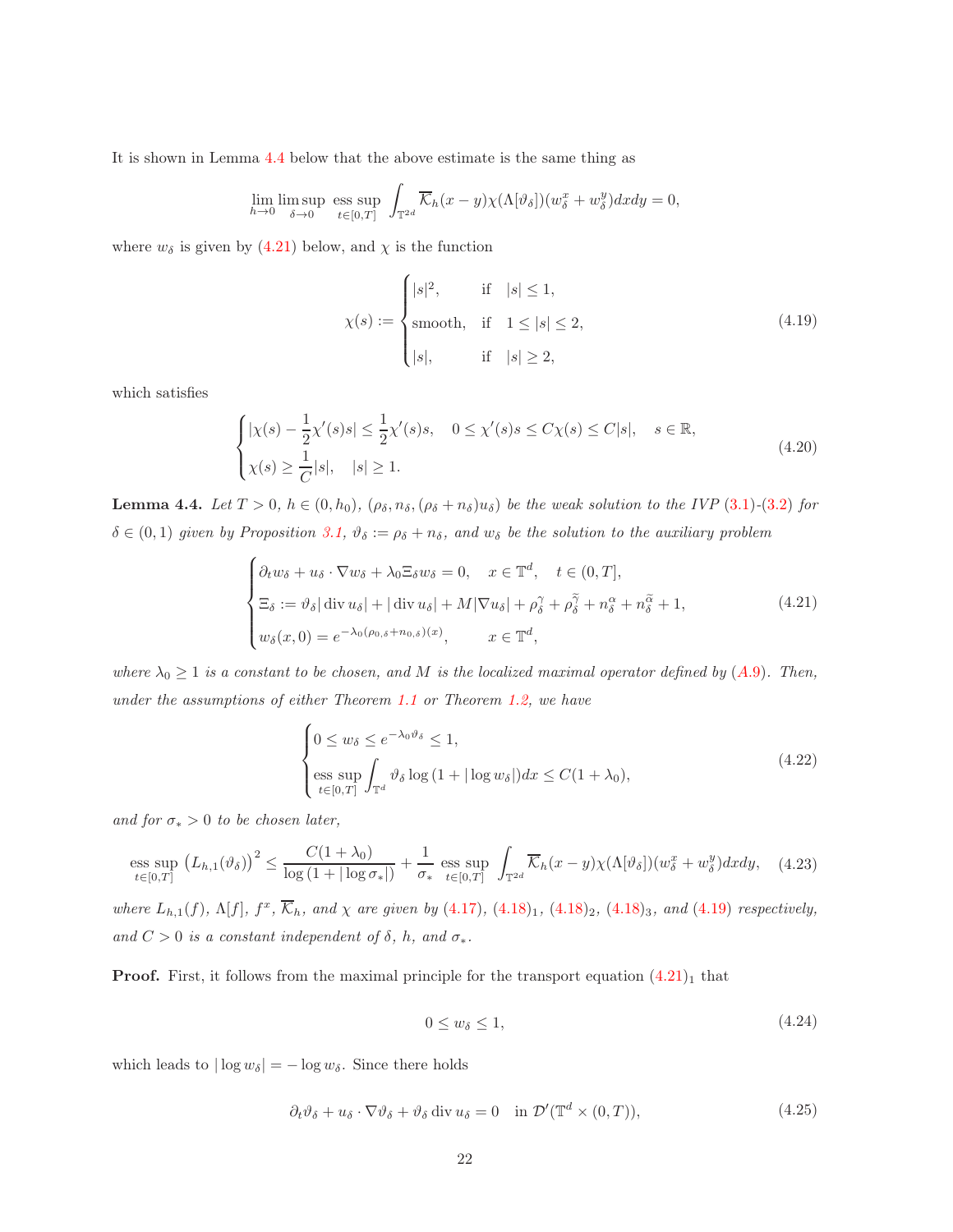one derives by  $(4.21)_2$  $(4.21)_2$  $(4.21)_2$  and the argument of renormalized solutions as in  $(3.16)-(3.18)$  $(3.16)-(3.18)$  $(3.16)-(3.18)$  $(3.16)-(3.18)$  that

<span id="page-22-0"></span>
$$
\partial_t e^{-\lambda_0 \vartheta_\delta} + u_\delta \cdot \nabla e^{-\lambda_0 \vartheta_\delta} + \lambda_0 \Xi_\delta e^{-\lambda_0 \vartheta_\delta} = \lambda_0 (\Xi_\delta + \vartheta_\delta \operatorname{div} u_\delta) e^{-\lambda_0 \vartheta_\delta} \ge 0 \quad \text{in } \mathcal{D}'(\mathbb{T}^d \times (0, T)).\tag{4.26}
$$

From the comparison principle for  $(4.21)_1$  $(4.21)_1$  $(4.21)_1$  and  $(4.26)$  $(4.26)$ , we have  $(4.22)_1$  $(4.22)_1$  $(4.22)_1$ .

Next, by  $(4.22)_1$  $(4.22)_1$  $(4.22)_1$  and the argument of renormalized solutions (formally multiplying  $(4.21)_1$  $(4.21)_1$  $(4.21)_1$  by  $-\vartheta_{\delta}(1+\gamma)$  $|\log w_{\delta}|$ ) $w_{\delta}^{-1}$ ), we obtain

$$
\partial_t \left( \vartheta_\delta \log \left( 1 + |\log w_\delta| \right) \right) + \text{div} \left( u_\delta \vartheta_\delta \log \left( 1 + |\log w_\delta| \right) \right) \n= \frac{\lambda_0 \vartheta_\delta \Xi_\delta}{1 + |\log w_\delta|} \le \frac{\lambda_0 \vartheta_\delta \Xi_\delta}{1 + \lambda_0 \vartheta_\delta} \le \Xi_\delta \quad \text{in } \mathcal{D}'(\mathbb{T}^d \times (0, T)).
$$
\n(4.27)

<span id="page-22-1"></span>Since we have

$$
\int_{\mathbb{T}^d} \vartheta_\delta \log \left( 1 + |\log w_\delta| \right) \big|_{t=0} dx \le C\lambda_0,
$$

and the term  $\Xi_{\delta}$  on the right-hand side of [\(4.27\)](#page-22-1) is uniformly bounded in  $L^1(0,T;L^1(\mathbb{T}^d))$  due to  $(1.12)_2$  $(1.12)_2$  $(1.12)_2$ ,  $(1.15)_2$  $(1.15)_2$  $(1.15)_2$ -(1.15)<sub>3</sub>, (3.[28\)](#page-16-0), and (4.[1\)](#page-16-2)-(4.[2\)](#page-17-0), one shows (4.[22\)](#page-21-3)<sub>2</sub> after integrating [\(4.27\)](#page-22-1) over  $\mathbb{T}^d \times [0, t]$ .

<span id="page-22-2"></span>Finally, one has by  $(4.19)$  and  $(4.20)_2$  $(4.20)_2$  $(4.20)_2$  that

$$
L_{h,1}(\vartheta_{\delta}) = \Big( \int_{\{(x,y)\in\mathbb{T}^{2d} \; | \; |\Lambda[\vartheta_{\delta}]|\leq 1\}} + \int_{\{(x,y)\in\mathbb{T}^{2d} \; | \; |\Lambda[\vartheta_{\delta}]|\geq 1\}} \Big) \overline{\mathcal{K}}_{h}(x-y) |\Lambda[\vartheta_{\delta}]| dxdy
$$
\n
$$
\leq C \Big( \int_{\mathbb{T}^{2d}} \overline{\mathcal{K}}_{h}(x-y) \chi(\Lambda[\vartheta_{\delta}]) dxdy \Big)^{\frac{1}{2}}.
$$
\n
$$
(4.28)
$$

Owing to  $(4.19)_1$  $(4.19)_1$  $(4.19)_1$ , the Young inequality of convolution type, and  $w_{\delta}^x + w_{\delta}^y \geq \sigma_*$  for  $w_{\delta}^x \geq \sigma_*$  or  $w_{\delta}^y \geq \sigma_*$ , we obtain

$$
\int_{\mathbb{T}^{2d}} \overline{\mathcal{K}}_h(x-y) \chi(\Lambda[\vartheta_{\delta}]) dx dy
$$
\n
$$
= \Big( \int_{\{(x,y)\in\mathbb{T}^{2d} \; | \; w_{\delta}^x \leq \sigma_* \; \text{and} \; w_{\delta}^y \leq \sigma_*\}} + \int_{\{(x,y)\in\mathbb{T}^{2d} \; | \; w_{\delta}^x \geq \sigma \; \text{or} \; w_{\delta}^y \geq \sigma_*\}} \Big) \overline{\mathcal{K}}_h(x-y) \chi(\Lambda[\vartheta_{\delta}]) dx dy
$$
\n
$$
\leq \frac{C}{\log(1+|\log \sigma_*|)} \int_{\mathbb{T}^d} \vartheta_{\delta} \log(1+|\log w_{\delta}|) dx + \frac{1}{\sigma_*} \int_{\mathbb{T}^{2d}} \overline{\mathcal{K}}_h(x-y) \chi(\Lambda[\vartheta_{\delta}]) (w_{\delta}^x + w_{\delta}^y) dx dy,
$$

 $\Box$ 

which together with  $(4.22)_2$  $(4.22)_2$  $(4.22)_2$  and  $(4.28)$  leads to  $(4.23)$ .

With the help of the continuity equation  $(4.25)$ , we have the quantitative regularity estimate with weight.

<span id="page-22-4"></span>**Lemma 4.5.** Let  $T > 0$ ,  $h \in (0, h_0)$ ,  $\lambda_0 \geq 1$ ,  $(\rho_{\delta}, n_{\delta}, (\rho_{\delta} + n_{\delta})u_{\delta})$  be the weak solution to the IVP (3.[1\)](#page-10-2)-(3.[2\)](#page-11-0) for  $\delta \in (0,1)$  given by Proposition [3.1,](#page-16-1)  $\vartheta_{\delta} := \rho_{\delta} + n_{\delta}$ , and  $w_{\delta}$  be the solution to the IVP (4.[21\)](#page-21-1). Then, under the assumptions of either Theorem [1.1](#page-3-3) or Theorem [1.2,](#page-5-0) it holds for  $t \in [0, T]$  that

<span id="page-22-3"></span>
$$
\int_{\mathbb{T}^{2d}} \overline{\mathcal{K}}_{h}(x-y)\chi(\Lambda[\vartheta_{\delta}])(w_{\delta}^{x}+w_{\delta}^{y})dxdy
$$
\n
$$
\leq L_{h,1}(\rho_{0,\delta}+n_{0,\delta})+\frac{C}{|\log h|^{\frac{1}{2}}}+(C-2\lambda_{0})\int_{0}^{t}\int_{\mathbb{T}^{2d}} \overline{\mathcal{K}}_{h}(x-y)\chi(\Lambda[\vartheta_{\delta}])\Xi_{\delta}^{x}w_{\delta}^{x}dxdyd\tau
$$
\n
$$
-2\int_{0}^{t}\int_{\mathbb{T}^{2d}} \overline{\mathcal{K}}_{h}(x-y)\Lambda[\text{div }u_{\delta}]\left(\chi'(\Lambda[\vartheta_{\delta}])\vartheta_{\delta}^{y}+\chi(\Lambda[\vartheta_{\delta}])\right)w_{\delta}^{x}dxdyd\tau, \qquad (4.29)
$$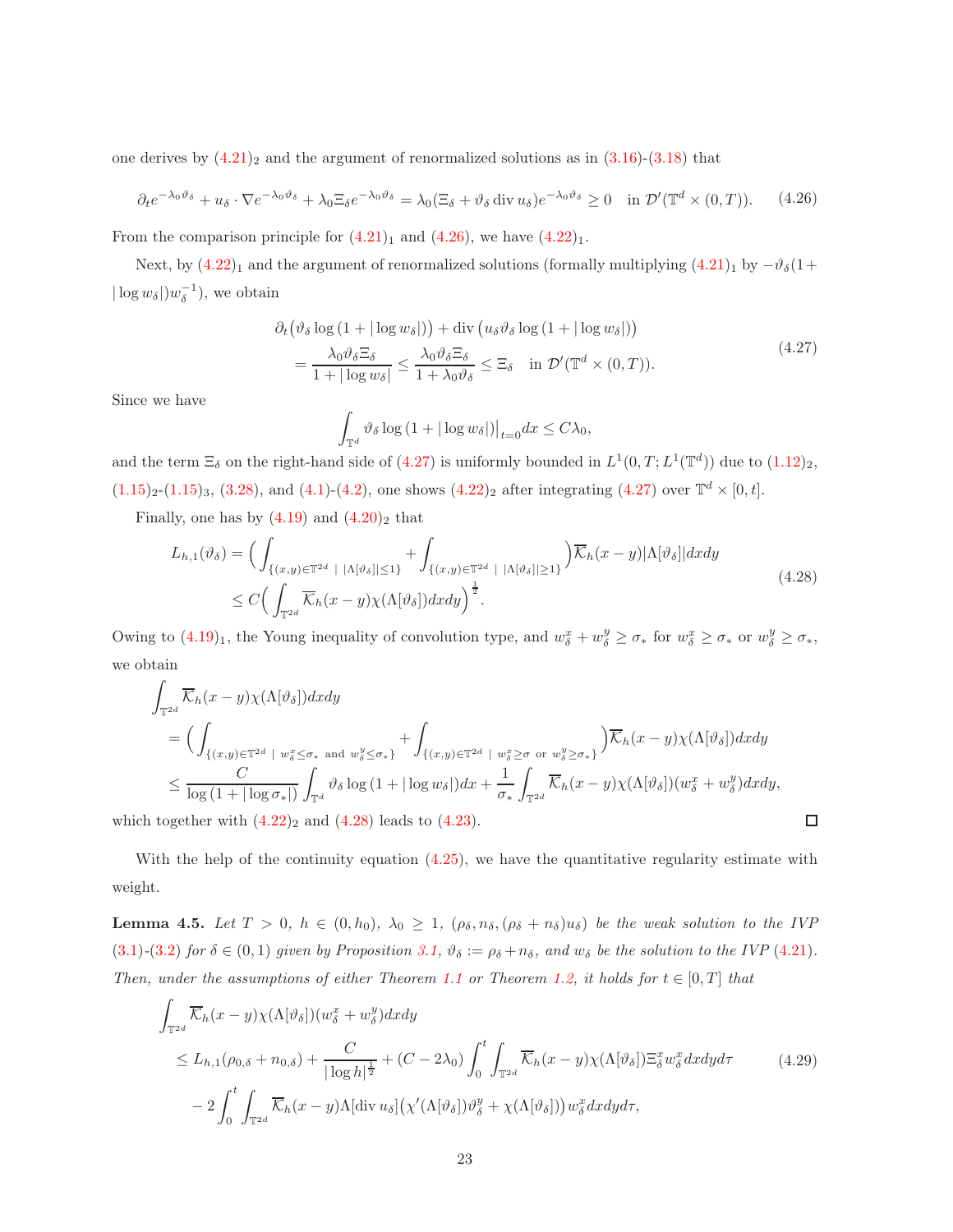where  $L_{h,1}(f)$ ,  $\Lambda[f]$ ,  $f^x$ ,  $\overline{\mathcal{K}}_h$ ,  $\chi$ , and  $\Xi_\delta$  are defined by (4.[17\)](#page-20-1), (4.[18\)](#page-20-2)<sub>2</sub>, (4.18)<sub>1</sub>, (4.18)<sub>3</sub>, (4.[19\)](#page-21-2), and (4.[21\)](#page-21-1)<sub>2</sub> respectively, and  $C > 0$  is a constant independent of  $\delta$ , h, and  $\lambda_0$ .

<span id="page-23-0"></span>Proof. It can be verified by (4.[25\)](#page-21-6) that

$$
\partial_t \Lambda[\vartheta_{\delta}] + \text{div}_x (\Lambda[\vartheta_{\delta}]u_{\delta}^x) + \text{div}_y (\Lambda[\vartheta_{\delta}]u_{\delta}^y)
$$
  
\n
$$
= -\vartheta_{\delta}^y \text{div}_x u_{\delta}^x + \vartheta_{\delta}^x \text{div}_y u_{\delta}^y
$$
  
\n
$$
= \frac{1}{2} \Lambda[\vartheta_{\delta}] (\text{div}_x u_{\delta}^x + \text{div}_y u_{\delta}^y) - \frac{1}{2} (\vartheta_{\delta}^x + \vartheta_{\delta}^y) \Lambda[\text{div } u_{\delta}] \quad \text{in } \mathcal{D}'(\mathbb{T}^d \times (0, T)).
$$
\n(4.30)

By virtue of  $(4.21)$ ,  $(4.30)$ , and the argument of renormalized solutions as in  $(3.16)-(3.18)$  $(3.16)-(3.18)$  $(3.16)-(3.18)$  $(3.16)-(3.18)$  (formally multiplying  $(4.30)$  $(4.30)$  by  $\overline{\mathcal{K}}(x-y)\chi'(\Lambda[\vartheta_{\delta}])(w_{\delta}^x+w_{\delta}^y)$  and integrating the resulted equation over  $\mathbb{T}^{2d}\times[0,t]$ , one can show

$$
\int_{\mathbb{T}^{2d}} \overline{\mathcal{K}}_h(x-y)\chi(\Lambda[\vartheta_{\delta}]) (w_{\delta}^x+w_{\delta}^y) dxdy \Big|_{0}^{t}
$$
\n
$$
= \int_{0}^{t} \int_{\mathbb{T}^{2d}} \nabla \overline{\mathcal{K}}_h(x-y) \cdot \Lambda[u_{\delta}]\chi(\Lambda[\vartheta_{\delta}]) (w_{\delta}^x+w_{\delta}^y) dxdy d\tau
$$
\n
$$
+ \int_{0}^{t} \int_{\mathbb{T}^{2d}} \overline{\mathcal{K}}_h(x-y)\chi(\Lambda[\vartheta_{\delta}]) (\partial_t w_{\delta}^x + u_{\delta}^x \cdot \nabla_x w_{\delta}^x + \partial_t w_{\delta}^y + u_{\delta}^y \cdot \nabla_y w_{\delta}^y) dxdy d\tau
$$
\n
$$
+ \frac{1}{2} \int_{0}^{t} \int_{\mathbb{T}^{2d}} \overline{\mathcal{K}}_h(x-y) \left(2\chi(\Lambda[\vartheta_{\delta}]) - \chi'(\Lambda[\vartheta_{\delta}])\Lambda[\vartheta_{\delta}]\right) (\text{div}_x u_{\delta}^x + \text{div}_y u_{\delta}^y)(w_{\delta}^x + w_{\delta}^y) dxdy d\tau
$$
\n
$$
- \frac{1}{2} \int_{0}^{t} \int_{\mathbb{T}^{2d}} \overline{\mathcal{K}}_h(x-y)\chi'(\Lambda[\vartheta_{\delta}]) (\vartheta_{\delta}^x + \vartheta_{\delta}^y) \Lambda[\text{div } u_{\delta}](w_{\delta}^x + w_{\delta}^y) dxdy d\tau.
$$

<span id="page-23-1"></span>Making use of symmetry, we have

$$
\int_{\mathbb{T}^{2d}} \overline{\mathcal{K}}_h(x-y) \chi(\Lambda[\vartheta_\delta]) (w_\delta^x + w_\delta^y) dx dy \Big|_0^t = \sum_{i=1}^4 I_i^3,
$$
\n(4.31)

where  $I_i^3$   $(i = 1, 2, 3, 4)$  are given by

$$
I_1^3 := 2 \int_0^t \int_{\mathbb{T}^{2d}} \nabla \overline{\mathcal{K}}_h(x - y) \cdot \Lambda[u_\delta] \chi(\Lambda[\vartheta_\delta]) w_\delta^x dx dy d\tau,
$$
  
\n
$$
I_2^3 := 2 \int_0^t \int_{\mathbb{T}^{2d}} \overline{\mathcal{K}}_h(x - y) \chi(\Lambda[\vartheta_\delta]) (\partial_t w_\delta^x + u_\delta^x \cdot \nabla_x w_\delta^x) dx dy d\tau,
$$
  
\n
$$
I_3^3 := \int_0^t \int_{\mathbb{T}^{2d}} \overline{\mathcal{K}}_h(x - y) (2 \chi(\Lambda[\vartheta_\delta]) - \chi'(\Lambda[\vartheta_\delta]) \Lambda[\vartheta_\delta]) (\text{div}_x u_\delta^x + \text{div}_y u_\delta^y) w_\delta^x dx dy d\tau,
$$
  
\n
$$
I_4^3 := - \int_0^t \int_{\mathbb{T}^{2d}} \overline{\mathcal{K}}_h(x - y) (\vartheta_\delta^x + \vartheta_\delta^y) \chi'(\Lambda[\vartheta_\delta]) \Lambda[\text{div } u_\delta] w_\delta^x dx dy d\tau.
$$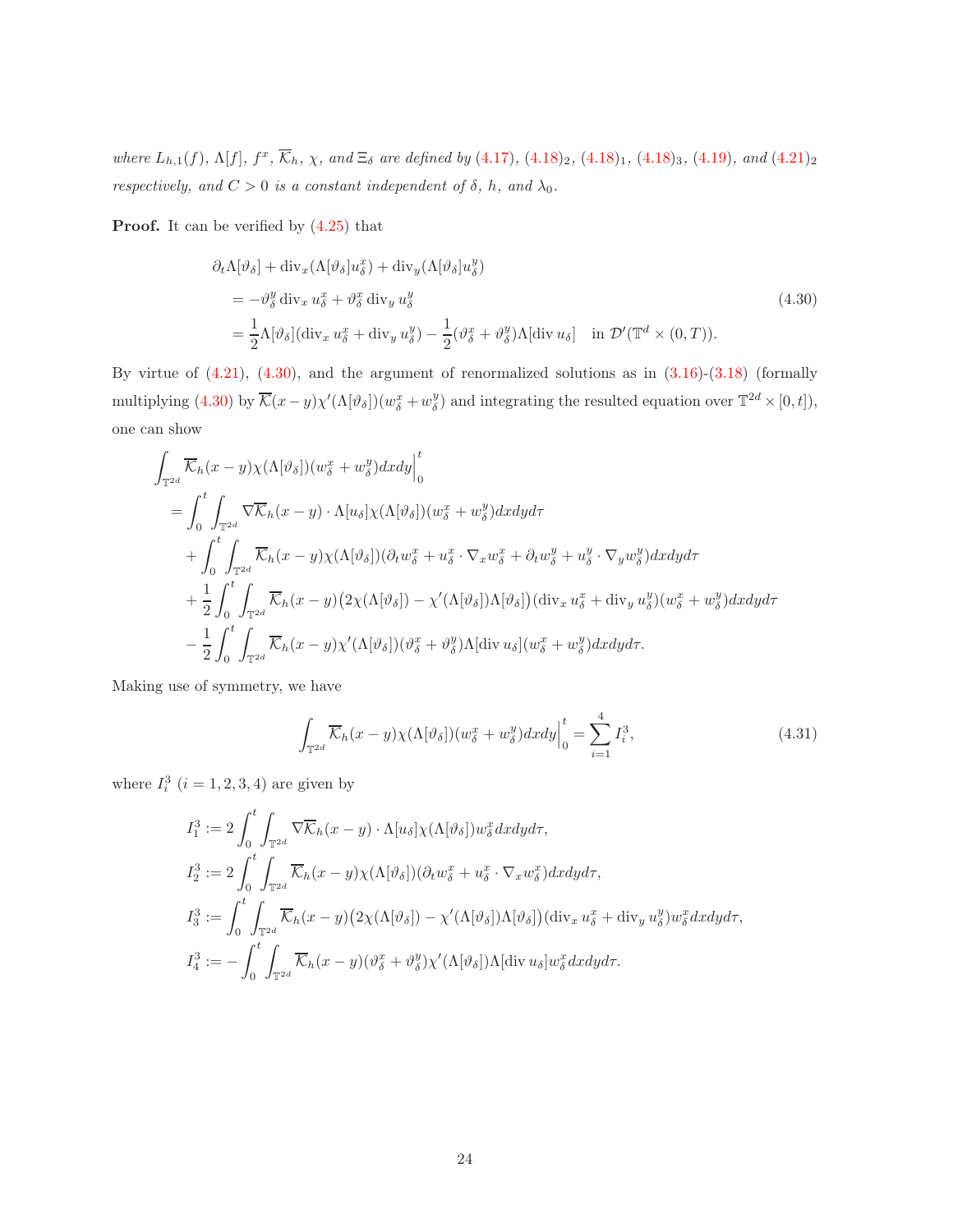By  $(4.16)$ ,  $(4.20)_1$  $(4.20)_1$  $(4.20)_1$ ,  $(4.22)_1$  $(4.22)_1$  $(4.22)_1$ ,  $(A.6)$ , and  $(A.10)$ , it holds

$$
I_1^3 \n\t\leq C \int_0^t \int_{\mathbb{T}^{2d}} \overline{\mathcal{K}}_h(x-y) \left( D_{|x-y|} u_{\delta}^x + D_{|x-y|} u_{\delta}^y \right) \chi(\Lambda[\vartheta_{\delta}]) w_{\delta}^x dx dy d\tau
$$
  
\n
$$
\leq C \int_0^t \int_{\mathbb{T}^{2d}} \overline{\mathcal{K}}_h(x-y) \left( |\Lambda[D_{|x-y|} u_{\delta}]| + 2D_{|x-y|} u_{\delta}^x \right) (\vartheta_{\delta}^x + \vartheta_{\delta}^y) w_{\delta}^x dx dy d\tau
$$
  
\n
$$
\leq C \int_0^t \|\vartheta_{\delta}(\tau)\|_{L^2} \int_{\mathbb{T}^d} \overline{\mathcal{K}}_h(z) \| \left( D_{|z|} u_{\delta}^{-z} - D_{|z|} u_{\delta} \right) (\tau) \|_{L^2} dz d\tau
$$
  
\n
$$
+ C \int_0^t \int_{\mathbb{T}^{2d}} \overline{\mathcal{K}}_h(x-y) \chi(\Lambda[\vartheta_{\delta}]) M |\nabla_x u_{\delta}^x| w_{\delta}^x dx dy d\tau
$$
  
\n
$$
\leq \frac{C \|\vartheta_{\delta}\|_{L^2(0,T;L^2)} \|u_{\delta}\|_{L^2(0,T;H^1)}}{|\log h|^{\frac{1}{2}}} + C \int_0^t \int_{\mathbb{T}^{2d}} \overline{\mathcal{K}}_h(x-y) \chi(\Lambda[\vartheta_{\delta}]) M |\nabla_x u_{\delta}^x| w_{\delta}^x dx dy d\tau,
$$

where  $D_{|x|}f$  and  $Mf$  are defined by [\(A.7\)](#page-36-3) and [\(A.9\)](#page-36-0) respectively. For  $I_2^3$ , it follows from  $(4.21)_1$  $(4.21)_1$  $(4.21)_1$  that

$$
I_2^3 = -2\lambda_0 \int_0^t \int_{\mathbb{T}^{2d}} \overline{\mathcal{K}}_h(x-y) \chi(\Lambda[\vartheta_\delta]) \Xi_\delta^x w_\delta^x dx dy d\tau.
$$

In addition, by  $(4.20)_1$  $(4.20)_1$  $(4.20)_1$  and the fact

$$
(2\chi(\Lambda[\vartheta_{\delta}]) - \chi'(\Lambda[\vartheta_{\delta}])\Lambda[\vartheta_{\delta}])(\operatorname{div}_{x} u_{\delta}^{x} + \operatorname{div}_{y} u_{\delta}^{y}) + (\vartheta_{\delta}^{x} + \vartheta_{\delta}^{y})\chi'(\Lambda[\vartheta_{\delta}])\Lambda[\operatorname{div} u_{\delta}]
$$
  
= 2(2\chi(\Lambda[\vartheta\_{\delta}]) - \chi'(\Lambda[\vartheta\_{\delta}])\Lambda[\vartheta\_{\delta}])\operatorname{div}\_{x} u\_{\delta}^{x} - 2(\chi'(\Lambda[\vartheta\_{\delta}])\vartheta\_{\delta}^{y} + \chi(\Lambda[\vartheta\_{\delta}]))\Lambda[\operatorname{div} u\_{\delta}],

we infer

$$
I_3^3 + I_4^3 \le C \int_0^t \int_{\mathbb{T}^{2d}} \overline{\mathcal{K}}_h(x - y) \chi(\Lambda[\vartheta_\delta]) |\operatorname{div}_x u_\delta^x| w_\delta^x dx dy d\tau
$$
  
-  $2 \int_0^t \int_{\mathbb{T}^{2d}} \overline{\mathcal{K}}_h(x - y) \Lambda[\operatorname{div} u_\delta] \left(\chi'(\Lambda[\vartheta_\delta]) \vartheta_\delta^y + \chi(\Lambda[\vartheta_\delta])\right) w_\delta^x dx dy d\tau.$ 

One obtain [\(4.29\)](#page-22-3) after substituting the above estimates of  $I_i^3$   $(i = 1, 2, 3, 4)$  into [\(4.31\)](#page-23-1).

$$
\Box
$$

Next, the truncated part of  $\Lambda$ [div  $u_{\delta}$ ] can be decomposed the pressure part and the effect viscous part.

<span id="page-24-1"></span>**Lemma 4.6.** Let  $T > 0$ ,  $p_0 > \gamma + \tilde{\gamma} + \alpha + \tilde{\alpha} + 1$ ,  $h \in (0, h_0)$ ,  $(\rho_{\delta}, n_{\delta}, (\rho_{\delta} + n_{\delta})u_{\delta})$  be the weak solution to the IVP [\(3](#page-11-0).1)-(3.2) for  $\delta \in (0,1)$  given by Proposition [3.1,](#page-16-1)  $\vartheta_{\delta} := \rho_{\delta} + n_{\delta}$ , and  $w_{\delta}$  be the solution to the IVP (4.[21\)](#page-21-1). Then, under the assumptions of either Theorem [1.1](#page-3-3) or Theorem [1.2,](#page-5-0) it holds for  $k \ge 1$  and  $t \in [0, T]$  that

$$
-\int_{0}^{t} \int_{\mathbb{T}^{2d}} \overline{\mathcal{K}}_{h}(x-y) \Lambda[\text{div } u_{\delta}] \left(\chi'(\Lambda[\vartheta_{\delta}]) \vartheta_{\delta}^{y} + \chi(\Lambda[\vartheta_{\delta}])\right) w_{\delta}^{x} dxdy d\tau
$$
  

$$
\leq \frac{C}{k} - \frac{1}{2\mu + \lambda} \int_{0}^{t} \int_{\mathbb{T}^{2d}} \overline{\mathcal{K}}_{h}(x-y) \Lambda[P_{\delta}] \Psi_{\delta,k} dxdy d\tau
$$
  

$$
+ \frac{1}{2\mu + \lambda} \int_{0}^{t} \int_{\mathbb{T}^{2d}} \overline{\mathcal{K}}_{h}(x-y) \Lambda[F_{\delta}] \Psi_{\delta,k} dxdy d\tau,
$$
 (4.32)

<span id="page-24-0"></span>with

$$
\Psi_{\delta,k} := \left( \chi'(\Lambda[\vartheta_{\delta}]) \vartheta_{\delta}^y + \chi(\Lambda[\vartheta_{\delta}]) \right) \mathbf{1}_{\vartheta_{\delta}^x \le k} \mathbf{1}_{\vartheta_{\delta}^y \le k} w_{\delta}^x, \tag{4.33}
$$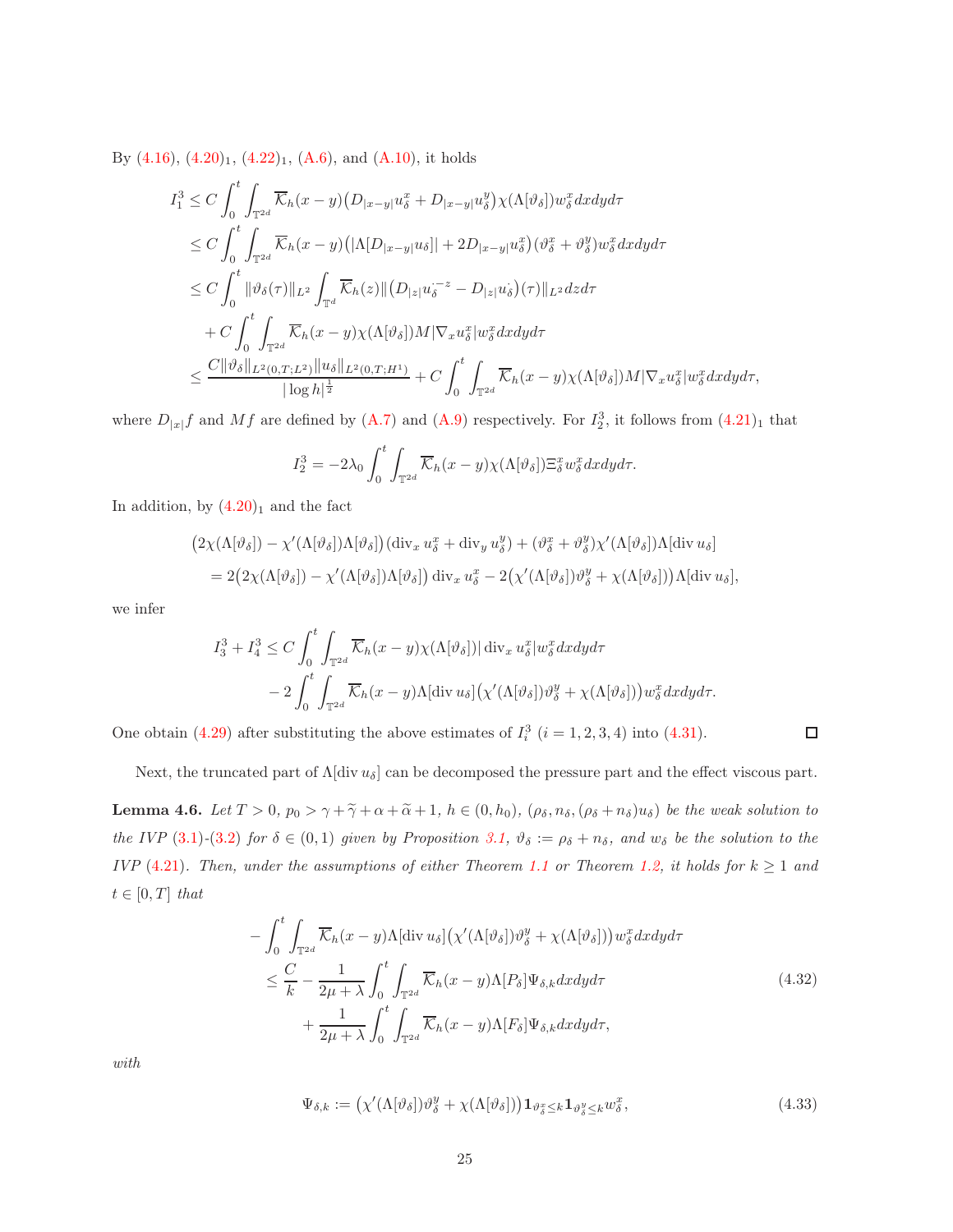where  $P_{\delta}$   $F_{\delta}$ ,  $L_{h,1}(f)$ ,  $\Lambda[f]$ ,  $f^x$ ,  $\overline{\mathcal{K}}_h$ , and  $\chi$  are given by (2.[3\)](#page-7-2), [\(4](#page-17-4).3), (4.[17\)](#page-20-1), (4.[18\)](#page-20-2)<sub>1</sub>, (4.18)<sub>2</sub>, (4.18)<sub>3</sub>, and (4.[19\)](#page-21-2) respectively, and  $C > 0$  is a constant independent of  $\delta$ , h, k, and  $\lambda_0$ .

**Proof.** By  $(3.28)$  $(3.28)$ ,  $(4.1)-(4.2)$  $(4.1)-(4.2)$  $(4.1)-(4.2)$  $(4.1)-(4.2)$ ,  $(4.19)<sub>1</sub>$  $(4.19)<sub>1</sub>$  $(4.19)<sub>1</sub>$ , and  $(4.22)<sub>1</sub>$  $(4.22)<sub>1</sub>$  $(4.22)<sub>1</sub>$ , we have

<span id="page-25-0"></span>
$$
-\int_{0}^{t} \int_{\mathbb{T}^{2d}} \overline{\mathcal{K}}_{h}(x-y) \Lambda[\text{div } u_{\delta}] \left(\chi'(\Lambda[\vartheta_{\delta}])\vartheta_{\delta}^{y} + \chi(\Lambda[\vartheta_{\delta}])\right) (1 - \mathbf{1}_{\vartheta_{\delta}^{x} \leq k} \mathbf{1}_{\vartheta_{\delta}^{y} \leq k}) w_{\delta}^{x} dxdyd\tau
$$
  
\n
$$
\leq C \int_{\{(x,y,\tau) \in \mathbb{T}^{2d} \; | \; \vartheta_{\delta}^{x} \geq k \; \text{or} \; \vartheta_{\delta}^{y} \geq k\}} \overline{\mathcal{K}}_{h}(x-y) (|\; \text{div}_{x} u_{\delta}^{x}| + |\; \text{div}_{y} u_{\delta}^{y}|)(\vartheta_{\delta}^{x} w_{\delta}^{x} + 1) dxdyd\tau
$$
  
\n
$$
\leq \frac{C}{k} \int_{\mathbb{T}^{2d}} \overline{\mathcal{K}}_{h}(x-y) (|\; \text{div}_{x} u_{\delta}^{x}| + |\; \text{div}_{y} u_{\delta}^{y}|)(\vartheta_{\delta}^{x} + \vartheta_{\delta}^{y}) dxdyd\tau
$$
  
\n
$$
\leq \frac{C}{k} ||\; \text{div } u_{\delta}||_{L^{2}(0,T;L^{2})} ||\vartheta_{\delta}||_{L^{2}(0,T;L^{2})} \leq \frac{C}{k},
$$
\n(4.34)

where one has used the facts  $|\chi'(\Lambda[\vartheta_\delta])|\vartheta^y_\delta \leq C(\vartheta^x_\delta+1)$  if  $|\lambda[\vartheta_\delta]| \leq 2$ ,  $\chi'(\Lambda[\vartheta_\delta])\vartheta^y_\delta + \chi(\Lambda[\vartheta_\delta]) = \vartheta^x_\delta$ sign $\Lambda[\vartheta_\delta]$ for  $|\lambda[\vartheta_{\delta}]| \geq 2$ ,  $\vartheta_{\delta}^{x} + \vartheta_{\delta}^{y} \geq k$  for either  $\vartheta_{\delta}^{x} \geq k$  or  $\vartheta_{\delta}^{y} \geq k$ , and

$$
\vartheta_\delta w_\delta \leq \vartheta_\delta e^{-\lambda_0 \vartheta_\delta} \leq \frac{1}{\lambda_0} \leq 1.
$$

By [\(4.3\)](#page-17-4) and [\(4.34\)](#page-25-0), [\(4.32\)](#page-24-0) holds.

We are ready to estimate the key pressure part.

<span id="page-25-3"></span>**Lemma 4.7.** Let  $T > 0$ ,  $p_0 > \gamma + \tilde{\gamma} + \alpha + \tilde{\alpha} + 1$ ,  $h \in (0, h_0)$ ,  $(\rho_{\delta}, n_{\delta}, (\rho_{\delta} + n_{\delta})u_{\delta})$  be the weak solution to the IVP [\(3](#page-11-0).1)-(3.2) for  $\delta \in (0,1)$  given by Proposition [3.1,](#page-16-1)  $\vartheta_{\delta} := \rho_{\delta} + n_{\delta}$ , and  $w_{\delta}$  be a solution to the IVP (4.[21\)](#page-21-1). Then, for any  $\zeta > 0$ , there is a constant  $\delta_1(\zeta) \in (0,1)$  such that it holds for  $\delta \in (0, \delta_1(\zeta))$ ,  $k \geq 1$ , and  $t \in [0, T]$  that

<span id="page-25-2"></span>
$$
-\int_{0}^{t} \int_{\mathbb{T}^{2d}} \overline{\mathcal{K}}_{h}(x-y) \Lambda[P_{\delta}]\Psi_{\delta,k}dxdy d\tau
$$
  
\n
$$
\leq C k^{p_{0}} \left(\delta^{\beta} + \zeta + \int_{0}^{t} \left( L_{h,1}(A_{\rho,n}) + L_{h,1}(B_{\rho,n}) \right) d\tau \right)
$$
  
\n
$$
+ C \int_{0}^{t} \int_{\mathbb{T}^{2d}} \overline{\mathcal{K}}_{h}(x-y) \chi(\Lambda[\vartheta_{\delta}]) \left( (\rho_{\delta}^{x})^{\gamma} + (\rho_{\delta}^{x})^{\tilde{\gamma}} + (n_{\delta}^{x})^{\alpha} + (n_{\delta}^{x})^{\tilde{\alpha}} + 1 \right) w_{\delta}^{x} dxdy d\tau,
$$
\n(4.35)

where  $(A_{\rho,n}, B_{\rho,n})$ ,  $L_{h,1}(f)$ ,  $\Lambda[f]$ ,  $f^x$ ,  $\overline{\mathcal{K}}_h$ ,  $\chi$ , and  $\Psi_{\delta,k}$  are given by (1.[18\)](#page-20-2), (4.[17\)](#page-20-1), (4.18)<sub>1</sub>, (4.18)<sub>2</sub>,  $(4.18)_3$  $(4.18)_3$  $(4.18)_3$ ,  $(4.19)$  $(4.19)$ , and  $(4.39)$  $(4.39)$  respectively, and  $C > 0$  is a constant independent of  $\delta$ , h, k, and  $\lambda_0$ .

**Proof.** To begin with, as  $\delta \rightarrow 0$ , we deduce by [\(4.13\)](#page-20-4) that

$$
\begin{cases} \rho_\delta-A_{\rho,n}\vartheta_\delta\to0 &\text{a.e.} \quad \text{ in } \mathbb{T}^d\times(0,T),\\[2mm] n_\delta-B_{\rho,n}\vartheta_\delta\to0 &\text{a.e.} \quad \text{ in } \mathbb{T}^d\times(0,T), \end{cases}
$$

which together with the Egorov theorem implies that for any  $\zeta > 0$ , there exist a constant  $\delta_1(\zeta) \in (0,1)$ and a domain  $Q_{\zeta,T} \subset \mathbb{T}^d \times (0,T)$  such that

<span id="page-25-1"></span>
$$
\begin{cases} |\mathbb{T}^d \times (0,T)/Q_{\zeta,T}| \leq \zeta, \\ |(\rho_{\delta} - A_{\rho,n} \vartheta_{\delta})(x,t)| + |(n_{\delta} - B_{\rho,n} \vartheta_{\delta})(x,t)| \leq \zeta, \quad (x,t) \in Q_{\zeta,T}, \ \delta \in (0,\delta_1(\zeta)). \end{cases}
$$
(4.36)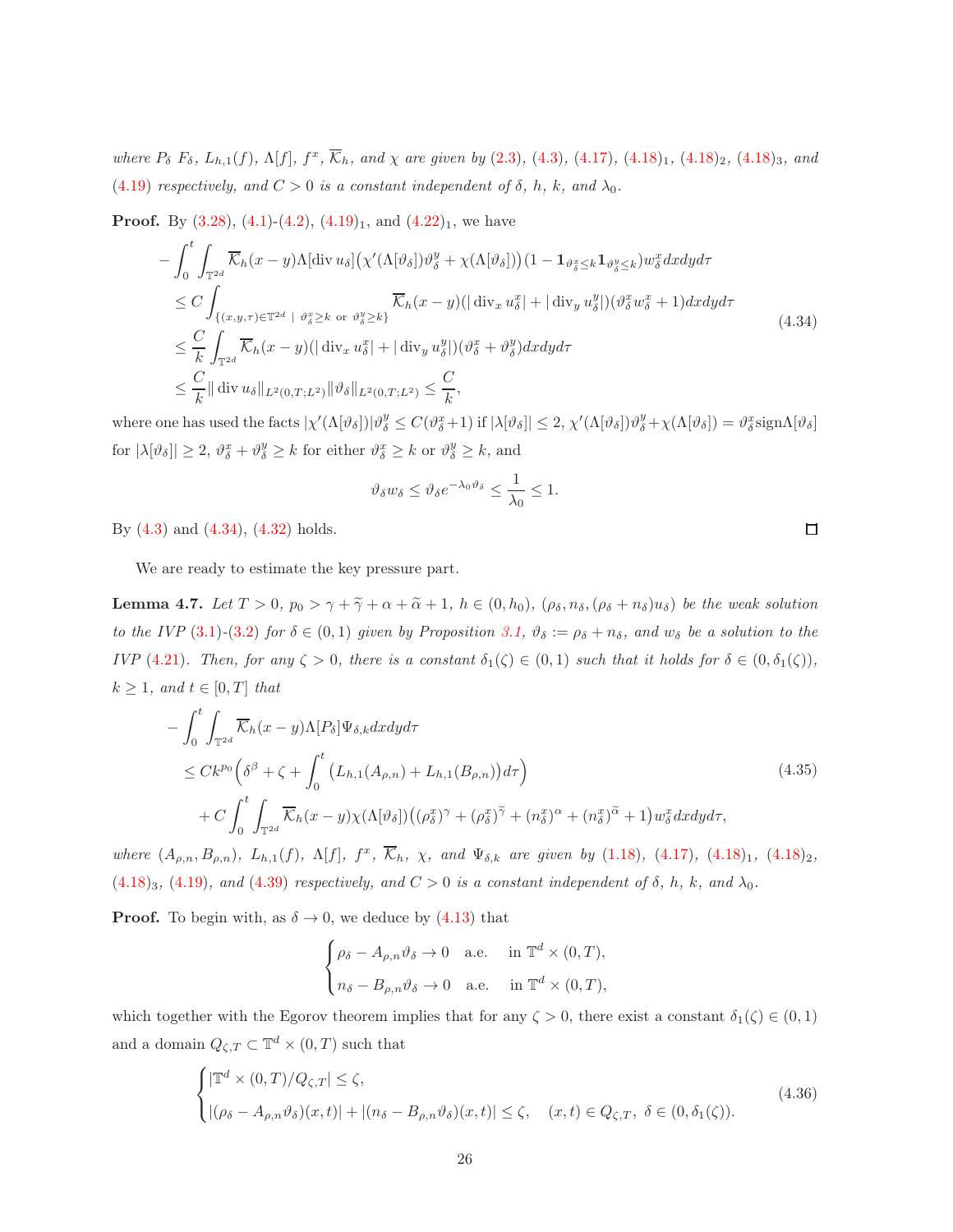Denoting

$$
\mathbb{Q}_{\zeta,t} = \left\{ (x, y, \tau) \in \mathbb{T}^{2d} \times (0, t) \mid (x, \tau) \in Q_{\zeta,t} \text{ and } (y, \tau) \in Q_{\zeta,t} \right\}, \quad t \in [0, T],
$$

we obtain by  $(2.3)$  $(2.3)$ ,  $(4.22)_1$  $(4.22)_1$  $(4.22)_1$ , and  $(4.36)$  that

$$
- \int_{\mathbb{T}^{2d} \times (0,t)/\mathbb{Q}_{\zeta,t}} \overline{\mathcal{K}}_h(x-y) \Lambda[P_\delta(\rho_\delta, n_\delta)] \Psi_{\delta,k} dx dy d\tau
$$
  

$$
\leq C(k^\gamma + k^\alpha + \delta k^{p_0} + 1) \int_{\mathbb{T}^{2d} \times (0,t)/\mathbb{Q}_{\zeta,t}} \overline{\mathcal{K}}_h(x-y) dx dy d\tau \leq C k^{p_0} \zeta.
$$

<span id="page-26-0"></span>According to [\(1.17\)](#page-6-0), the integration on  $\mathbb{Q}_{\zeta,t}$  can be decomposed by

$$
-\int_{\mathbb{Q}_{\zeta,t}} \overline{\mathcal{K}}_h(x-y)\Lambda[P_\delta(\rho_\delta,n_\delta)]\Psi_{\delta,k}dxdyd\tau = \sum_{i=1}^6 I_i^4,\tag{4.37}
$$

where  $I_i^4$   $(i = 1, ..., 6)$  are given by

$$
I_1^4 := -\int_{\mathbb{Q}_{\zeta,t}} \overline{\mathcal{K}}_h(x-y) \left( P_\delta(\rho_\delta^x, n_\delta^x) - P_\delta(A_{\rho^x, n^x} \vartheta_\delta^x, B_{\rho^x, n^x} \vartheta_\delta^x) \right) \Psi_{\delta,k} dx dy d\tau,
$$
  
\n
$$
I_2^4 := -\int_{\mathbb{Q}_{\zeta,t}} \overline{\mathcal{K}}_h(x-y) \left( P_\delta(A_{\rho^y, n^y} \vartheta_\delta^y, B_{\rho^y, n^y} \vartheta_\delta^y) - P_\delta(\rho_\delta^y, n_\delta^y) \right) \Psi_{\delta,k} dx dy d\tau,
$$
  
\n
$$
I_3^4 := -\int_{\mathbb{Q}_{\zeta,t}} \overline{\mathcal{K}}_h(x-y) \left( P_\delta(A_{\rho^x, n^x} \vartheta_\delta^y, B_{\rho^x, n^x} \vartheta_\delta^y) - P_\delta(A_{\rho^y, n^y} \vartheta_\delta^y, B_{\rho^y, n^y} \vartheta_\delta^y) \right) \Psi_{\delta,k} dx dy d\tau,
$$
  
\n
$$
I_4^4 := -\int_{\mathbb{Q}_{\zeta,t}} \overline{\mathcal{K}}_h(x-y) \left( \mathbf{1}_{\vartheta_\delta^x \leq \delta} P(A_{\rho^x, n^x} \vartheta_\delta^x, B_{\rho^x, n^x} \vartheta_\delta^x) - \mathbf{1}_{\vartheta_\delta^y \leq \delta} P(A_{\rho^x, n^x} \vartheta_\delta^y, B_{\rho^x, n^x} \vartheta_\delta^y) \right) \Psi_{\delta,k} dx dy d\tau,
$$
  
\n
$$
I_5^4 := -\delta \int_{\mathbb{Q}_{\zeta,t}} \overline{\mathcal{K}}_h(x-y) \left( (A_{\rho^x, n^x} \vartheta_\delta^x)^{p_0} - (A_{\rho^x, n^x} \vartheta_\delta^y)^{p_0} + (B_{\rho^x, n^x} \vartheta_\delta^x)^{p_0} - (B_{\rho^x, n^x} \vartheta_\delta^y)^{p_0} \right) \Psi_{\delta,k} dx dy d\tau,
$$
  
\n
$$
I_6^4 := -\int_{\mathbb
$$

It follows from  $(1.4)$ ,  $(3.11)-(3.12)$  $(3.11)-(3.12)$ ,  $(3.21)$ ,  $(4.22)_1$  $(4.22)_1$  $(4.22)_1$ , and  $(4.36)$  that

$$
I_1^4 \leq C \int_{\mathbb{Q}_{\zeta,t}} \overline{\mathcal{K}}_h(x-y) \left[ \left( (\rho_\delta^x + A_{\rho^x,n^x} \vartheta_\delta^x)^{\widetilde{\gamma}-1} + \delta(\rho_\delta^x + A_{\rho^x,n^x} \vartheta_\delta^x)^{p_0-1} + 1 \right) |\rho_\delta^x - A_{\rho^x,n^x} \vartheta_\delta^x \right] + \left( (n_\delta^x + B_{\rho^x,n^x} \vartheta_\delta^x)^{\widetilde{\alpha}-1} + \delta(n_\delta^x + B_{\rho^x,n^x} \vartheta_\delta^x)^{p_0-1} + 1 \right) |n_\delta^x - B_{\rho^x,n^x} \vartheta_\delta^x| \left[ (\vartheta_\delta^x + \vartheta_\delta^y) \mathbf{1}_{\vartheta_\delta^x \leq k} \mathbf{1}_{\vartheta_\delta^y \leq k} dx dy d\tau \right] \leq C k^{p_0} \zeta.
$$

Similarly, one has

$$
I_2^4 \leq C k^{p_0} \zeta.
$$

For the term  $I_3^4$ , we have by  $(1.4)$ ,  $(3.12)$  $(3.12)$ ,  $(3.21)$  $(3.21)$ , and  $(4.22)_1$  $(4.22)_1$  $(4.22)_1$  that

$$
I_3^4 \leq C k^{p_0} \big( L_{h,1}(A_{\rho,n}) + L_{h,1}(B_{\rho,n}) \big).
$$

Additionally, it is easy to prove

$$
I_4^4 + I_5^4 \le C k^{p_0} \delta^{\beta}.
$$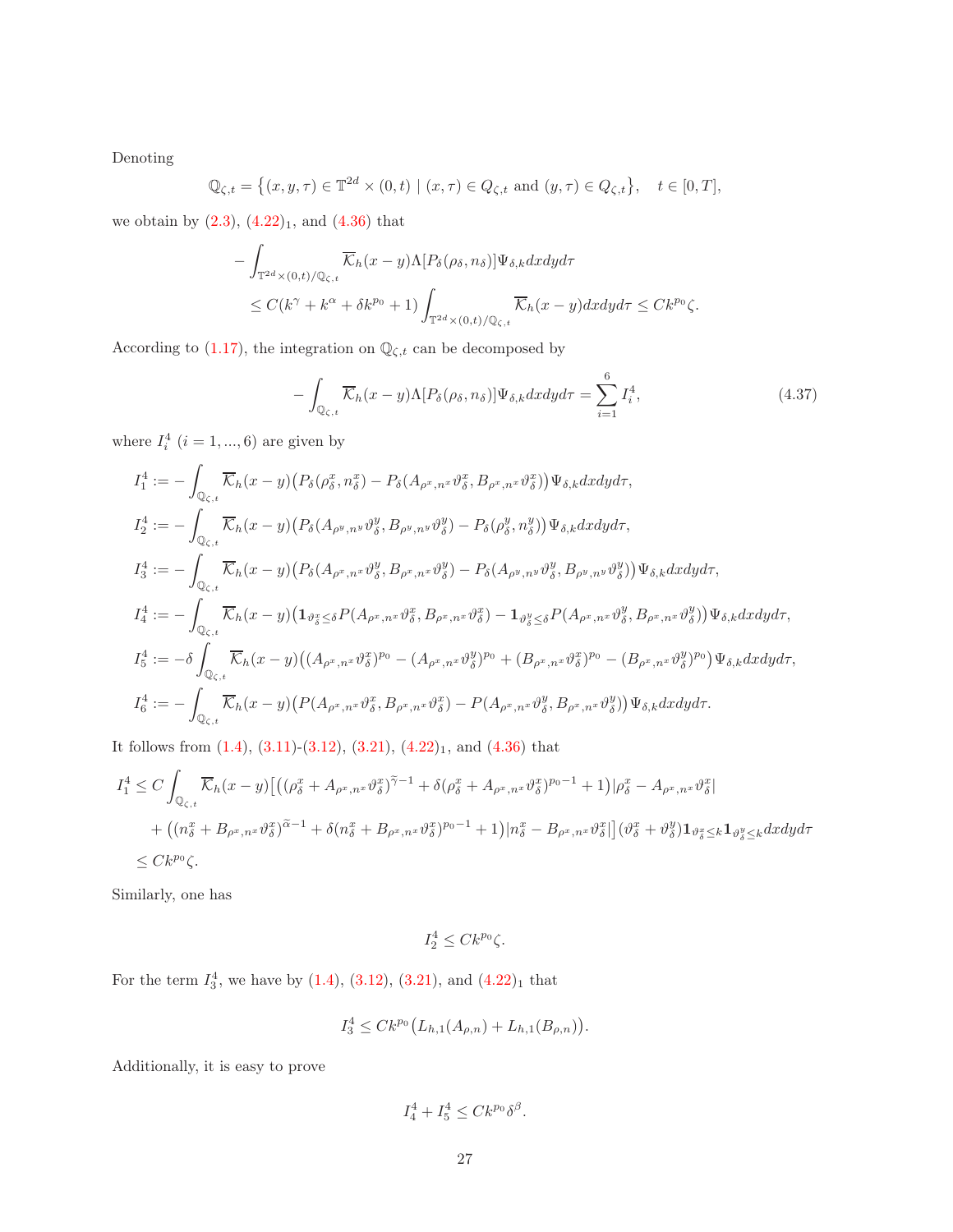The key term  $I_6^4$  can be controlled by the damping term in  $(4.21)_1$  $(4.21)_1$  $(4.21)_1$  with respect to x, so we need to overcome the difficulties caused by the possible dependence of  $I_6^5$  in terms of y. To this end, in the spirit of [\[10\]](#page-38-7), we analyze  $I_6^4$  in the following three cases:

• Case 1:  $\left(P(A_{\rho^x,n^x} \vartheta^x_{\delta}, B_{\rho^x,n^x} \vartheta^x_{\delta}) - P(A_{\rho^x,n^x} \vartheta^y_{\delta}, B_{\rho^x,n^x} \vartheta^y_{\delta})\right) \Lambda[\vartheta_{\delta}] \geq 0.$ 

Note that if  $P(\rho, n)$  is monotone increasing in both  $\rho$  and n, then all the cases reduce to Case 1. In this case, since  $P(A_{\rho^x,n^x} \vartheta^x_{\delta}, B_{\rho^x,n^x} \vartheta^x_{\delta}) - P(A_{\rho^x,n^x} \vartheta^y_{\delta}, B_{\rho^x,n^x} \vartheta^y_{\delta}), \Lambda[\vartheta_{\delta}],$  and  $\chi'(\Lambda[\vartheta_{\delta}])$  have a same sign, it holds by  $(4.20)_1$  $(4.20)_1$  $(4.20)_1$  that

$$
- \left( P(A_{\rho^x, n^x} \vartheta_{\delta}^x, B_{\rho^x, n^x} \vartheta_{\delta}^x) - P(A_{\rho^x, n^x} \vartheta_{\delta}^y, B_{\rho^x, n^x} \vartheta_{\delta}^y) \right) \Psi_{\delta,k}
$$
  
\n
$$
\leq \left| \left( P(A_{\rho^x, n^x} \vartheta_{\delta}^x, B_{\rho^x, n^x} \vartheta_{\delta}^x) - P(A_{\rho^x, n^x} \vartheta_{\delta}^y, B_{\rho^x, n^x} \vartheta_{\delta}^y) \right) \right|
$$
  
\n
$$
\times \left( -\frac{1}{2} \left| \chi'(\Lambda[\vartheta_{\delta}]) \right| (\vartheta_{\delta}^x + \vartheta_{\delta}^y) + \left| \chi(\Lambda[\vartheta_{\delta}]) - \frac{1}{2} \chi'(\Lambda[\vartheta_{\delta}]) \Lambda[\vartheta_{\delta}] \right| \right) \leq 0, \quad (x, y, \tau) \in \mathbb{Q}_{\zeta,t}.
$$
  
\n29.2. 
$$
\left( P(A_{\rho^x, \beta^x, B_{\rho^x, \beta^x}} - \vartheta_{\delta^x, \beta^x}) - P(A_{\rho^x, \beta^y, B_{\rho^x, \beta^y}}) \Lambda[\vartheta_{\delta}] \right) \leq 0, \quad (x, y, \tau) \in \mathbb{Q}_{\zeta,t}.
$$

• Case 2:  $\left(P(A_{\rho^x,n^x} \vartheta^x_{\delta}, B_{\rho^x,n^x} \vartheta^x_{\delta}) - P(A_{\rho^x,n^x} \vartheta^y_{\delta}, B_{\rho^x,n^x} \vartheta^y_{\delta})\right) \Lambda[\vartheta_{\delta}] < 0$  and  $\vartheta^y_{\delta} \leq 2\vartheta^x_{\delta}$ .

We make use of  $(1.4)$ ,  $(3.12)$  $(3.12)$ ,  $(3.21)$ , and  $(4.36)_2$  $(4.36)_2$  $(4.36)_2$  to obtain

$$
- \left( P(A_{\rho^x, n^x} \vartheta_{\delta}^x, B_{\rho^x, n^x} \vartheta_{\delta}^x) - P(A_{\rho^x, n^x} \vartheta_{\delta}^y, B_{\rho^x, n^x} \vartheta_{\delta}^y) \right) \Psi_{\delta,k}
$$
  
\n
$$
\leq C \left( \left( A_{\rho^x, n^x} \vartheta_{\delta}^x + A_{\rho^x, n^x} \vartheta_{\delta}^y \right) \tilde{\gamma}^{-1} + 1 \right) A_{\rho^x, n^x} |\Lambda[\vartheta_{\delta}]| \left( \chi'(\Lambda[\vartheta_{\delta}]) \vartheta_{\delta}^y + \chi(\Lambda[\vartheta_{\delta}]) \right) w_{\delta}^x
$$
  
\n
$$
+ C \left( \left( B_{\rho^x, n^x} \vartheta_{\delta}^x + B_{\rho^x, n^x} \vartheta_{\delta}^y \right) \tilde{\alpha}^{-1} + 1 \right) B_{\rho^x, n^x} |\Lambda[\vartheta_{\delta}]| \left( \chi'(\Lambda[\vartheta_{\delta}]) \vartheta_{\delta}^y + \chi(\Lambda[\vartheta_{\delta}]) \right) w_{\delta}^x
$$
  
\n
$$
\leq C \left( \left( A_{\rho^x, n^x} \vartheta_{\delta}^x \right) \tilde{\gamma} + A_{\rho^x, n^x} \vartheta_{\delta}^x + \left( B_{\rho^x, n^x} \vartheta_{\delta}^x \right) \tilde{\alpha} + B_{\rho^x, n^x} \vartheta_{\delta}^x \right) \left( \chi'(\Lambda[\vartheta_{\delta}]) \Lambda[\vartheta_{\delta}] + \chi(\Lambda[\vartheta_{\delta}]) \right) w_{\delta}^x
$$
  
\n
$$
\leq C \left( \left( \rho_{\delta}^x + \zeta \right) \tilde{\gamma} + \rho_{\delta}^x + \zeta + \left( n_{\delta}^x + \zeta \right) \tilde{\alpha} + n_{\delta}^x + \zeta \right) \chi(\Lambda[\vartheta_{\delta}]) w_{\delta}^x, \quad (x, y, \tau) \in \mathbb{Q}_{\zeta, t}.
$$

• Case 3:  $\left(P(A_{\rho^x,n^x} \vartheta^x_{\delta}, B_{\rho^x,n^x} \vartheta^x_{\delta}) - P(A_{\rho^x,n^x} \vartheta^y_{\delta}, B_{\rho^x,n^x} \vartheta^y_{\delta})\right) \Lambda[\vartheta_{\delta}] < 0$  and  $\vartheta^y_{\delta} > 2\vartheta^x_{\delta}$ .

In this case, one has

$$
\begin{cases} |\Lambda[\vartheta_{\delta}]| = \vartheta_{\delta}^{y} - \vartheta_{\delta}^{x} > \vartheta_{\delta}^{x} \ge 0, \quad \chi'(\Lambda(\vartheta_{\delta})) < 0, \quad \vartheta_{\delta}^{y} = |\Lambda[\vartheta_{\delta}]| + \vartheta_{\delta}^{x} < 2|\Lambda[\vartheta_{\delta}]|, \\ P(A_{\rho^{x}, n^{x}}\vartheta_{\delta}^{x}, B_{\rho^{x}, n^{x}}\vartheta_{\delta}^{x}) > P(A_{\rho^{x}, n^{x}}\vartheta_{\delta}^{y}, B_{\rho^{x}, n^{x}}\vartheta_{\delta}^{y}), \end{cases}
$$

which gives rise to

$$
- \left( P(A_{\rho^x, n^x} \vartheta_{\delta}^x, B_{\rho^x, n^x} \vartheta_{\delta}^x) - P(A_{\rho^x, n^x} \vartheta_{\delta}^y, B_{\rho^x, n^x} \vartheta_{\delta}^y) \right) \Psi_{\delta,k}
$$
  
\n
$$
= \left( P(A_{\rho^x, n^x} \vartheta_{\delta}^x, B_{\rho^x, n^x} \vartheta_{\delta}^x) - P(A_{\rho^x, n^x} \vartheta_{\delta}^y, B_{\rho^x, n^x} \vartheta_{\delta}^y) \right) \left( \left| \chi'(\Lambda[\vartheta_{\delta}]) \right| \vartheta_{\delta}^y - \chi(\Lambda[\vartheta_{\delta}]) \right) w_{\delta}^x
$$
  
\n
$$
\leq \left( P(A_{\rho^x, n^x} \vartheta_{\delta}^x, B_{\rho^x, n^x} \vartheta_{\delta}^x) + C_1 \right) \left( 2 \left| \chi'(\Lambda[\vartheta_{\delta}]) \right| \left| \Lambda[\vartheta_{\delta}] \right| + \chi(\Lambda[\vartheta_{\delta}]) \right) w_{\delta}^x
$$
  
\n
$$
\leq C \left( (\rho_{\delta}^x + \zeta)^{\gamma} + (n_{\delta}^x + \zeta)^{\alpha} + 1 \right) \chi(\Lambda[\vartheta_{\delta}]) w_{\delta}^x, \quad (x, y, \tau) \in \mathbb{Q}_{\zeta, t}.
$$

Combining the above three cases together, we get

$$
I_6^4 \leq C \int_0^t \int_{\mathbb{T}^{2d}} \overline{\mathcal{K}}_h(x-y) \big( (\rho_\delta^x)^{\gamma} + (\rho_\delta^x)^{\widetilde{\gamma}} + (n_\delta^x)^{\alpha} + (n_\delta^x)^{\widetilde{\alpha}} + 1 \big) \chi(\Lambda[\vartheta_\delta]) w_\delta^x dx dy d\tau.
$$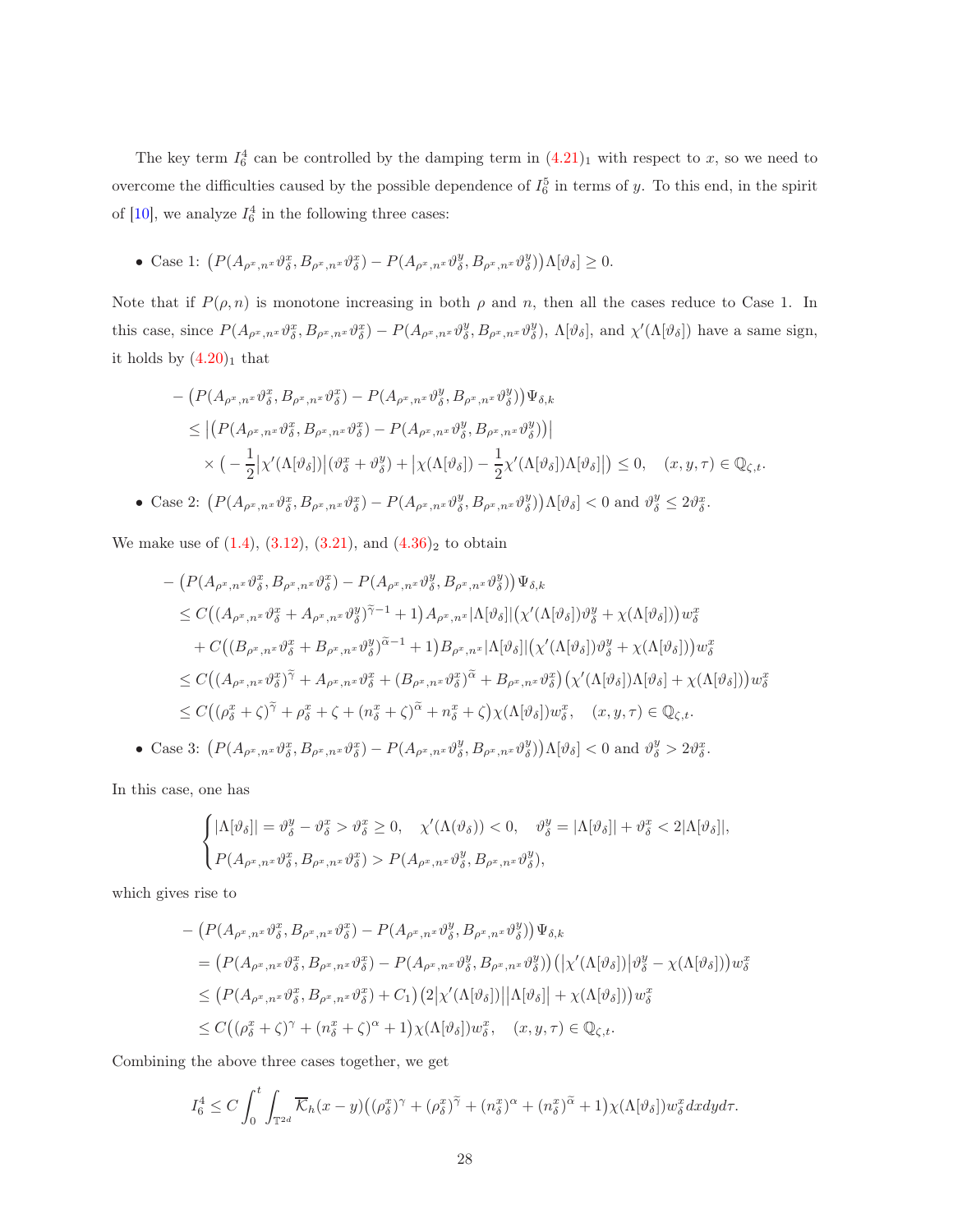Substituting the above estimates of  $I_i^4$   $(i = 1, ..., 6)$  into  $(4.37)$  $(4.37)$ , we derive  $(4.35)$ . The proof of Lemma [4.7](#page-25-3) is completed.  $\Box$ 

**Remark 4.1.** Let  $\Pi(\rho)$  be the general pressure laws for compressible Navier-Stokes equations given in [\[10\]](#page-38-7). For  $P(\rho, n) = \Pi(\rho + n)$ , one can repeat same arguments as in [\[10\]](#page-38-7) to estimate the pressure part (4.[35\)](#page-25-2). However, even for  $P(\rho, n) = \Pi(\rho) + \Pi(n)$ , we have to reduce the two variables  $\rho_{\delta}$  and  $n_{\delta}$  into the one variable  $\vartheta_{\delta}$  by applying the decomposition [\(1.17\)](#page-6-0).

Finally, different from the previous work by Bresch-Jabin [\[10\]](#page-38-7), we make use of the structures of the equations [\(3](#page-10-2).1) and the commutator estimates [\(A.11\)](#page-37-4)-[\(A.12\)](#page-37-5) of the Riesz operator  $\mathcal{R}_i = (-\Delta)^{-1}\partial_i$  to control the effect viscous flux part.

<span id="page-28-5"></span>**Lemma 4.8.** Let  $T > 0$ ,  $p_0 > \gamma + \tilde{\gamma} + \alpha + \tilde{\alpha} + 1$ ,  $h \in (0, h_0)$ ,  $(\rho_{\delta}, n_{\delta}, (\rho_{\delta} + n_{\delta})u_{\delta})$  be the weak solution to the IVP [\(3](#page-11-0).1)-(3.2) for  $\delta \in (0,1)$  given by Proposition [3.1,](#page-16-1)  $\vartheta_{\delta} := \rho_{\delta} + n_{\delta}$ , and  $w_{\delta}$  be the solution to the IVP (4.[21\)](#page-21-1). Then, under the assumptions of either Theorem [1.1](#page-3-3) or Theorem [1.2,](#page-5-0) it holds for  $k \geq 1$  and  $t \in [0, T]$  that

$$
\int_0^t \int_{\mathbb{T}^{2d}} \overline{\mathcal{K}}_h(x-y) \Lambda[F_\delta] \Psi_{\delta,k} dx dy d\tau \le \frac{C \lambda_0 k^{p_0}}{|\log h|^{\frac{1}{2}\min\{\frac{1}{2}, \frac{2\gamma_0 - d}{\gamma_0 + d}\}}}, \qquad \gamma_0 := \min\{\gamma, \alpha\},\tag{4.38}
$$

<span id="page-28-4"></span>where  $F_{\delta}$ ,  $\Lambda[f]$ ,  $f^x$ ,  $\overline{\mathcal{K}}_h$ , and  $\Psi_{\delta,k}$  are given by [\(4](#page-17-4).3), (4.[18\)](#page-20-2)<sub>1</sub>, (4.18)<sub>2</sub>, (4.18)<sub>3</sub>, and (4.[39\)](#page-28-0) respectively, and  $C > 0$  is a constant independent of  $\delta$ , h, k, and  $\lambda_0$ .

<span id="page-28-0"></span>**Proof.** By the argument of renormalized solutions for  $(4.21)<sub>1</sub>$  $(4.21)<sub>1</sub>$  $(4.21)<sub>1</sub>$  and  $(4.25)$  $(4.25)$ , one has

$$
\partial_t \Psi_{\delta,k} + \text{div}_x(\Psi_{\delta,k} u_\delta^x) + \text{div}_y(\Psi_{\delta,k} u_\delta^y) = R_{\delta,k} \quad \text{in } \mathcal{D}'(\mathbb{T}^{2d} \times (0,T)), \tag{4.39}
$$

.

with

$$
R_{\delta,k} := (\Psi_{\delta,k} - \partial_{\vartheta_{\delta}^x} \Psi_{\delta,k}) \operatorname{div}_x u_{\delta}^x + (\Psi_{\delta,k} - \partial_{\vartheta_{\delta}^y} \Psi_{\delta,k}) \operatorname{div}_y u_{\delta}^y - \lambda_0 \partial_{w_{\delta}^x} \Psi_{\delta,k} \Xi_{\delta}^x w_{\delta}^x
$$

By  $(4.21)_2$  $(4.21)_2$  $(4.21)_2$  and  $(4.22)_1$  $(4.22)_1$  $(4.22)_1$ , it is easy to verify

<span id="page-28-2"></span>
$$
\begin{cases} \|\Psi_{\delta,k}\|_{L^{\infty}(0,T;L^{\infty}(\mathbb{T}^{2d}))} \leq Ck, \\ \|\mathcal{R}_{\delta,k}\|_{L^{\infty}(0,T;L^{\infty}(\mathbb{T}^{2d}))} \leq C\lambda_0 k^{p_0} \left( |\operatorname{div}_x u_{\delta}^x| + |\operatorname{div}_y u_{\delta}^y| + M|\nabla_x u_{\delta}^x| + 1 \right), \end{cases} \tag{4.40}
$$

where the constant  $C > 0$  is independent of  $\delta, k$ , and  $\lambda_0$ , and the localized maximal operator M :  $L^p(\mathbb{T}^d) \to L^p(\mathbb{T}^d)$  for any  $p \in [1,\infty)$  is defined by  $(A.7)$ . From  $(4.4)$  $(4.4)$ , we have

$$
\Lambda[F_{\delta}] = \partial_t \Lambda[(-\Delta)^{-1} \operatorname{div}(\vartheta_{\delta} u_{\delta})] + \Lambda[(-\Delta)^{-1} \operatorname{div} \operatorname{div}(\vartheta_{\delta} u_{\delta} \otimes u_{\delta})]. \tag{4.41}
$$

<span id="page-28-3"></span><span id="page-28-1"></span>One deduces by [\(4.39\)](#page-28-0), (4.[41\)](#page-28-1), and integration by parts that

$$
\int_{0}^{t} \int_{\mathbb{T}^{2d}} \overline{\mathcal{K}}_{h}(x-y) \Lambda[F_{\delta}]\Psi_{\delta,k}dxdy d\tau = \sum_{i=1}^{4} I_{i}^{5},
$$
\n(4.42)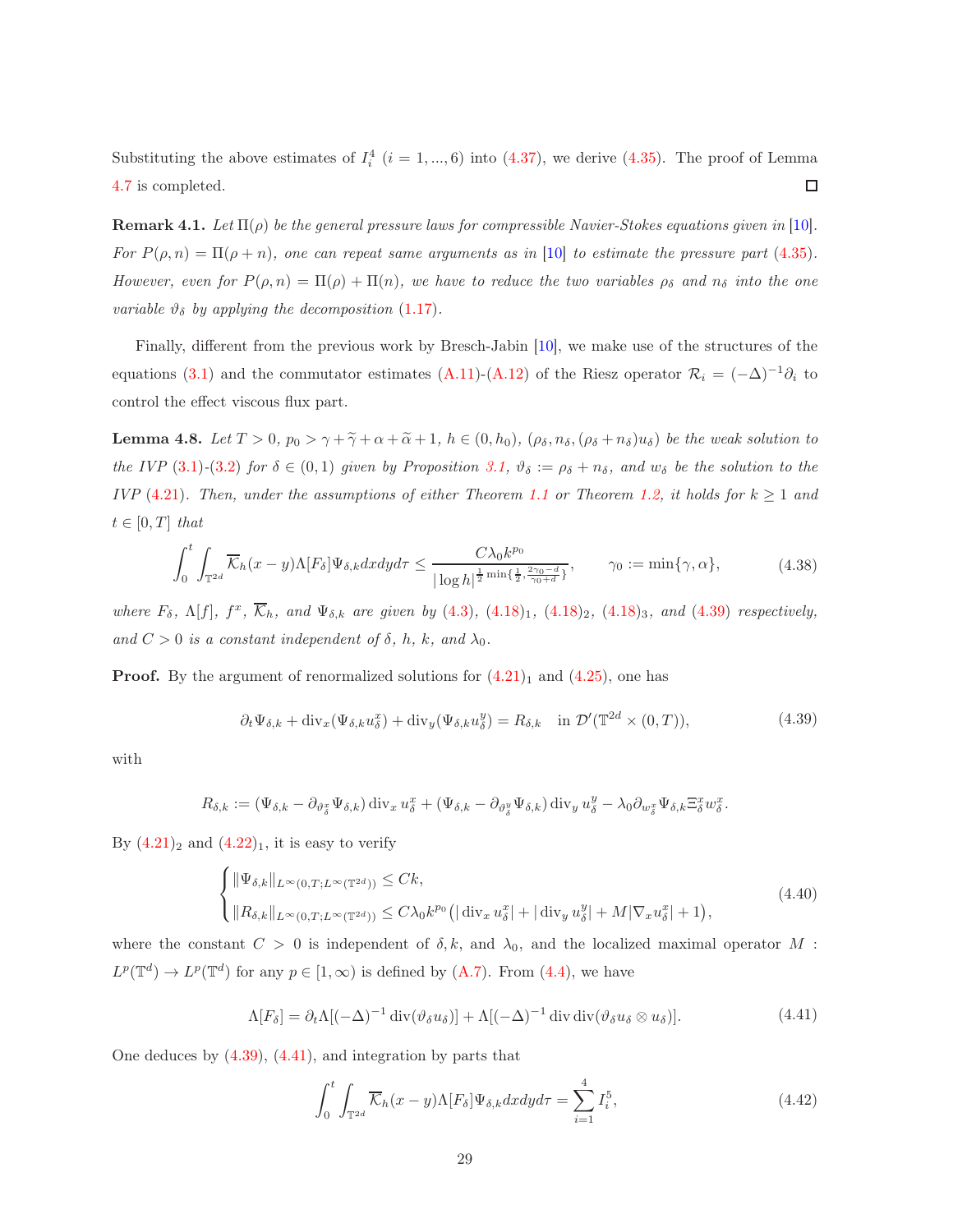where  $I_i^5$   $(i = 1, 2, 3, 4)$  are given by

$$
I_1^5 := \int_{\mathbb{T}^{2d}} \overline{\mathcal{K}}(x - y) \Lambda[(-\Delta)^{-1} \operatorname{div}(\vartheta_{\delta} u_{\delta})] \Psi_{\delta,k} dxdy \Big|_0^t,
$$
  
\n
$$
I_2^5 := -\int_0^t \int_{\mathbb{T}^{2d}} \overline{\mathcal{K}}_h(x - y) \Lambda[(-\Delta)^{-1} \operatorname{div}(\vartheta_{\delta} u_{\delta})] R_{\delta,k} dxdy d\tau,
$$
  
\n
$$
I_3^5 := \int_0^t \int_{\mathbb{T}^{2d}} \nabla \overline{\mathcal{K}}(x - y) \cdot \Lambda[u_{\delta}] \Lambda[(-\Delta)^{-1} \operatorname{div}(\vartheta_{\delta} u_{\delta})] \Psi_{\delta,k} dxdy d\tau,
$$
  
\n
$$
I_4^5 := \sum_{i,j=1}^d \int_0^t \int_{\mathbb{T}^{2d}} \overline{\mathcal{K}}_h(x - y) \Lambda[\mathcal{R}_i \mathcal{R}_j((\vartheta_{\delta} u_{\delta}^i) u_{\delta}^j) - u_{\delta}^j \mathcal{R}_i \mathcal{R}_j(\vartheta_{\delta} u_{\delta}^i)] \Psi_{\delta,k} dxdy d\tau.
$$

First, we estimate the term  $I_1^5$ . It follows from  $(4.8)$ ,  $(A.3)$ , and the boundedness of the operator  $\nabla(-\Delta)^{-1}$ div that

$$
L_{h,p}\left((-\Delta)^{-1} \operatorname{div}(\vartheta_{\delta} u_{\delta})\right)
$$
  
\n
$$
\leq \frac{C\|(-\Delta)^{-1} \operatorname{div}(\vartheta_{\delta} u_{\delta})\|_{L^{p}}}{|\log h|^{\frac{1}{2}}} + \frac{C\|\nabla(-\Delta)^{-1} \operatorname{div}(\vartheta_{\delta} u_{\delta})\|_{L^{\frac{2\gamma_{0}}{\gamma_{0}+1}}}}{|\log h|^{pd\min\{0,\frac{1}{p}-\frac{\gamma_{0}+1}{2\gamma_{0}}\}+p}} \n\leq C\left(\frac{1}{|\log h|^{\frac{1}{2}}} + \frac{1}{|\log h|^{pd\min\{0,\frac{1}{p}-\frac{\gamma_{0}+1}{2\gamma_{0}}\}+p}}\right), \quad p \in [1, \frac{2\gamma_{0}d(\gamma_{0}+1)}{d(\gamma_{0}+1)-2\gamma_{0}}),
$$
\n(4.43)

<span id="page-29-0"></span>which together with  $(2.6)$  $(2.6)$ ,  $(4.8)$ , and  $(4.40)_2$  $(4.40)_2$  $(4.40)_2$  implies

$$
I_1^5 \leq Ck \underset{t \in [0,T]}{\text{ess sup }} L_{h,1} \big( (-\Delta)^{-1} \operatorname{div}(\vartheta_{\delta} u_{\delta}) \big) + Ck L_{h,1} \big( (-\Delta)^{-1} \operatorname{div}((\rho_{0,\delta} + n_{0,\delta}) u_{0,\delta}) \big)
$$
  

$$
\leq \frac{Ck}{|\log h|^{\frac{1}{2}}}.
$$

To control the term  $I_2^5$ , we obtain by  $(3.28)$  $(3.28)$ ,  $(4.8)$ ,  $(4.40)_2$  $(4.40)_2$  $(4.40)_2$ , and  $(4.43)$  that

$$
I_2^5 \leq C k^{p_0} \lambda_0 \int_0^t \int_{\mathbb{T}^{2d}} \overline{\mathcal{K}}_h(x-y) |Er[(-\Delta)^{-1} \operatorname{div}(\vartheta_\delta u_\delta)]| (|\operatorname{div}_x u_\delta^x| + |\operatorname{div}_y u_\delta^y| + M |\nabla_x u_\delta^x| + 1) dx dy d\tau
$$
  
\n
$$
\leq C k^{p_0} \lambda_0 \Big( \|\nabla u_\delta\|_{L^2(0,T;L^2)} \underset{t \in [0,T]}{\text{ess sup}} L_{h,2} \big( (-\Delta)^{-1} \operatorname{div}(\vartheta_\delta u_\delta) \big)^{\frac{1}{2}} + \underset{t \in [0,T]}{\text{ess sup}} L_{h,1} \big( (-\Delta)^{-1} \operatorname{div}(\vartheta_\delta u_\delta) \big) \Big)
$$
  
\n
$$
\leq \frac{C k^{p_0} \lambda_0}{|\log h|^{min\{\frac{1}{4}, \frac{2\gamma_0 - d}{2\gamma_0}\}}}.
$$

Similarly to the estimate of  $I_1^3$  in [\(4.31\)](#page-23-1), since  $(-\Delta)^{-1}$  div $(\vartheta_\delta u_\delta)$  is uniformly bounded in  $L^2(0,T; L^2(\mathbb{T}^d))$ due to  $\gamma_0 > \frac{d}{2}$ , one can prove

$$
I_3^5 \leq Ck \int_0^t \int_{\mathbb{T}^{2d}} \overline{\mathcal{K}}_h(x-y) |\Lambda[(-\Delta)^{-1} \operatorname{div}(\vartheta_\delta u_\delta)]| M |\nabla_x u_\delta^x| dx dy d\tau + \frac{Ck}{|\log h|^{\frac{1}{2}}}.
$$
 (4.44)

<span id="page-29-2"></span><span id="page-29-1"></span>By  $(3.28)$ ,  $(4.8)$ , and  $(4.43)$ , we have

$$
\int_0^t \int_{\mathbb{T}^{2d}} \overline{\mathcal{K}}_h(x-y) |\Lambda[(-\Delta)^{-1} \operatorname{div}(\vartheta_\delta u_\delta)]| M |\nabla_x u_\delta^x| dx dy d\tau
$$
  
\n
$$
\leq C ||M |\nabla u_\delta||_{L^2(0,T;L^2)} \underset{t \in [0,T]}{\text{ess sup}} L_{h,2} ((-\Delta)^{-1} \operatorname{div}(\vartheta_\delta u_\delta))^{\frac{1}{2}}
$$
  
\n
$$
\leq \frac{C}{|\log h|^{\min\{\frac{1}{4}, \frac{2\gamma_0 - d}{2\gamma_0}\}}}.
$$
\n(4.45)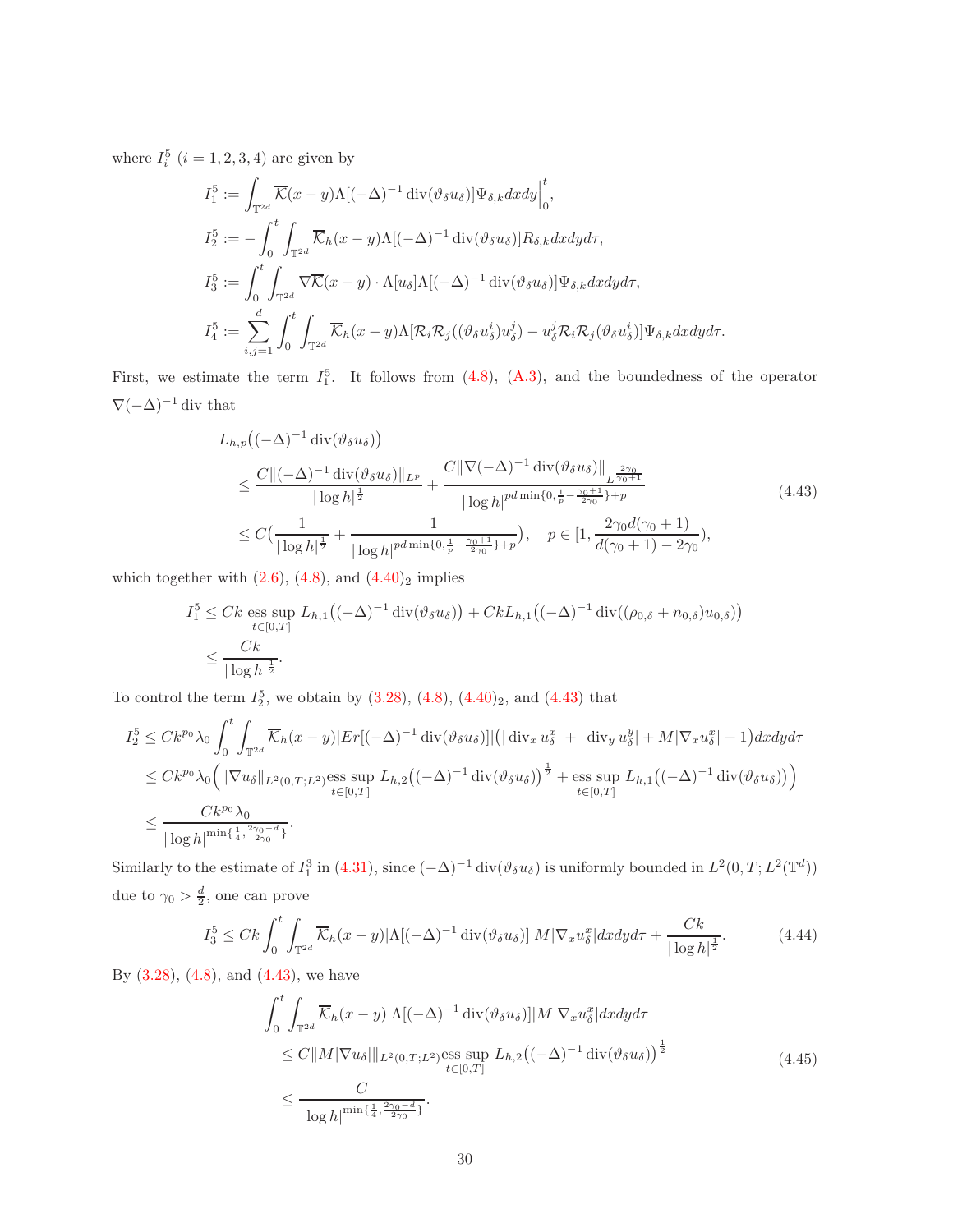We obtain from  $(4.44)-(4.45)$  $(4.44)-(4.45)$  $(4.44)-(4.45)$  $(4.44)-(4.45)$  that

$$
I_3^5 \le \frac{Ck}{|\log h|^{\min\{\frac{1}{4}, \frac{2\gamma_0 - d}{2\gamma_0}\}}}.
$$

Finally, we are ready to estimate the last term  $I_4^5$ . Inspired by [\[37\]](#page-40-6), we make use of the commutator estimate [\(A.12\)](#page-37-5) to have

<span id="page-30-0"></span>
$$
\|\nabla \big(\mathcal{R}_i \mathcal{R}_j (\vartheta_\delta u^i_\delta u^j_\delta) - u^j_\delta \mathcal{R}_i \mathcal{R}_j (\vartheta_\delta u^i_\delta)\big)(t)\|_{L^p} \le C \|\nabla u^j_\delta(t)\|_{L^2} \|\vartheta_\delta u^i_\delta(t)\|_{L^q}, \quad \text{a.e. } t \in (0, T), \tag{4.46}
$$

where the constants  $p \in (1, \infty)$  and  $q \in (2, \infty)$  satisfy  $\frac{1}{2} + \frac{1}{q} = \frac{1}{p} < 1$ . Note that one may not apply  $(4.46)$ directly for  $\gamma_0 \leq d$ . For example,  $\vartheta_{\delta} u_{\delta}$  is uniformly bounded in  $L^2(0,T; L^{\frac{6\gamma_0}{6+\gamma_0}}(\mathbb{T}^d))$  for  $d=3$ , but we have  $\frac{1}{2} + \frac{6+\gamma_0}{6\gamma_0} \ge 1$  provided  $\gamma_0 \le 3$ . To overcome this difficulty, we truncate by using  $1 = \mathbf{1}_{\vartheta_{\delta} \le L} + \mathbf{1}_{\vartheta_{\delta} \ge L}$ for  $L \geq 1$  leading to  $I_4^5 = I_1^6 + I_2^6$  with

$$
I_1^6 := \sum_{i,j=1}^d \int_0^t \int_{\mathbb{T}^{2d}} \overline{\mathcal{K}}_h(x-y) \Lambda \big[ \mathcal{R}_i \mathcal{R}_j(\vartheta_\delta \mathbf{1}_{\vartheta_\delta \leq L} u_\delta^i u_\delta^j) - u_\delta^j \mathcal{R}_i \mathcal{R}_j(\vartheta_\delta \mathbf{1}_{\vartheta_\delta \leq L} u_\delta^i) \big] \Psi_{\delta,k} dx dy d\tau,
$$
  

$$
I_2^6 := \sum_{i,j=1}^d \int_0^t \int_{\mathbb{T}^{2d}} \overline{\mathcal{K}}_h(x-y) \Lambda \big[ \mathcal{R}_i \mathcal{R}_j(\vartheta_\delta \mathbf{1}_{\vartheta_\delta \geq L} u_\delta^i u_\delta^j) - u_\delta^j \mathcal{R}_i \mathcal{R}_j(\vartheta_\delta \mathbf{1}_{\vartheta_\delta \geq L} u_\delta^i) \big] \Psi_{\delta,k} dx dy d\tau.
$$

The terms  $I_1^6$  and  $I_2^6$  can be estimated in the case of  $d \geq 3$  and the case of  $d = 2$  as follows:

• Case 1:  $d \geq 3$ .

We show after using  $(4.40)_1$  $(4.40)_1$  $(4.40)_1$ ,  $(A.3)$ ,  $(A.12)$ , and  $H^1(\mathbb{T}^d) \hookrightarrow L^{\frac{2d}{d-2}}(\mathbb{T}^d)$  that

$$
I_1^6 \n\t\leq Ck \sum_{i,j=1}^d \int_0^t L_{h,1} \big( \mathcal{R}_i \mathcal{R}_j (\vartheta_\delta \mathbf{1}_{\vartheta_\delta \leq L} u_\delta^i u_\delta^j) - u_\delta^j \mathcal{R}_i \mathcal{R}_j (\mathbf{1}_{\vartheta_\delta \leq L} \vartheta_\delta u_\delta^i) \big) d\tau
$$
  
\n
$$
\leq Ck \Big( \frac{1}{|\log h|^{\frac{1}{2}}} + \frac{1}{|\log h|^2} \sum_{i,j=1}^d \|\nabla [\mathcal{R}_i \mathcal{R}_j (\vartheta_\delta \mathbf{1}_{\vartheta_\delta \leq L} u_\delta^i u_\delta^j) - u_\delta^j \mathcal{R}_i \mathcal{R}_j (\mathbf{1}_{\vartheta_\delta \leq L} \vartheta_\delta u_\delta^i) ]\|_{L^1(0,T;L^{\frac{d}{d-1}})} \Big)
$$
  
\n
$$
\leq \frac{Ck}{|\log h|^{\frac{1}{2}}} \big( 1 + \|\nabla u_\delta\|_{L^2(0,T;L^2)} \|\vartheta_\delta \mathbf{1}_{\vartheta_\delta \leq L} u_\delta\|_{L^2(0,T;L^{\frac{2d}{d-2}})} \Big)
$$
  
\n
$$
\leq \frac{CkL}{|\log h|^{\frac{1}{2}}}.
$$

For the term  $I_2^6$ , it holds

$$
I_2^6 \leq Ck \sum_{i,j=1}^d \left( \|\mathcal{R}_i \mathcal{R}_j (\vartheta_\delta \mathbf{1}_{\vartheta_\delta \geq L} u_\delta^i u_\delta^j) \|_{L^1(0,T;L^{p_2})} + \|u_\delta^j \mathcal{R}_i \mathcal{R}_j (\vartheta_\delta \mathbf{1}_{\vartheta_\delta \geq L} u_\delta^i) \|_{L^1(0,T;L^{p_2})} \right)
$$
  
\n
$$
\leq Ck \|\vartheta_\delta \mathbf{1}_{\vartheta_\delta \geq L} \|_{L^\infty(0,T;L^{p_3})} \|u_\delta\|_{L^2(0,T;L^{\frac{2d}{d-2}})}^2
$$
  
\n
$$
\leq \frac{Ck \|\vartheta_\delta\|_{L^\infty(0,T;L^{\gamma_0})}^{\frac{\gamma_0}{p_3}} \|u_\delta\|_{L^2(0,T;H^1)}^2}{L^{\frac{1}{d}(\gamma_0 - \frac{d}{2})}} \leq \frac{Ck}{L^{\frac{1}{d}(\gamma_0 - \frac{d}{2})}},
$$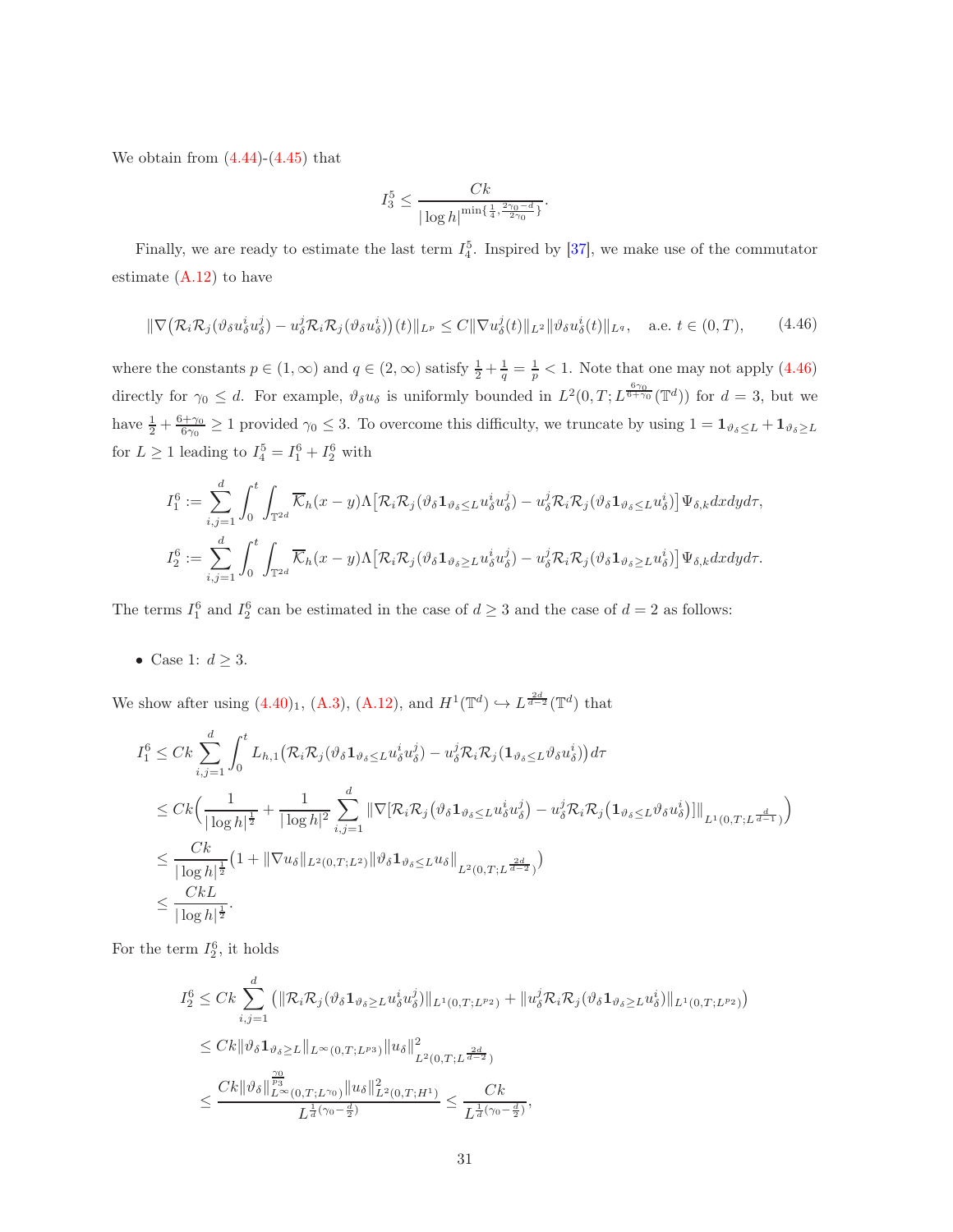with the constants  $p_2 \in (1, \infty)$  and  $p_3 \in (\frac{d}{2}, \gamma_0)$  satisfying

$$
\frac{1}{p_2} + \frac{d-2}{d} = \frac{1}{p_2}, \qquad \frac{\gamma_0 - p_3}{p_3} = \frac{1}{d}(\gamma_0 - \frac{d}{2}).
$$

• Case 2:  $d=2$ .

By  $(4.40)_1$  $(4.40)_1$  $(4.40)_1$ ,  $(A.3)$ ,  $(A.12)$ , and  $H^1(\mathbb{T}^2) \hookrightarrow L^p(\mathbb{T}^2)$  for any  $p \in [1,\infty)$ , the term  $I_1^6$  can be estimated by

$$
I_1^6 \n\t\leq Ck \sum_{i,j=1}^2 \int_0^t L_{h,1} \big( \mathcal{R}_i \mathcal{R}_j (\vartheta_\delta \mathbf{1}_{\vartheta_\delta \leq L} u_\delta^i u_\delta^j) - u_\delta^j \mathcal{R}_i \mathcal{R}_j (\mathbf{1}_{\vartheta_\delta \leq L} \vartheta_\delta u_\delta^i) \big) d\tau
$$
  
\n
$$
\leq Ck \Big( \frac{1}{|\log h|^{\frac{1}{2}}} + \frac{1}{|\log h|^{\frac{3}{2}}} \sum_{i,j=1}^2 \|\nabla \big[ \mathcal{R}_i \mathcal{R}_j (\vartheta_\delta \mathbf{1}_{\vartheta_\delta \leq L} u_\delta^i u_\delta^j) - u_\delta^j \mathcal{R}_i \mathcal{R}_j (\mathbf{1}_{\vartheta_\delta \leq L} \vartheta_\delta u_\delta^i) \big] \|_{L^1(0,T;L^{\frac{4}{3}})} \Big)
$$
  
\n
$$
\leq \frac{Ck}{|\log h|^{\frac{1}{2}}} (1 + \|\nabla u_\delta\|_{L^2(0,T;L^2)} \|\vartheta_\delta \mathbf{1}_{\vartheta_\delta \leq L} u_\delta\|_{L^2(0,T;L^4)} )
$$
  
\n
$$
\leq \frac{Ck(1+L \|u_\delta\|_{L^2(0,T;H^1)}^2)}{|\log h|^{\frac{1}{2}}} \leq \frac{CkL}{|\log h|^{\frac{1}{2}}}.
$$

For the term  $I_2^6$ , we make use of  $(4.40)_1$  $(4.40)_1$  $(4.40)_1$ ,  $(A.3)$ ,  $(A.11)$ , and  $H^1(\mathbb{T}^2) \hookrightarrow \mathcal{BMO}(\mathbb{T}^2) \hookrightarrow L^p(\mathbb{T}^2)$  for any  $p \in [1,\infty)$  to obtain

$$
I_2^6 \leq Ck \sum_{i,j=1}^2 \|\mathcal{R}_i \mathcal{R}_j(\vartheta_{\delta} \mathbf{1}_{\vartheta_{\delta} \leq L} u_{\delta}^i u_{\delta}^j) - u_{\delta}^j \mathcal{R}_i \mathcal{R}_j (\mathbf{1}_{\vartheta_{\delta} \leq L} \vartheta_{\delta} u_{\delta}^i) \|_{L^1(0,T;L^{\frac{4\gamma_0}{3\gamma_0+1}})}
$$
  
\n
$$
\leq Ck \|u_{\delta}\|_{L^2(0,T;\mathcal{BMO})} \|\vartheta_{\delta} \mathbf{1}_{\vartheta_{\delta} \geq L} u_{\delta}\|_{L^2(0,T;L^{\frac{4\gamma_0}{3\gamma_0+1}})}
$$
  
\n
$$
\leq Ck \|u_{\delta}\|_{L^2(0,T;H^1)} \|\vartheta_{\delta} \mathbf{1}_{\vartheta_{\delta} \geq L} \|_{L^{\infty}(0,T;L^{\frac{2\gamma_0}{\gamma_0+1}})} \|u_{\delta}\|_{L^2(0,T;L^{\frac{4\gamma_0}{\gamma_0-1}})}
$$
  
\n
$$
\leq \frac{Ck}{L^{\frac{\gamma_0-1}{2}}} \|u_{\delta}\|_{L^2(0,T;H^1)}^2 \|\vartheta_{\delta}\|_{L^{\infty}(0,T;L^{\gamma_0})}^{\frac{\gamma_0+1}{2}} \leq \frac{Ck}{L^{\frac{\gamma_0-1}{2}}}
$$

<span id="page-31-0"></span>Combining the above two cases about the estimates of  $I_i^6$   $(i = 1, 2)$  together, we derive

$$
I_4^5 \le Ck\left(\frac{L}{|\log h|^{\frac{1}{2}}} + \frac{1}{L^{\frac{1}{d}(\gamma_0 - \frac{d}{2})}}\right), \qquad d \ge 2.
$$
 (4.47)

Thence one can choose  $L = |\log h|^{\frac{1}{2(\frac{\gamma_0}{d} + \frac{1}{2})}}$  in [\(4.47\)](#page-31-0) to have

$$
I_4^5 \le \frac{Ck}{|\log h|^{\frac{1}{2}\min\{1, \frac{2\gamma_0 - d}{2\gamma_0 + d}\}}}.
$$

Substituting the above estimates of  $I_i^5$   $(i = 1, 2, 3, 4)$  into  $(4.42)$ , we prove  $(4.38)$  $(4.38)$ . The proof of Lemma [4.8](#page-28-5) is completed.  $\Box$ 

**Remark 4.2.** It should be noted that Lemma  $4.8$  about the compactness of effect viscous flux indeed holds for any adiabatic constants  $\gamma, \alpha > \frac{d}{2}$ .

*Proof of Theorem [1.1](#page-3-3) and Theorem [1.2:](#page-5-0)* Let  $T > 0$ ,  $(\rho_{\delta}, n_{\delta}, (\rho_{\delta} + n_{\delta})u_{\delta})$  be the weak solution to the IVP (3.[1\)](#page-10-2)-(3.[2\)](#page-11-0) for  $\delta \in (0,1)$  given by Proposition [3.1,](#page-16-1)  $\vartheta_{\delta} := \rho_{\delta} + n_{\delta}$ ,  $w_{\delta}$  be the solution to the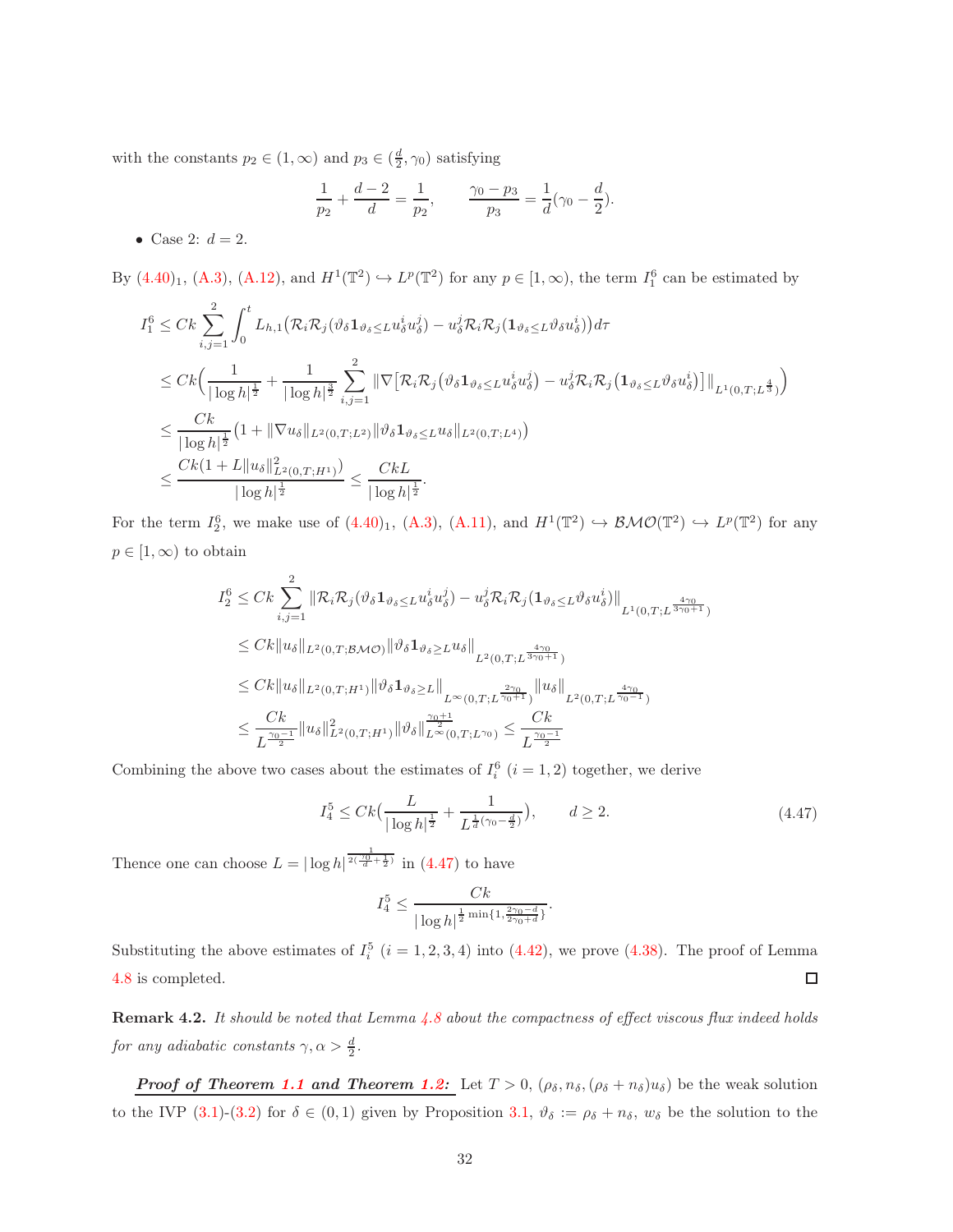IVP (4.[21\)](#page-21-1), and  $(\rho, u, (\rho + n)u)$  be the limit obtained by Lemma [4.2.](#page-19-2) Then, with the help of Lemmas [4.5-](#page-22-4)[4.8,](#page-28-5) for any  $\zeta > 0$ , there exists a constant  $\delta_1(\zeta) \in (0,1)$  such that for  $\delta \in (0, \delta_1(\zeta))$ ,  $h \in (0, h_0)$ ,  $k \ge 1$ , and  $\lambda_0 \geq 1$ , we have

$$
\int_{\mathbb{T}^{2d}} \overline{\mathcal{K}}_h(x-y) \chi(\Lambda[\vartheta_\delta])(w_\delta^x+w_\delta^y) dxdy
$$
\n
$$
\leq \frac{C}{k} + C\lambda_0 k^{p_0} h_1(\delta,\zeta,h) + (C - 2\lambda_0) \int_0^t \int_{\mathbb{T}^{2d}} \overline{\mathcal{K}}_h(x-y) |\Lambda[\vartheta_\delta]| \Xi_\delta^x w_\delta^x dxdy d\tau,
$$

where  $C > 0$  is a constant independent of  $\delta$ ,  $h$ ,  $\zeta$ , and  $\lambda_0$ , and  $h_1(\delta, \zeta, h) \in (0, 1)$  is given by

$$
h_1(\delta, \zeta, h) := L_{h,1}(\rho_{0,\delta} + n_{0,\delta}) + \frac{1}{|\log h|^{\frac{1}{2}\min\{\frac{1}{2}, \frac{2\gamma_0 - d}{\gamma_0 + d}\}}}
$$
  
+  $\delta^{\beta} + \zeta + \int_0^T (L_{h,1}(A_{\rho,n}) + L_{h,1}(B_{\rho,n})) dt, \qquad \gamma_0 := \min\{\gamma, \alpha\}.$ 

Choosing

$$
\lambda_0 = \frac{C}{2} + 1,
$$
\n $k = h_1(\delta, \zeta, h)^{-\frac{1}{p_0 + 1}},$ 

we have

$$
\int_{\mathbb{T}^{2d}} \overline{\mathcal{K}}_h(x-y) \chi(\Lambda[\vartheta_\delta]) (w_\delta^x + w_\delta^y) dxdy \leq Ch_1(\delta, \zeta, h)^{\frac{1}{p_0+1}},
$$

which together with (4.[23\)](#page-21-5) implies for any  $\sigma_* > 0$  that

$$
\left(L_{h,1}(\vartheta_\delta)\right)^2 \leq \frac{C}{\log\left(1+|\log\sigma_*|\right)} + \frac{Ch_1(\delta,\zeta,h)^{\frac{1}{p_0+1}}}{\sigma_*}.
$$

Thus, one can choose  $\sigma_* = h_1(\delta, \zeta, h)^{\frac{1}{2(p_0+1)}}$  to obtain

$$
(L_{h,1}(\vartheta_\delta))^2 \leq \frac{C}{\log(1+|\log h_1(\delta,\zeta,h)|)} + h_1(\delta,\zeta,h)^{\frac{1}{2(p_0+1)}}.
$$

<span id="page-32-0"></span>Since it follows  $\lim_{h\to 0} \limsup_{\delta\to 0} h_1(\delta,\zeta,h) = \zeta$  for any small  $\zeta > 0$ , we gain

$$
\lim_{h \to 0} \limsup_{\delta \to 0} \text{ess sup } L_{h,1}(\vartheta_{\delta}) = 0. \tag{4.48}
$$

Due to (4.[14\)](#page-20-5), [\(4.48\)](#page-32-0), Lemma [A.3](#page-35-0) below, and the fact that  $\partial_t \vartheta_\delta$  is uniformly bounded in  $L^\infty(0,T;W^{-1,\frac{2\gamma_0}{\gamma_0+1}}(\mathbb{T}^d))$ , it holds up to a subsequence (still denoted by  $(\rho_{\delta}, n_{\delta})$ ) that

$$
(\rho_{\delta}, n_{\delta}) \to (\rho, n) \quad \text{in } L^1(0, T; L^1(\mathbb{T}^d)) \times L^1(0, T; L^1(\mathbb{T}^d)) \quad \text{as } \delta \to 0,
$$
\n
$$
(4.49)
$$

<span id="page-32-2"></span><span id="page-32-1"></span>which together with Lemma [4.1](#page-16-3) and the Egorov theorem gives rise to

$$
P_{\delta}(\rho_{\delta}, n_{\delta}) \to P(\rho, n) \quad \text{in } L^{1}(0, T; L^{1}(\mathbb{T}^{d})) \quad \text{as } \delta \to 0.
$$
 (4.50)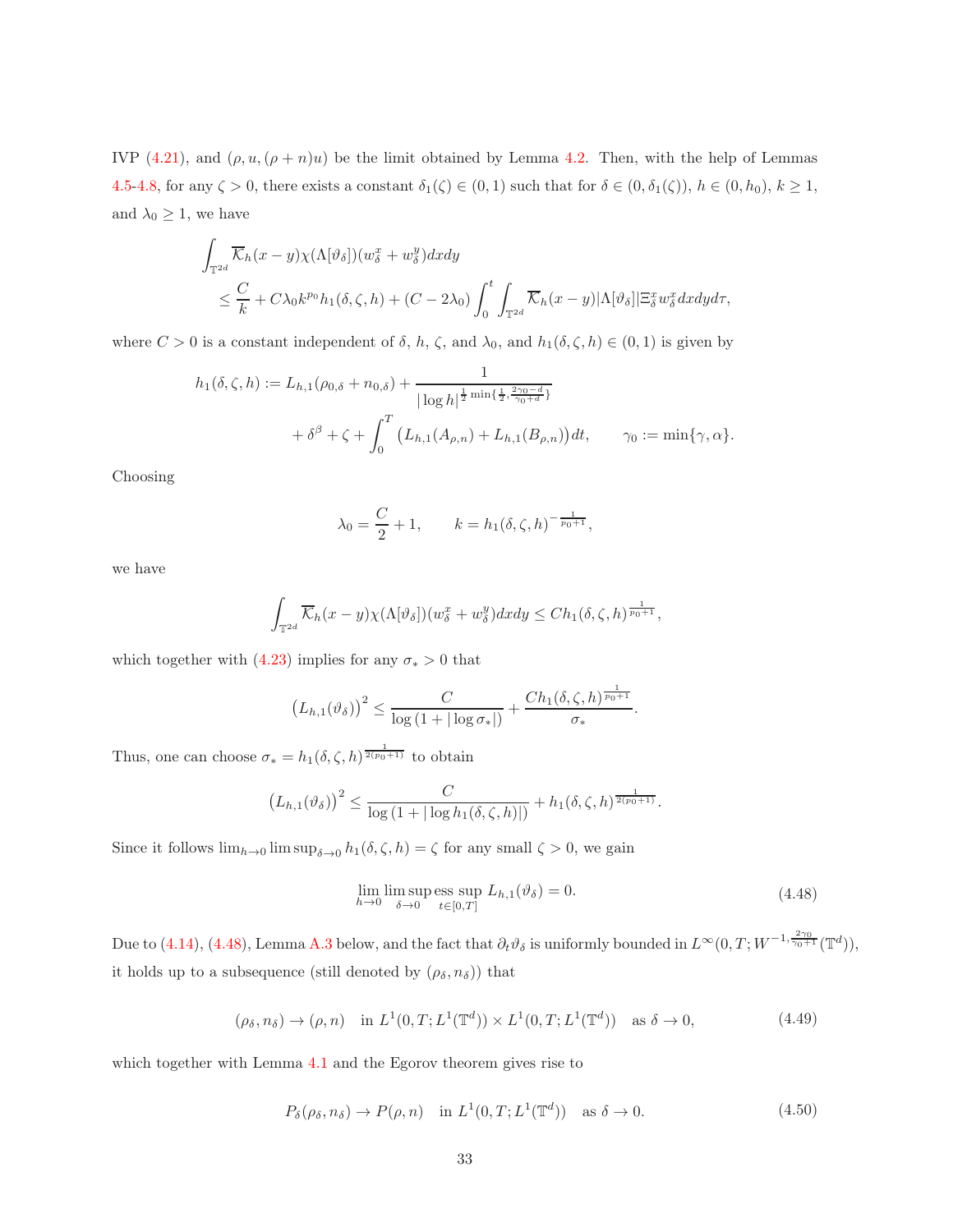By (4.[12\)](#page-19-3) and (4.[50\)](#page-32-1), one can show that  $(\rho, n, (\rho + n)u)$  satisfies the properties (1)-(3) in Definition [1.1.](#page-3-0)

Finally, we show the energy inequality (1.[9\)](#page-3-4) under the assumptions of Theorem [1.1,](#page-3-3) and the case of Theorem [1.2](#page-5-0) can be proved similarly. For any  $L \ge 1$  and the smooth function  $j_{\delta}$  satisfying (2.[5\)](#page-7-5), it is easy to verify for  $(\rho_{0,\delta}^{1,L}, n_{0,\delta}^{1,L}) := ((\rho_0 \mathbf{1}_{\rho_0 \le L}) * j_{\delta} + \delta, (n_0 \mathbf{1}_{\rho_0 \le L}) * j_{\delta} + \delta)$  that

$$
\left| \int_{\mathbb{T}^d} G(\rho_{0,\delta}^{1,L}, n_{0,\delta}^{1,L}) dx \right| \to 0 \quad \text{as } \delta \to 0,
$$
\n(4.51)

<span id="page-33-0"></span>and for  $(\rho_{0,\delta}^{2,L}, n_{0,\delta}^{2,L}) := ((\rho_0 \mathbf{1}_{\rho_0 \geq L}) * j_{\delta} + \delta, (n_0 \mathbf{1}_{n_0 \geq L}) * j_{\delta} + \delta)$  that

$$
\begin{split}\n&\Big| \int_{\mathbb{T}^{d}} G(\rho_{0,\delta}^{2,L}, n_{0,\delta}^{2,L}) dx \Big| \\
&\leq \int_{\mathbb{T}^{d}} \rho_{0,\delta}^{2,L} \int_{1}^{\rho_{0,\delta}^{2,L}} (P_{0}s^{\gamma-2} + P_{0} \frac{(n_{0,\delta}^{2,L})^{\Gamma}}{(\rho_{0,\delta}^{2,L})^{\Gamma}} s^{\Gamma-2} + s^{-2}) ds dx \\
&\leq \int_{\mathbb{T}^{d}} \rho_{0,\delta}^{2,L} \Big( \int_{1}^{\rho_{0,\delta}^{2,L}} (P_{0}s^{\gamma-2} + P_{0} \frac{(n_{0,\delta}^{2,L})^{\Gamma}}{(\rho_{0,\delta}^{2,L})^{\Gamma}} s^{\Gamma-2} \Big) ds + 1 \Big) dx \\
&\leq C \int_{\mathbb{T}^{d}} \Big( (\rho_{0} \mathbf{1}_{\rho_{0} \geq L})^{\gamma} + (n_{0} \mathbf{1}_{n_{0} \geq L})^{\Gamma} + \rho_{0} \mathbf{1}_{\rho_{0} \geq L} \Big) dx \to 0 \quad \text{as } L \to \infty \text{ uniformly in } \delta,\n\end{split}
$$
\n(4.52)

<span id="page-33-1"></span>where one has used  $(1.4)$  $(1.4)$ ,  $(1.10)$  $(1.10)$ - $(1.11)$  $(1.11)$ , and the Young inequality for convolutions. By  $(2.6)$ , we also infer

$$
\Big|\int_{\mathbb{T}^d} \rho_{0,\delta} \int_1^{\rho_{0,\delta}} \left(\mathbf{I}_{s+\frac{n_{0,\delta}}{\rho_{0,\delta}}s\leq \delta} P(s,\frac{n_{0,\delta}}{\rho_{0,\delta}}s) + \delta(s+\frac{n_{0,\delta}}{\rho_{0,\delta}}s)^{p_0}\right) s^{-2}\Big| \to 0 \quad \text{as } \delta \to 0. \tag{4.53}
$$

<span id="page-33-2"></span>By  $(4.51)$ - $(4.53)$ , it follows

$$
\int_{\mathbb{T}^d} G(\rho_0, n_0) dx = \lim_{\delta \to 0} \int_{\mathbb{T}^d} G_{\delta}(\rho_{0,\delta}, n_{0,\delta}) dx.
$$
\n(4.54)

<span id="page-33-3"></span>By  $(4.1)-(4.2)$  $(4.1)-(4.2)$ ,  $(4.49)$  $(4.49)$ , a similar argument of truncation, one gets

$$
\int_0^T \psi \int_{\mathbb{T}^d} G(\rho, n) dx dt = \lim_{\delta \to 0} \int_0^T \psi \int_{\mathbb{T}^d} G_\delta(\rho_\delta, n_\delta) dx dt, \quad \forall \psi \in C_c^\infty(0, T), \tag{4.55}
$$

By  $(2.21), (3.29), (4.12), (4.54)-(4.55),$  $(2.21), (3.29), (4.12), (4.54)-(4.55),$  $(2.21), (3.29), (4.12), (4.54)-(4.55),$  $(2.21), (3.29), (4.12), (4.54)-(4.55),$  $(2.21), (3.29), (4.12), (4.54)-(4.55),$  $(2.21), (3.29), (4.12), (4.54)-(4.55),$  $(2.21), (3.29), (4.12), (4.54)-(4.55),$  $(2.21), (3.29), (4.12), (4.54)-(4.55),$  $(2.21), (3.29), (4.12), (4.54)-(4.55),$  and the lower semi-continuity of weak limits, the solution  $(\rho, u, (\rho +$ n)u) to the IVP [\(1.1\)](#page-0-0)-[\(1.2\)](#page-0-1) satisfies the energy inequality (1.[9\)](#page-3-4) for a.e.  $t \in (0,T)$ . Theorem [1.1](#page-3-3) and Theorem [1.2](#page-5-0) are proved.

#### A

In this section, we present some technical lemmas which are useful for our analysis.

<span id="page-33-6"></span>**Lemma A.1.** Let  $p \in [1, \infty)$ ,  $\varepsilon > 0$ , and  $f_{\varepsilon}$  be uniformly bounded in  $L^p(\mathbb{T}^d)$ . Then, for any  $h \in (0, h_0)$ , it holds

<span id="page-33-5"></span><span id="page-33-4"></span>
$$
\sup_{|z|
$$

$$
L_{h,p}(f_{\varepsilon}) \le C \Big( \frac{\|f_{\varepsilon}\|_{L^p}^p}{|\log h|^{\frac{1}{2}}} + \sup_{|z| < \frac{1}{|\log h|}} \int_{\mathbb{T}^d} |f_{\varepsilon}(x+z) - f_{\varepsilon}(x)|^p dx \Big),\tag{A.2}
$$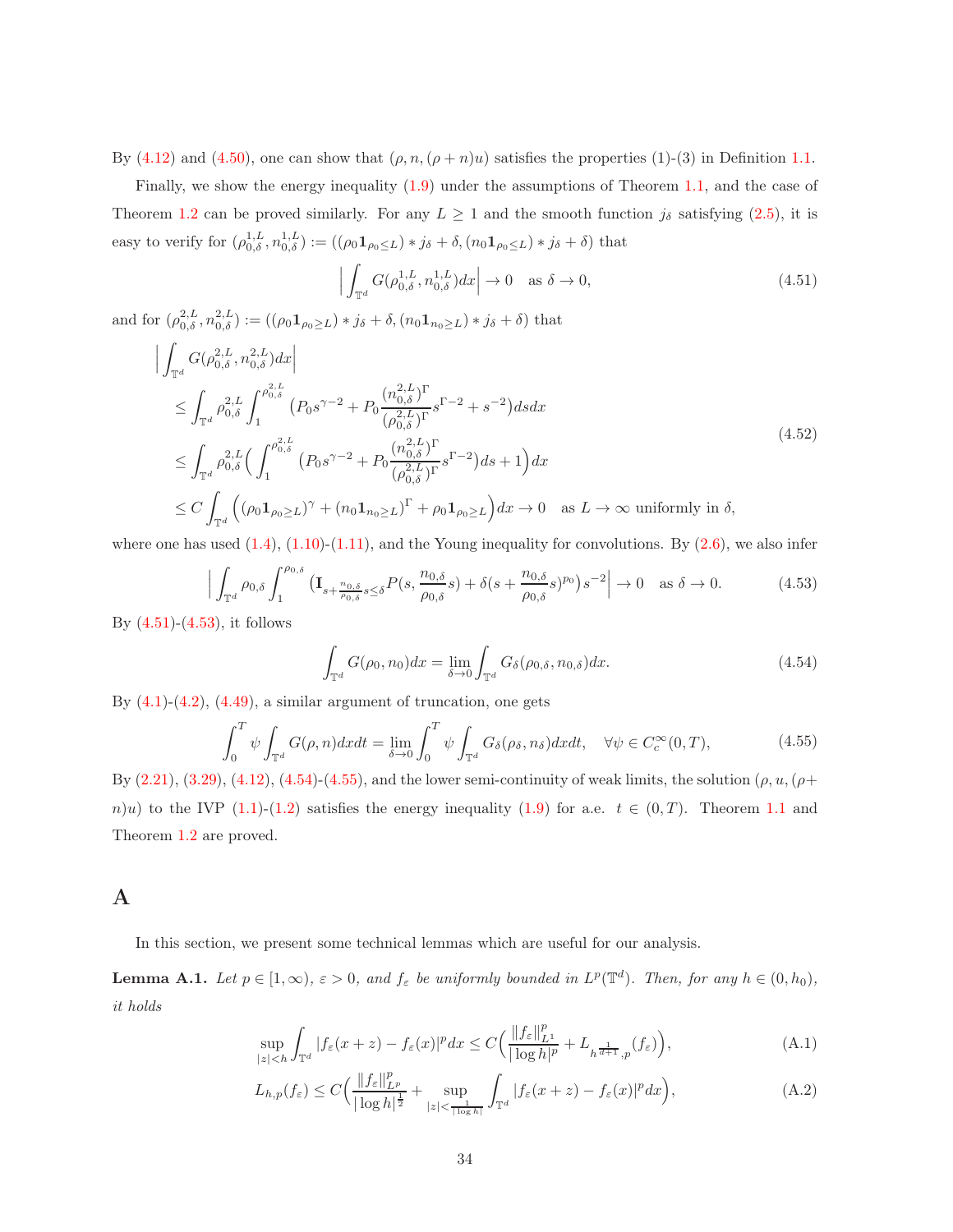where  $L_{h,p}(f)$  is defined by (4.[17\)](#page-20-1), and  $C > 0$  is a constant independent of h and  $\varepsilon$ .

<span id="page-34-0"></span>Furthermore, if  $f_{\varepsilon}$  is uniformly bounded in  $W^{1,q}(\mathbb{T}^d)$  for  $q \in [1,d)$ , then we have

$$
L_{h,p}(f_{\varepsilon}) \le C \Big( \frac{\|f_{\varepsilon}\|_{L^p}^p}{|\log h|^{\frac{1}{2}}} + \frac{\|\nabla f_{\varepsilon}\|_{L^q}^p}{|\log h|^{pd\min\{0, \frac{1}{p} - \frac{1}{q}\} + p}} \Big), \quad p \in [1, \frac{qd}{d - q}).
$$
 (A.3)

**Proof.** First, for any  $|z| < h$  and  $\sigma \in (0,1)$ , it can be shown by  $(4.16)$  and the fact  $\|\nabla \mathcal{K}_{\sigma}\|_{L^{\infty}} \leq \frac{C}{\sigma^{d+1}}$ that

$$
\int_{\mathbb{T}^d} |f_{\varepsilon}(x+z) - f_{\varepsilon}(x)|^p dx
$$
\n
$$
\leq C \int_{\mathbb{T}^d} \left| \frac{\mathcal{K}_{\sigma}}{\|\mathcal{K}_{h}\|_{L^1}} * f_{\varepsilon}(x+z) - \frac{\mathcal{K}_{\sigma}}{\|\mathcal{K}_{h}\|_{L^1}} * f_{\varepsilon}(x)\right|^p dx + C \int_{\mathbb{T}^d} \left|f_{\varepsilon}(x) - \frac{\mathcal{K}_{\sigma}}{\|\mathcal{K}_{h}\|_{L^1}} * f_{\varepsilon}(x)\right|^p dx
$$
\n
$$
\leq \frac{C}{\|\mathcal{K}_{\sigma}\|_{L^1}^p} \int_{\mathbb{T}^d} \left| \int_{\mathbb{T}^d} (\mathcal{K}_{\sigma}(x+z-y) - \mathcal{K}_{\sigma}(x-y)) f_{\varepsilon}(y) dy \right|^p dx
$$
\n
$$
+ \frac{C}{\|\mathcal{K}_{\sigma}\|_{L^1}^p} \int_{\mathbb{T}^d} \left| \int_{\mathbb{T}^d} \mathcal{K}_{\sigma}(x-y) (f_{\varepsilon}(x) - f_{\varepsilon}(y)) dy \right|^p dx
$$
\n
$$
\leq \frac{C|z|^p}{|\log \sigma|^p} \|\nabla \mathcal{K}_{\sigma}\|_{L^{\infty}}^p \|f_{\varepsilon}\|_{L^1}^p + \frac{C}{|\log \sigma|} \int_{\mathbb{T}^{2d}} \mathcal{K}_{\sigma}(x-y) |f_{\varepsilon}(x) - f_{\varepsilon}(y)|^p dx dy
$$
\n
$$
\leq \frac{C h^p \|f_{\varepsilon}\|_{L^1}^p}{\sigma^{p(d+1)} |\log \sigma|^p} + L_{\sigma, p}(f_{\varepsilon}).
$$

One may choose  $\sigma = h^{\frac{1}{d+1}}$  in the above inequality to prove [\(A.2\)](#page-33-4).

Next, we show [\(A.1\)](#page-33-5). It follows

$$
L_{h,p}(f_{\varepsilon}) = \sum_{i=1}^{3} I_i^7,
$$

where  $I_i^7$   $(i = 1, 2, 3)$  are given by

$$
\begin{aligned} I_1^7 &:= \int_{\{|x-y|\geq \frac{1}{2}\}} \overline{\mathcal{K}}_h(x-y) |f_{\varepsilon}(x)-f_{\varepsilon}(y)|^p dx dy, \\ I_2^7 &:= \int_{\{\frac{1}{|\log h|}\leq |x-y|< \frac{1}{2}\}} \overline{\mathcal{K}}_h(x-y) |f_{\varepsilon}(x)-f_{\varepsilon}(y)|^p dx dy, \\ I_3^7 &:= \int_{\{0\leq |x-y|< \frac{1}{|\log h|}\}} \overline{\mathcal{K}}_h(x-y) |f_{\varepsilon}(x)-f_{\varepsilon}(y)|^p dx dy. \end{aligned}
$$

Due to [\(4.16\)](#page-20-3) and  $\mathcal{K}_h(x) \leq C$  for any  $|x| \geq \frac{1}{2}$ , one can bound  $I_1^8$  by

$$
I_1^7 \leq \frac{C\|f_{\varepsilon}\|_{L^p}^p}{|\log h|}.
$$

For the term  $I_2^7$ , we have

$$
I_2^7 \leq C \sum_{n=0}^{\log |\log h|-1} \frac{1}{|\log h|} \int_{\{\frac{1}{2}e^{-n-1} \leq |z| \leq \frac{1}{2}e^{-n}\}} e^{nd} \int_{\mathbb{T}^d} |f_{\varepsilon}(x) - f_{\varepsilon}(x-z)|^p dx dz
$$
  

$$
\leq \frac{C \|f_{\varepsilon}\|_{L^p}^p}{|\log h|^{\frac{1}{2}}} \sum_{n=0}^{\infty} e^{-\frac{n}{2}} \leq \frac{C \|f_{\varepsilon}\|_{L^p}^p}{|\log h|^{\frac{1}{2}}},
$$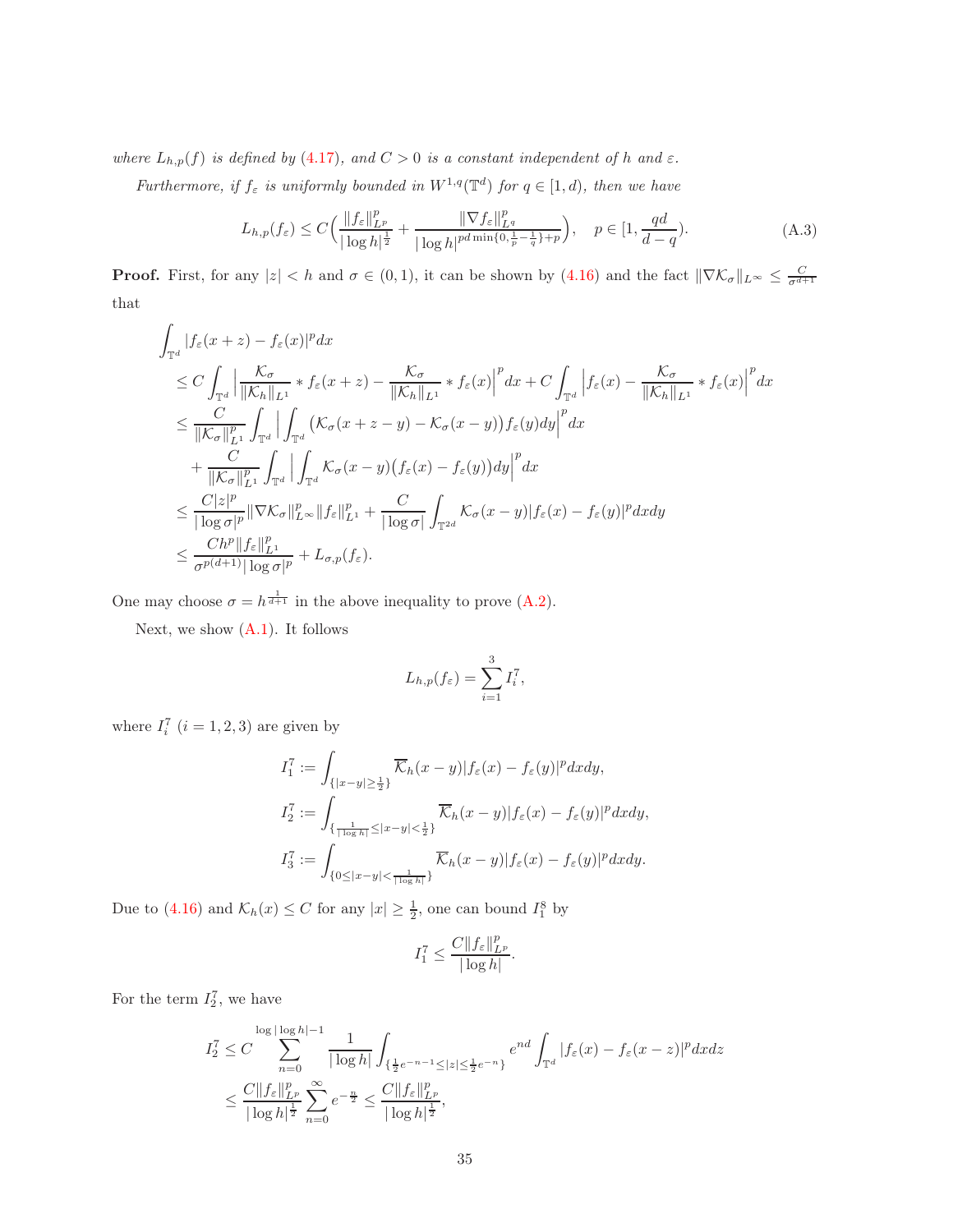where we have used the facts  $\mathcal{K}_h(z) \leq \frac{C}{|z|^d}$  for any  $|z| > 0$  and  $|\log h|^{-\frac{1}{2}} \leq e^{-\frac{1}{2}(n+1)}$  for any integer  $0 \le n \le \log |\log h| - 1$ . For the term  $I_3^7$ , it is easy to obtain

$$
I_3^7 = \int_{\{0 \le |z| < \frac{1}{|\log h|}\}} \overline{\mathcal{K}}_h(z) dz \int_{\mathbb{T}^d} |f_{\varepsilon}(x) - f_{\varepsilon}(x - z)|^p dx \le \sup_{|z| < \frac{1}{|\log h|}} \int_{\mathbb{T}^d} |f_{\varepsilon}(x + z) - f_{\varepsilon}(x)|^p dx.
$$

Combing the above estimates of  $I_i^7$   $(i = 1, 2, 3)$  together, we derive  $(A.2)$ .

Moreover, for any  $|z| < h$ , due to the Sobolev inequality and

$$
f_{\varepsilon}(x+z) - f_{\varepsilon}(x) = \int_0^1 z \cdot \nabla f_{\varepsilon}(x+\omega z) d\omega,
$$

it holds

$$
\left(\int_{\mathbb{T}^d} |f_{\varepsilon}(x+z)-f_{\varepsilon}(x)|^p dx\right)^{\frac{1}{p}} \leq \left(\int_{\mathbb{T}^d} |f_{\varepsilon}(x+z)-f_{\varepsilon}(x)|^q dx\right)^{\frac{1}{q}} \leq |z| \|\nabla f_{\varepsilon}\|_{L^q}, \quad p \in [1, q],
$$

and

$$
\begin{split}\n&\left(\int_{\mathbb{T}^d} |f_{\varepsilon}(x+z) - f_{\varepsilon}(x)|^p dx\right)^{\frac{1}{p}} \\
&\leq \left(\int_{\mathbb{T}^d} |f_{\varepsilon}(x+z) - f_{\varepsilon}(x)|^{\frac{qd}{d-q}} dx\right)^{\frac{(d-q)\theta}{qd}} \left(\int_{\mathbb{T}^d} \int_0^1 |z|^q |\nabla f_{\varepsilon}(x+\omega z)|^q d\omega dx\right)^{\frac{1-\theta}{q}} \\
&\leq C|z|^{1-\theta} \|f_{\varepsilon} - \frac{1}{|\mathbb{T}^d|} \int_{\mathbb{T}^d} f dx \big\|_{L^{\frac{qd}{d-q}}}^{\theta} \|\|\nabla f_{\varepsilon}\|_{L^q}^{1-\theta} \\
&\leq C|z|^{1-\theta} \|\nabla f_{\varepsilon}\|_{L^q}, \quad p \in (q, \frac{qd}{d-q}),\n\end{split}
$$

where the constant  $\theta \in (0,1)$  satisfies  $\frac{1}{p} = \frac{d-q}{qd}\theta + \frac{1}{q}(1-\theta)$ . Thus, [\(A.3\)](#page-34-0) follows by [\(A.2\)](#page-33-4) and the above two estimates. The proof of Lemma [A.1](#page-33-6) is completed.  $\Box$ 

The following compactness criterion is a consequence of Lemma [A.1](#page-33-6) and the Riesz-Fréchet-Kolmogorov criterion (cf. [\[4,](#page-37-6) page 111]).

**Lemma A.2.** Let  $\varepsilon > 0$ , and  $f_{\varepsilon}$  be uniformly bounded in  $L^p(\mathbb{T}^d)$  for  $p \in [1,\infty)$ . Then the sequence  $f_{\varepsilon}$  is strongly compact in  $L^p(\mathbb{T}^d)$  if and only if

$$
\lim_{h \to 0} \limsup_{\varepsilon \to 0} L_{h,p}(f_{\varepsilon}) = 0,
$$
\n(A.4)

where  $L_{h,p}(f_{\varepsilon})$  is defined by (4.[17\)](#page-20-1).

For the compactness in time and space, we have the following lemma of Lions-Aubin type.

<span id="page-35-0"></span>**Lemma A.3.** Let  $T > 0$ ,  $\varepsilon > 0$ ,  $f_{\varepsilon}$  be uniformly bounded in  $L^p(0,T; L^p(\mathbb{T}^d))$  for  $p \in [1,\infty)$ , and  $\partial_t f_{\varepsilon}$ be uniform bounded in  $L^q(0,T;W^{-m,1}(\mathbb{T}^d))$  for  $q>1$  and  $m\geq 0$ . Then  $f_{\varepsilon}$  is strongly compact in  $L^p(0,T;L^p(\mathbb{T}^d))$  if and only if

$$
\lim_{h \to 0} \limsup_{\varepsilon \to 0} \int_0^T L_{h,p}(f_\varepsilon) dt = 0,
$$
\n(A.5)

<span id="page-35-1"></span>where  $L_{h,p}(f_{\varepsilon})$  is defined by (4.[17\)](#page-20-1).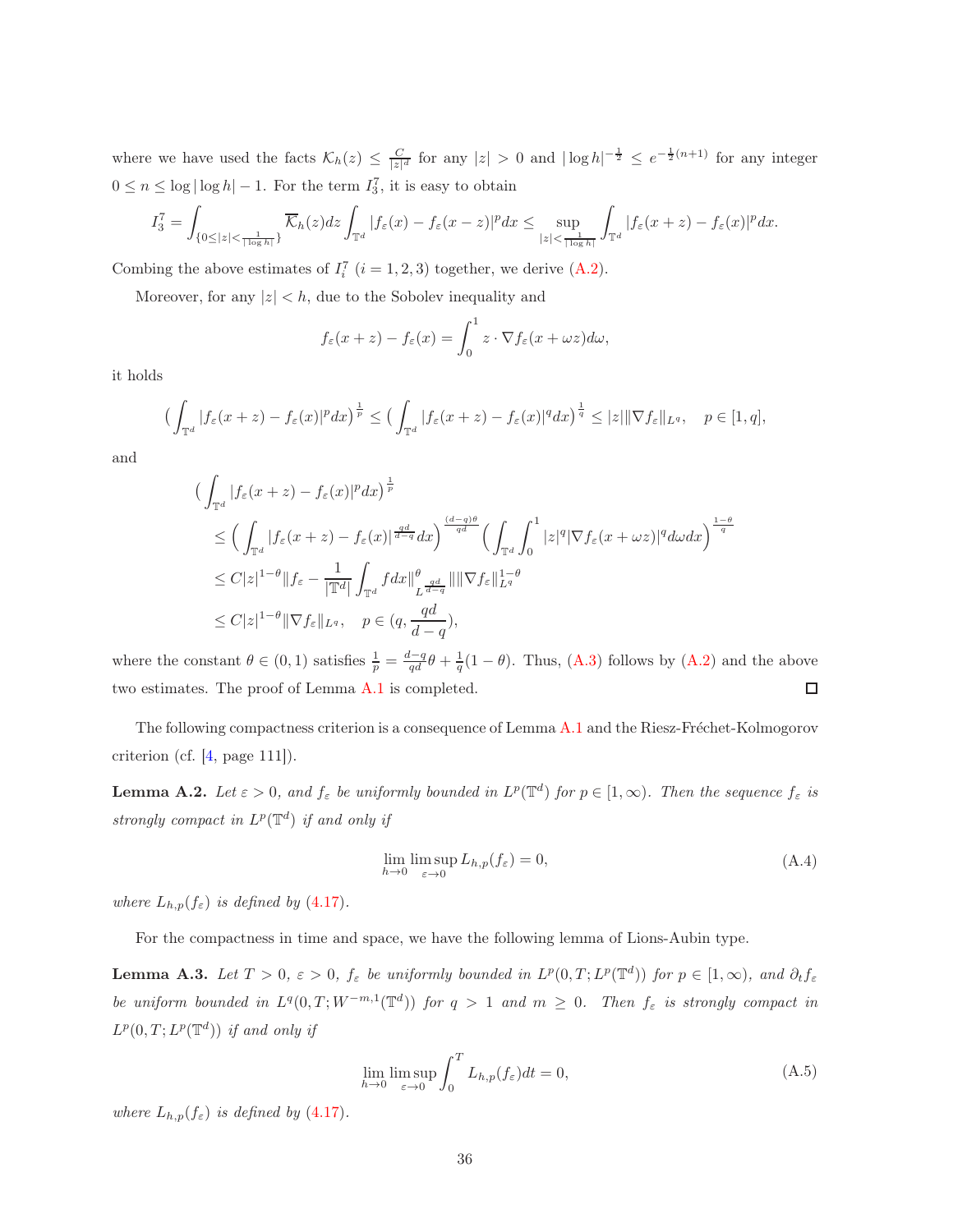**Proof.** For any  $|z| < h < \frac{T}{2}$ , it holds

$$
||f_{\varepsilon}(x+z,t+h) - f_{\varepsilon}(x,t)||_{L^{p}(0,\frac{T}{2};L^{p})} = \sum_{i=1}^{3} I_{i}^{8},
$$

with

$$
I_1^8 := ||f_{\varepsilon}(x+z, t+h) - f_{\varepsilon}(x, t+h)||_{L^p(0, \frac{T}{2}; L^p)},
$$
  
\n
$$
I_2^8 := ||f_{\varepsilon} * \eta_\delta(x, t+h) - f_{\varepsilon} * \eta_\delta(x, t)||_{L^p(0, \frac{T}{2}; L^p)},
$$
  
\n
$$
I_3^8 := ||f_{\varepsilon}(x, t+h) - f_{\varepsilon} * \eta_\delta(x, t+h)||_{L^p(0, \frac{T}{2}; L^p)} + ||f_{\varepsilon}(x, t) - f_{\varepsilon} * \eta_\delta(x, t)||_{L^p(0, \frac{T}{2}; L^p)},
$$

where  $\eta_{\delta} \in C_c^{\infty}(\mathbb{T}^d)$  for  $\delta \in (0,1)$  is the Friedrichs mollifier. It can be verified by  $(A.1)$  $(A.1)$  $(A.1)$  and  $(A.5)$  that

$$
\lim_{h \to 0} \lim_{\varepsilon \to 0} \sup_{\varepsilon \to 0} I_1^8 = 0,
$$
  
\n
$$
\lim_{h \to 0} \lim_{\varepsilon \to 0} I_2^8 \le \lim_{h \to 0} \limsup_{\varepsilon \to 0} h^{1 - \frac{1}{q}} \|\partial_t f_{\varepsilon} * \eta_\delta\|_{L^q(0,T;L^p)} = 0, \quad \delta \in (0,1),
$$
  
\n
$$
\lim_{\delta \to 0} \lim_{h \to 0} \limsup_{\varepsilon \to 0} I_3^8 \le 2 \lim_{\delta \to 0} \limsup_{\varepsilon \to 0} \sup_{|z| < \delta} \|f_{\varepsilon}(x+z,t) - f_{\varepsilon}(x,t)\|_{L^p(0,T;L^p)} = 0.
$$

By the above estimates and the Riesz-Fréchet-Kolmogorov criterion,  $f_{\varepsilon}$  is strongly compact in  $L^p(0, \frac{T}{2}; L^p(\mathbb{T}^d))$ . Repeating same arguments for  $\tilde{f}_{\varepsilon}(x,t) := f_{\varepsilon}(x,T-t)$ , we derive the compactness of  $f_{\varepsilon}$  in  $L^p(\frac{T}{2},T;L^p(\mathbb{T}^d))$ .

The next lemma is useful in Lemmas [4.6](#page-24-1) and [4.8.](#page-28-5)

<span id="page-36-1"></span>**Lemma A.4** ([\[2,](#page-37-3)[12\]](#page-38-1)). For any  $f \in H^1(\mathbb{T}^d)$ , it holds

$$
|f(x) - f(y)| \le C|x - y| \left( D_{|x - y|} f(x) + D_{|x - y|} f(y) \right),\tag{A.6}
$$

<span id="page-36-3"></span>where  $C > 0$  is a constant depending only on d, and  $D_r f(x)$  is denoted as

$$
D_r f(x) := \frac{1}{r} \int_{|z| \le r} \frac{|\nabla f(x+z)|}{|z|^{d-1}} dz,
$$
\n(A.7)

□

which satisfies

$$
D_r f(x) \le CM |\nabla f|(x),\tag{A.8}
$$

<span id="page-36-0"></span>where the localized maximal operator  $M: L^p(\mathbb{T}^d) \to L^p(\mathbb{T}^d)$  for any  $p \in [1, \infty)$  is defined by

$$
Mf(x) := \sup_{r \in (0,1]} \frac{1}{|B(0,r)|} \int_{B(0,r)} f(x+z) dz.
$$
 (A.9)

<span id="page-36-2"></span>In addition, we have

$$
\int_{\mathbb{T}^d} \mathcal{K}_h(z) \|D_{|z|} f - D_{|z|} f(\cdot + z) \|_{L^2} dz \le C \|f\|_{H^1} |\log h|^{\frac{1}{2}}, \tag{A.10}
$$

where the kernel  $\mathcal{K}_h$  is given by (4.[15\)](#page-20-0).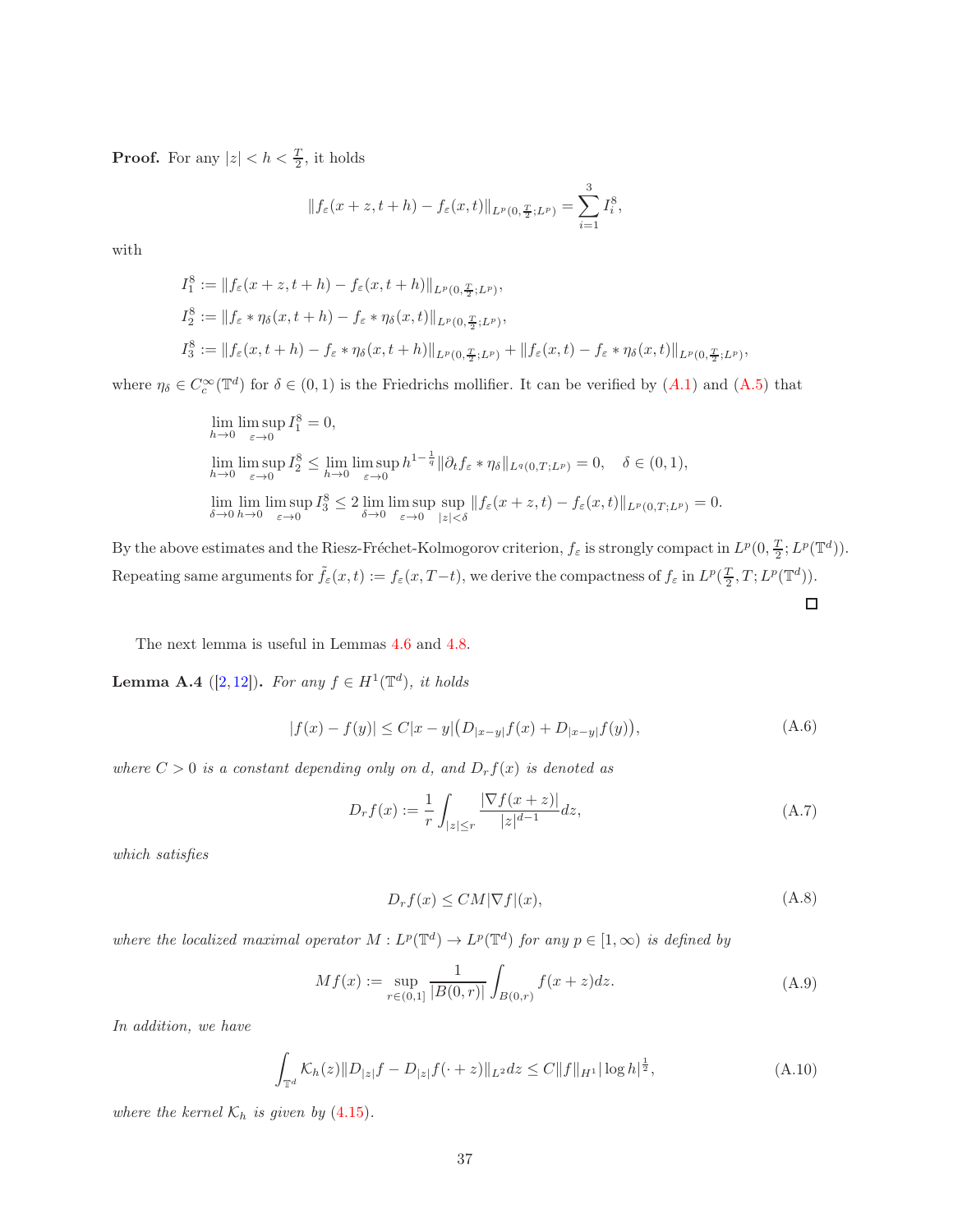The following lemma about the commutator estimates of the Riesz operator  $\mathcal{R}_i := (-\Delta)^{-\frac{1}{2}} \partial_i$  was introduced by Coifman-Rochberg-Weiss [\[15\]](#page-38-11) and Coifman-Meyer [\[14\]](#page-38-12), and applied to the global existence of weak solution for isentropic compressible Navier-Stokes equations by Lions [\[37\]](#page-40-6).

<span id="page-37-4"></span>**Lemma A.5** ([\[14,](#page-38-12) [15\]](#page-38-11)). For  $p \in (1, \infty)$ , it holds

$$
||f\mathcal{R}_{i}\mathcal{R}_{j}g - \mathcal{R}_{i}\mathcal{R}_{j}(fg)||_{L^{p}} \leq C||f||_{\mathcal{BMO}}||g||_{L^{p}}, \quad f \in \mathcal{BMO}(\mathbb{T}^{d}), \ g \in L^{p}(\mathbb{T}^{d}), \tag{A.11}
$$

where  $\mathcal{BMO}(\mathbb{T}^d)$  denotes the bounded mean oscillation space, and  $C > 0$  is a constant depending only on p and d.

<span id="page-37-5"></span>Moreover, for  $q_i \in (1,\infty)$   $(i = 1,2,3)$  satisfying  $\frac{1}{q_1} = \frac{1}{q_2} + \frac{1}{q_3}$ , it holds

$$
\|\nabla[f\mathcal{R}_i\mathcal{R}_j g - \mathcal{R}_i\mathcal{R}_j(fg)]\|_{L^{q_1}} \le C\|\nabla f\|_{L^{q_2}}\|g\|_{L^{q_3}} \quad f \in W^{1,q_2}(\mathbb{T}^d), \ g \in L^{q_3}(\mathbb{T}^d), \tag{A.12}
$$

where  $C > 0$  is a constant depending only on  $q_i$   $(i = 1, 2)$  and d.

Acknowledgments. The authors would like to thank the referees for their valuable suggestions and comments on the manuscript. The research of the paper is supported by National Natural Science Foundation of China (No.11931010, 11671384 and 11871047) and by the key research project of Academy for Multidisciplinary Studies, Capital Normal University, and by the Capacity Building for Sci-Tech Innovation-Fundamental Scientific Research Funds (No.007/20530290068).

#### <span id="page-37-1"></span>References

- <span id="page-37-3"></span>[1] J.-W. Barrett, Y. Lu, E. Süli. Existence of large-data finite-energy global weak solutions to a compressible Oldroyd-B model. Commun. Math. Sci, 2017, 15: 1265-1323.
- <span id="page-37-0"></span>[2] F.B. Belgacem, P.-E. Jabin. Compactness for nonlinear continuity equations. J. Funct. Anal, 2013, 264: 139-168.
- <span id="page-37-6"></span>[3] C. E. Brennen. Fundamentals of Multiphase Flow. Cambridge Univ. Press, 2005.
- <span id="page-37-2"></span>[4] H. Brezis, Functional analysis, Sobolev spaces and partial differential equations. Universitext. Springer, New York, 2011.
- [5] D. Bresch, B. Desjardins. Existence of global weak solutions for a 2D viscous shallow water equations and convergence to the quasi-geostrophic model. Commun. Math. Phys, 2003, 238: 211-223.
- [6] D. Bresch, B. Desjardins, D. G´erard-Varet. On compressible Navier-Stokes equations with density dependent viscosities in bounded domains. J. Math. Pures Appl, 2007, 87: 227-235.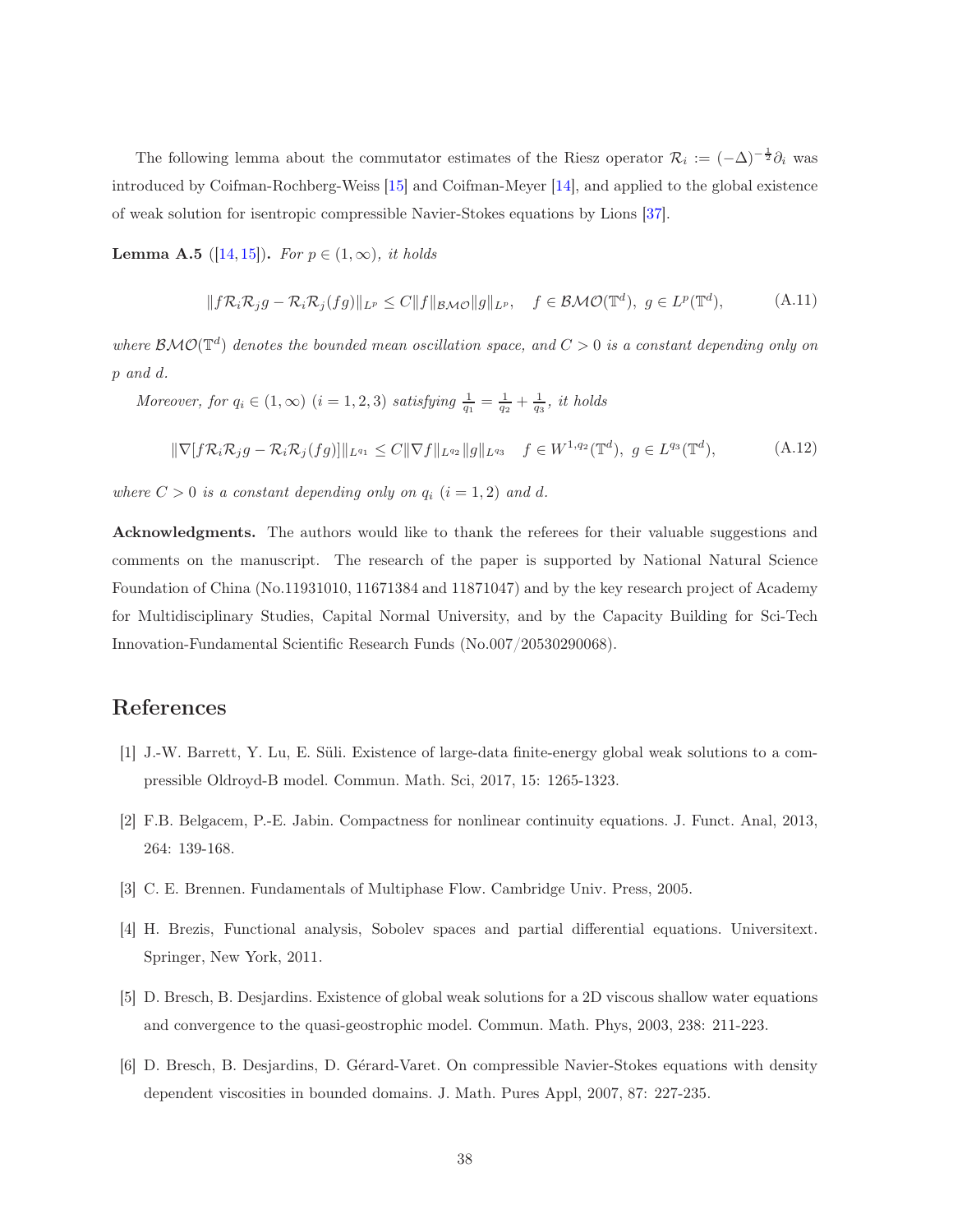- <span id="page-38-8"></span><span id="page-38-4"></span>[7] D. Bresch, B. Desjardins, C.-K. Lin. On some compressible fluid models: Korteweg, lubrication, and shallow water systems. Commun. Partial Differential Equations, 2003, 28: 843-868.
- <span id="page-38-6"></span>[8] D. Bresch, B. Desjardins, J.-M. Ghidaglia, E. Grenier. Global weak solutions to a generic two-fluid model. Arch. Ration. Mech. Anal, 2010, 196: 599–629.
- <span id="page-38-7"></span>[9] D. Bresch, X. Huang, J. Li. Global weak solutions to one-dimensional non-conservative viscous compressible two-phase system. Comm. Math. Phys, 2012, 309: 737–755.
- [10] D. Bresch, P.-E Jabin. Global existence of weak solutions for compressible Navier-Stokes equations: thermodynamically unstable pressure and anisotropic viscous stress tensor. Ann. of Math. (2), 2018, 188: 577-684.
- <span id="page-38-5"></span>[11] D. Bresch, B. Desjardins, J.M. Ghidaglia, E. Grenier, M. Hilliairet. Multifluid models including compressible fluids. Handbook of Mathematical Analysis in Mechanics of Viscous Fluids, Eds. Y. Giga et A. Novotný, 2018, 52: 2927-2978.
- <span id="page-38-9"></span><span id="page-38-1"></span>[12] D. Bresch, P.-B Mucha, E. Zatorska. Finite-energy solutions for compressible two-fluid Stokes system. Arch. Ration. Mech. Anal, 2019, 232: 987-1029.
- [13] D. Bresch, A. Vasseur, C. Yu. Global existence of entropy-weak solutions to the compressible Navier-Stokes equations with non-linear density dependent viscosities. arXiv preprint arXiv:1905.02701, 2019.
- <span id="page-38-12"></span><span id="page-38-11"></span>[14] R.R. Coifman, Y. Meyer. On commutators of singular integrals and bilinear singular integrals, Trans. Amer. Math. Soc, 1975, 212: 315-331.
- <span id="page-38-10"></span>[15] R.R. Coifman, R. Rochberg, G. Weiss. Factorization theorems for Hardy spaces in several variables. Ann. of Math. (2), 1976, 103: 611-635.
- <span id="page-38-0"></span>[16] R.J. DiPerna, P.-L. Lions. Ordinary differential equations, transport theory and Sobolev spaces, Invent. Math. 1989, 98: 511-547.
- <span id="page-38-2"></span>[17] L. Desvillettes. Some aspects of the modeling at different scales of multiphase flows, Comput. Methods Appl. Mech. Engrg, 2010, 199: 1265-1267.
- <span id="page-38-3"></span>[18] S. Evje, K.H. Karlsen. Global existence of weak solutions for a viscous two-phase model, J. Differential Equations, 2008, 245: 2660-2703.
- [19] S. Evje, Steinar, K.H. Karlsen. Global weak solutions for a viscous liquid-gas model with singular pressure law. Commun. Pure Appl. Anal, 2009, 8: 1867-1894.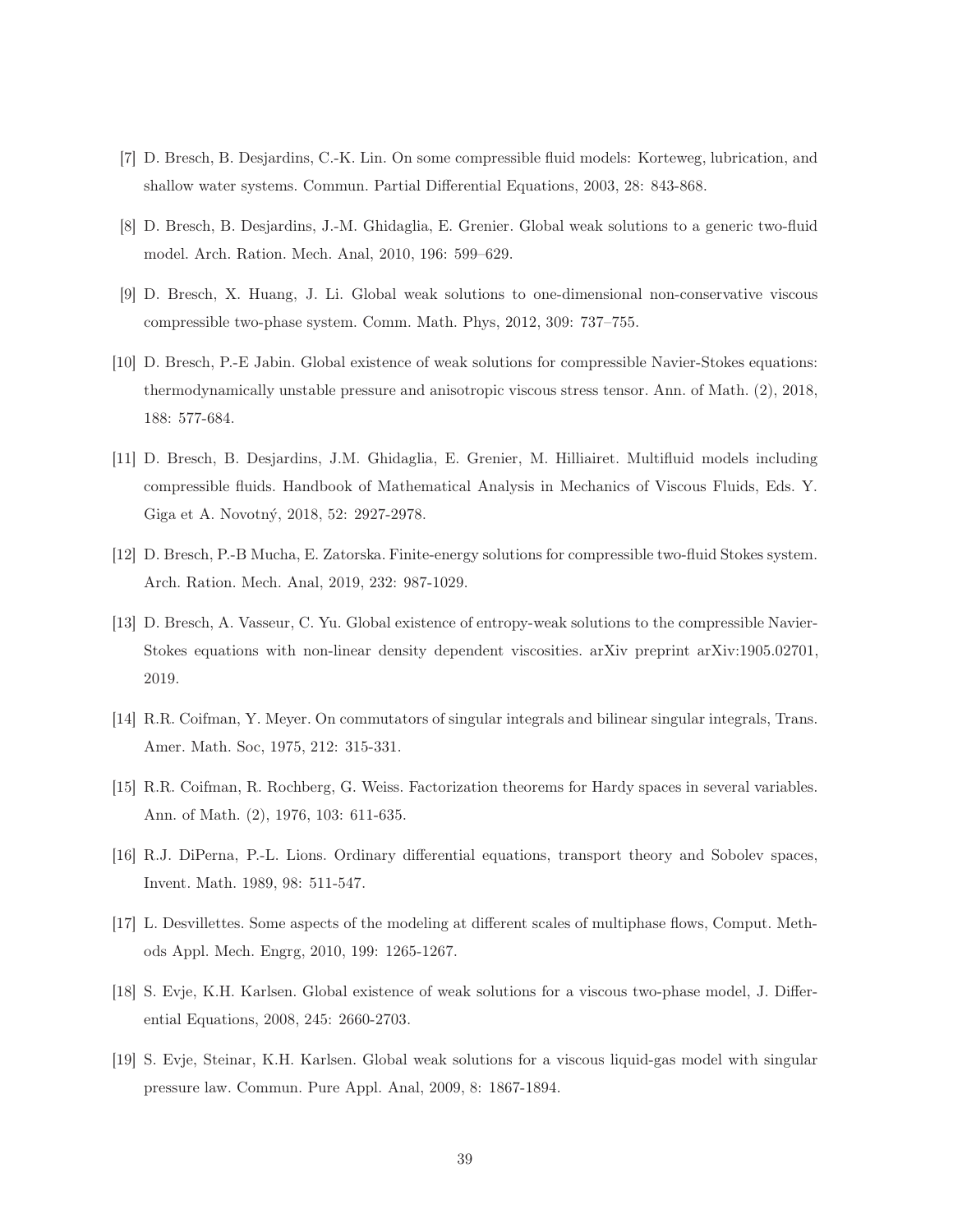- <span id="page-39-4"></span><span id="page-39-0"></span>[20] S. Evje. Weak solutions for a gas-liquid model relevant for describing gas-kick in oil wells. SIAM J. Math. Anal, 2011, 43: 1887-1922.
- <span id="page-39-7"></span>[21] S. Evje, H. Wen, C. Zhu. On global solutions to the viscous liquid-gas model with unconstrained transition to single-phase flow. Math. Models Methods Appl. Sci, 2017, 27: 323-346.
- <span id="page-39-8"></span>[22] S. Evje, W. Wang, H. Wen. Global well-posedness and decay rates of strong solutions to a nonconservative compressible two-fluid model. Arch. Ration. Mech. Anal, 2016, 221: 1285–1316.
- <span id="page-39-9"></span>[23] E. Feireisl, A. Novotný, H. Petzeltová. On the existence of globally defined weak solutions to the Navier-Stokes equations. J. Math. Fluid Mech, 2001, 3: 358-392.
- <span id="page-39-12"></span>[24] E. Feireisl. Compressible Navier-Stokes equations with a non-monotone pressure law. J. Differential Equations, 2002, 184: 97-108.
- <span id="page-39-13"></span>[25] E. Feireisl. Dynamics of viscous compressible fluids. Oxford Lecture Series in Mathematics and its Applications, 26. Oxford University Press, Oxford, 2004.
- <span id="page-39-1"></span>[26] E. Feireisl. A. Novotny, Singular Limits in Thermodynamics of Viscous Fluids, Birkh¨auser Verlag, Basel, 2009.
- <span id="page-39-5"></span>[27] D. Gidaspow. Multiphase flow and fluidization, Boston, MA: Academic Press Inc, 1994.
- <span id="page-39-10"></span>[28] Z. Guo, J. Yang, L. Yao. Global strong solution for a three-dimensional viscous liquid-gas two-phase flow model with vacuum. J. Math. Phy, 2001, 52: 093102.
- <span id="page-39-6"></span>[29] X. Hu. Hausdorff dimension of concentration for isentropic compressible Navier-Stokes equations, Arch. Ration. Mech. Anal, 2019, 234: 375-416.
- <span id="page-39-2"></span>[30] C. Hao, H.-L Li. Well-posedness for a multidimensional viscous liquid-gas two-phase flow model, SIAM J. Math. Anal, 2012, 44: 1304-1332.
- [31] M. Ishii. One-dimensional drift-flux model and constitutive equations for relative motion between phases in various two-fluid flow regimes, Tech. report, Argonne National Laboratory Report ANL,77- 47, 1977.
- <span id="page-39-11"></span><span id="page-39-3"></span>[32] M. Ishii, T. Hibiki. Thermo-fluid dynamics of two-phase flow. With a foreword by Lefteri H. Tsoukalas, Springer, New York, 2006.
- [33] S. Jiang, P. Zhang. On spherically symmetric solutions of the compressible isentropic Navier-Stokes equations. Comm. Math. Phys, 2001, 215, 559-581.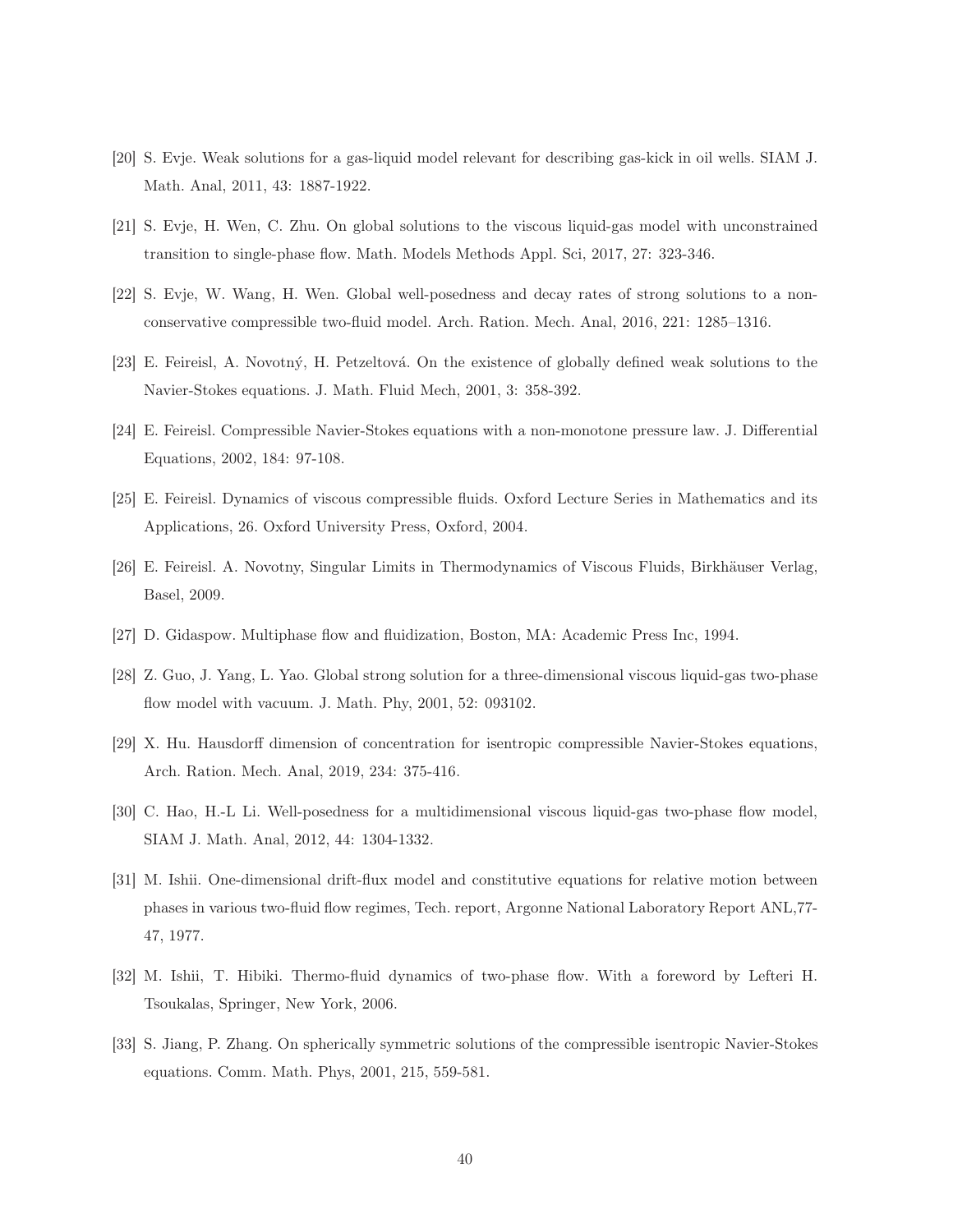- <span id="page-40-8"></span><span id="page-40-4"></span>[34] J. Li, Z. Xin. Global existence of weak solutions to the barotropic compressible Navier-Stokes flows with degenerate viscosities, arXiv:1504.06826, 2015.
- <span id="page-40-12"></span>[35] Y. Li, Y. Sun. Global weak solutions to a two-dimensional compressible MHD equations of viscous non-resistive fluids. J. Differential Equations, 2019, 267: 3827-3851.
- [36] P.-L. Lions. Mathematical topics in fluid mechanics. Vol. 1. Incompressible models. Oxford Lecture Series in Mathematics and its Applications, 3. Oxford Science Publications. The Clarendon Press, Oxford University Press, New York, 1996.
- <span id="page-40-6"></span>[37] P.-L. Lions. Mathematical topics in fluid mechanics. Vol. 2. Compressible models. Oxford Lecture Series in Mathematics and its Applications, 10. Oxford Science Publications. The Clarendon Press, Oxford University Press, New York, 1998.
- <span id="page-40-5"></span>[38] D. Maltese, M. Michálek, P. Mucha, A. Novotný, M. Pokorný, E. Zatorska. Existence of weak solutions for compressible Navier-Stokes equations with entropy transport. J. Differential Equations, 2016, 261: 4448-4485.
- <span id="page-40-9"></span><span id="page-40-0"></span>[39] A. Mellet, A. Vasseur. On the isentropic compressible Navier-Stokes equation. Commun. Partial Differential Equations, 2007, 32: 431-452.
- <span id="page-40-11"></span>[40] A. Mellet, A. Vasseur. Asymptotic analysis for a Vlasov-Fokker-Planck/compressible Navier-Stokes system of equations. Comm. Math. Phys, 2008, 281: 573-596.
- <span id="page-40-1"></span>[41] A. Novotný, I. Straškraba. Introduction to the mathematical theory of compressible flow, Oxford Lecture Series in Mathematics and its Applications, 27. Oxford University Press, Oxford, 2004.
- <span id="page-40-7"></span>[42] A. Novotný, M. Pokorný. Weak solutions for some compressible multicomponent fluid models. Arch. Rational Mech. Anal, 2020, 235: 355-403.
- <span id="page-40-10"></span>[43] P. I. Plotnikov, W. Weigant. Isothermal Navier-Stokes equations and Radon transform. SIAM J. Math. Anal, 2015, 47: 626-653.
- <span id="page-40-2"></span>[44] A. Vasseur, C. Yu. Existence of global weak solutions for 3D degenerate compressible Navier-Stokes equations. Inventiones mathematicae, 2016, 206: 1–40.
- <span id="page-40-3"></span>[45] A. Vasseur, H. Wen, C. Yu. Global weak solution to the viscous two-fluid model with finite energy, J. Math. Pures Appl. (9), 2019, 125: 247-282.
- [46] W. Wang, W. Wang. Large time behavior for the system of a viscous liquid-gas two-phase flow model in  $\mathbb{R}^3$ , Journal of Differential Equations, 2016, 261: 5561-5589.